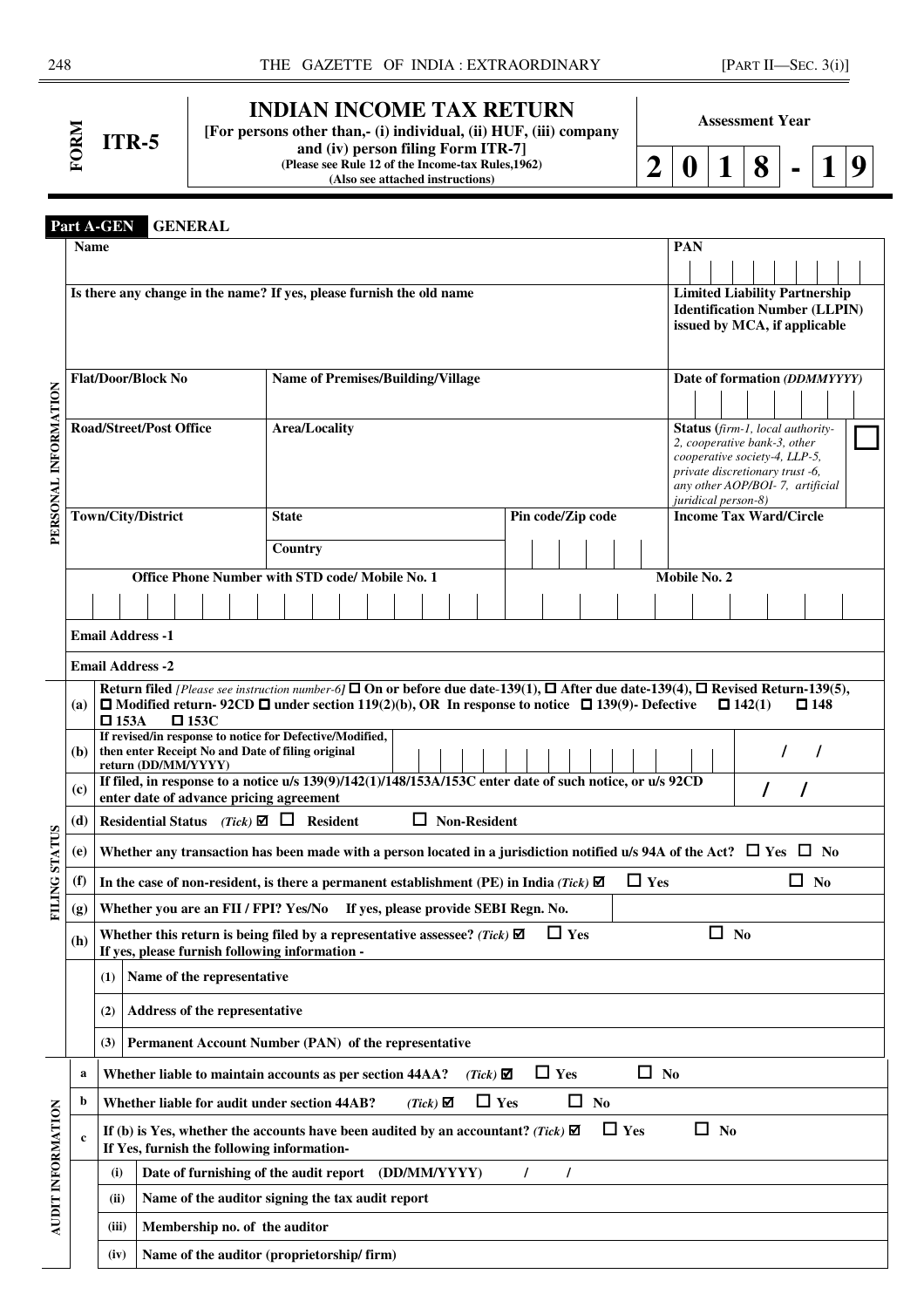|                                                         |                                                                                                                                     | (v)                                                                                                                                                                                                                                                                                                                                                                                                   |                                   | Proprietorship/firm registration number                                                                                                                                                   |     |  |                         |                              |                 |                                      |  |            |                        |  |  |  |
|---------------------------------------------------------|-------------------------------------------------------------------------------------------------------------------------------------|-------------------------------------------------------------------------------------------------------------------------------------------------------------------------------------------------------------------------------------------------------------------------------------------------------------------------------------------------------------------------------------------------------|-----------------------------------|-------------------------------------------------------------------------------------------------------------------------------------------------------------------------------------------|-----|--|-------------------------|------------------------------|-----------------|--------------------------------------|--|------------|------------------------|--|--|--|
|                                                         |                                                                                                                                     | (vi)                                                                                                                                                                                                                                                                                                                                                                                                  |                                   | Permanent Account Number (PAN) of the auditor (proprietorship/firm)                                                                                                                       |     |  |                         |                              |                 |                                      |  |            |                        |  |  |  |
|                                                         |                                                                                                                                     | (vii)                                                                                                                                                                                                                                                                                                                                                                                                 |                                   | Date of audit report                                                                                                                                                                      |     |  |                         |                              |                 |                                      |  |            |                        |  |  |  |
|                                                         | d                                                                                                                                   |                                                                                                                                                                                                                                                                                                                                                                                                       |                                   | If liable to furnish other audit report under the Income-tax Act, mention the date of furnishing of the audit report? (DD/MM/YY)<br>(Please see Instruction 6(ii))                        |     |  |                         |                              |                 |                                      |  |            |                        |  |  |  |
|                                                         |                                                                                                                                     |                                                                                                                                                                                                                                                                                                                                                                                                       | 92E                               |                                                                                                                                                                                           |     |  | 115JC                   |                              |                 |                                      |  |            |                        |  |  |  |
|                                                         | e                                                                                                                                   |                                                                                                                                                                                                                                                                                                                                                                                                       |                                   | If liable to audit under any Act other than the Income-tax Act, mention the Act, section and date of furnishing the audit report?                                                         |     |  |                         |                              |                 |                                      |  |            |                        |  |  |  |
|                                                         |                                                                                                                                     |                                                                                                                                                                                                                                                                                                                                                                                                       |                                   | Act and section                                                                                                                                                                           |     |  | (DD/MM/YY)              |                              | Act and section |                                      |  | (DD/MM/YY) |                        |  |  |  |
|                                                         | A                                                                                                                                   |                                                                                                                                                                                                                                                                                                                                                                                                       |                                   | Whether there was any change during the previous year in the partners/members of the firm/AOP/BOI (Tick) $\boxtimes~\Box$ Yes $\Box~$ No                                                  |     |  |                         |                              |                 |                                      |  |            |                        |  |  |  |
|                                                         |                                                                                                                                     | SI.                                                                                                                                                                                                                                                                                                                                                                                                   |                                   | (In case of societies and cooperative banks give details of Managing Committee) If Yes, provide the following details<br>Name of the Partner/member                                       |     |  | <b>Admitted/Retired</b> | Date of admission/retirement |                 | Percentage of share (if determinate) |  |            |                        |  |  |  |
| <b>CODMATI</b>                                          |                                                                                                                                     | 1.                                                                                                                                                                                                                                                                                                                                                                                                    |                                   |                                                                                                                                                                                           |     |  |                         |                              |                 |                                      |  |            |                        |  |  |  |
|                                                         |                                                                                                                                     | 2.                                                                                                                                                                                                                                                                                                                                                                                                    |                                   |                                                                                                                                                                                           |     |  |                         |                              |                 |                                      |  |            |                        |  |  |  |
| PARTNERS/MEMBERS/TRUST                                  | B                                                                                                                                   |                                                                                                                                                                                                                                                                                                                                                                                                       |                                   | Is any member of the AOP/BOI a foreign company? (Tick) $\boxtimes$                                                                                                                        |     |  |                         | $\Box$ Yes                   | $\Box$ No       |                                      |  |            |                        |  |  |  |
|                                                         | $\mathbf C$                                                                                                                         |                                                                                                                                                                                                                                                                                                                                                                                                       |                                   | If Yes, mention the percentage of share of the foreign company in the AOP/BOI                                                                                                             |     |  |                         |                              | $\Box$ $\Box$   |                                      |  |            |                        |  |  |  |
|                                                         | D                                                                                                                                   | Whether total income of any member of the AOP/BOI (excluding his share from such association or body) exceeds the maximum<br>$\Box$ Yes<br>□<br>amount which is not chargeable to tax in the case of that member? (Tick) $\boxtimes$<br>$\mathbf{N_0}$<br>Particulars of persons who were partners/members in the firm/AOP/BOI or settlor/trustee/beneficiary in the trust on 31 <sup>st</sup> day of |                                   |                                                                                                                                                                                           |     |  |                         |                              |                 |                                      |  |            |                        |  |  |  |
|                                                         | Е                                                                                                                                   |                                                                                                                                                                                                                                                                                                                                                                                                       |                                   |                                                                                                                                                                                           |     |  |                         |                              |                 |                                      |  |            |                        |  |  |  |
|                                                         | March, -2018 or date of dissolution<br><b>Designated</b><br>Aadhaar<br><b>Status</b><br>Number/<br>Partner<br>Percentage of<br>(see |                                                                                                                                                                                                                                                                                                                                                                                                       |                                   |                                                                                                                                                                                           |     |  |                         |                              |                 |                                      |  |            |                        |  |  |  |
|                                                         |                                                                                                                                     | Rate of<br><b>Interest on</b><br>Capital                                                                                                                                                                                                                                                                                                                                                              | Remunera<br>tion paid/<br>payable |                                                                                                                                                                                           |     |  |                         |                              |                 |                                      |  |            |                        |  |  |  |
|                                                         | instruction<br>determinate)<br>(if eligible for<br>Number, in case<br>No. 6(iii))<br>Aadhaar)<br>partner in LLP                     |                                                                                                                                                                                                                                                                                                                                                                                                       |                                   |                                                                                                                                                                                           |     |  |                         |                              |                 |                                      |  |            |                        |  |  |  |
|                                                         |                                                                                                                                     | (1)                                                                                                                                                                                                                                                                                                                                                                                                   |                                   | (2)                                                                                                                                                                                       | (3) |  | (4)                     | (5)                          | (6)             | (7)                                  |  | (8)        | (9)                    |  |  |  |
|                                                         |                                                                                                                                     |                                                                                                                                                                                                                                                                                                                                                                                                       |                                   |                                                                                                                                                                                           |     |  |                         |                              |                 |                                      |  |            |                        |  |  |  |
|                                                         |                                                                                                                                     |                                                                                                                                                                                                                                                                                                                                                                                                       |                                   |                                                                                                                                                                                           |     |  |                         |                              |                 |                                      |  |            |                        |  |  |  |
|                                                         |                                                                                                                                     |                                                                                                                                                                                                                                                                                                                                                                                                       |                                   |                                                                                                                                                                                           |     |  |                         |                              |                 |                                      |  |            |                        |  |  |  |
|                                                         | F                                                                                                                                   |                                                                                                                                                                                                                                                                                                                                                                                                       |                                   | To be filled in case of persons referred to in section $160(1)(iii)$ or $(iv)$                                                                                                            |     |  |                         |                              |                 |                                      |  |            |                        |  |  |  |
|                                                         |                                                                                                                                     | 1                                                                                                                                                                                                                                                                                                                                                                                                     |                                   | Whether shares of the beneficiary are indeterminate or unknown?                                                                                                                           |     |  |                         |                              |                 |                                      |  |            | $\Box$ Yes $\ \Box$ No |  |  |  |
|                                                         |                                                                                                                                     | 2                                                                                                                                                                                                                                                                                                                                                                                                     |                                   | Whether the person referred in section $160(1)(iv)$ has Business Income?                                                                                                                  |     |  |                         |                              |                 |                                      |  |            | $\Box$ Yes $\Box$ No   |  |  |  |
|                                                         |                                                                                                                                     |                                                                                                                                                                                                                                                                                                                                                                                                       |                                   | Whether the person referred in section $160(1)(iv)$ is declared by a Will and /or is exclusively for the benefit                                                                          |     |  |                         |                              |                 |                                      |  |            | $\Box$ Yes $\Box$ No   |  |  |  |
|                                                         |                                                                                                                                     | 3<br>4                                                                                                                                                                                                                                                                                                                                                                                                |                                   | of any dependent relative of the settlor and/or is the only trust declared by the settlor?<br>If both the responses to "1" $\&$ "2" above are "No", please furnish the following details: |     |  |                         |                              |                 |                                      |  |            |                        |  |  |  |
| $160(1)(iii)$ or $(iv)$                                 |                                                                                                                                     |                                                                                                                                                                                                                                                                                                                                                                                                       | (i)                               | Whether any of the beneficiaries has income exceeding basic exemption limit?                                                                                                              |     |  |                         |                              |                 |                                      |  |            | $\Box$ Yes $\Box$ No   |  |  |  |
| For persons referred to in section                      |                                                                                                                                     |                                                                                                                                                                                                                                                                                                                                                                                                       | (ii)                              | Whether the relevant income or any part thereof is receivable under a trust declared by any person                                                                                        |     |  |                         |                              |                 |                                      |  |            | $\Box$ Yes $\Box$ No   |  |  |  |
|                                                         |                                                                                                                                     |                                                                                                                                                                                                                                                                                                                                                                                                       |                                   | by will and such trust is the only trust so declared by him?<br>Whether the trust is non-testamentary trust created before 01-03-1970 for the exclusive benefit of                        |     |  |                         |                              |                 |                                      |  |            |                        |  |  |  |
|                                                         |                                                                                                                                     |                                                                                                                                                                                                                                                                                                                                                                                                       | (iii)                             | relatives/member of HUF of the settlor mainly dependent on him/Family?<br>Whether the trust is created on behalf of a provident fund, superannuation fund, gratuity fund,                 |     |  |                         |                              |                 |                                      |  |            | $\Box$ Yes $\Box$ No   |  |  |  |
|                                                         |                                                                                                                                     |                                                                                                                                                                                                                                                                                                                                                                                                       | (iv)                              | pension fund or any other fund created bona fide by a person carrying on Business or profession<br>exclusive for the employees in such Business or Profession?                            |     |  |                         |                              |                 |                                      |  |            | $\Box$ Yes $\Box$ No   |  |  |  |
|                                                         | G                                                                                                                                   |                                                                                                                                                                                                                                                                                                                                                                                                       |                                   | Nature of business or profession, if more than one business or profession indicate the three main activities/ products                                                                    |     |  |                         |                              |                 |                                      |  |            |                        |  |  |  |
| Code<br>[Please see instruction<br>S.No.<br>Description |                                                                                                                                     |                                                                                                                                                                                                                                                                                                                                                                                                       |                                   |                                                                                                                                                                                           |     |  |                         |                              |                 |                                      |  |            |                        |  |  |  |
| NATURE OF BUSINESS                                      |                                                                                                                                     |                                                                                                                                                                                                                                                                                                                                                                                                       |                                   | No.7(i)                                                                                                                                                                                   |     |  |                         |                              |                 |                                      |  |            |                        |  |  |  |
|                                                         |                                                                                                                                     | (i)                                                                                                                                                                                                                                                                                                                                                                                                   |                                   |                                                                                                                                                                                           |     |  |                         |                              |                 |                                      |  |            |                        |  |  |  |
|                                                         |                                                                                                                                     |                                                                                                                                                                                                                                                                                                                                                                                                       |                                   |                                                                                                                                                                                           |     |  |                         |                              |                 |                                      |  |            |                        |  |  |  |
|                                                         |                                                                                                                                     | (ii)                                                                                                                                                                                                                                                                                                                                                                                                  |                                   |                                                                                                                                                                                           |     |  |                         |                              |                 |                                      |  |            |                        |  |  |  |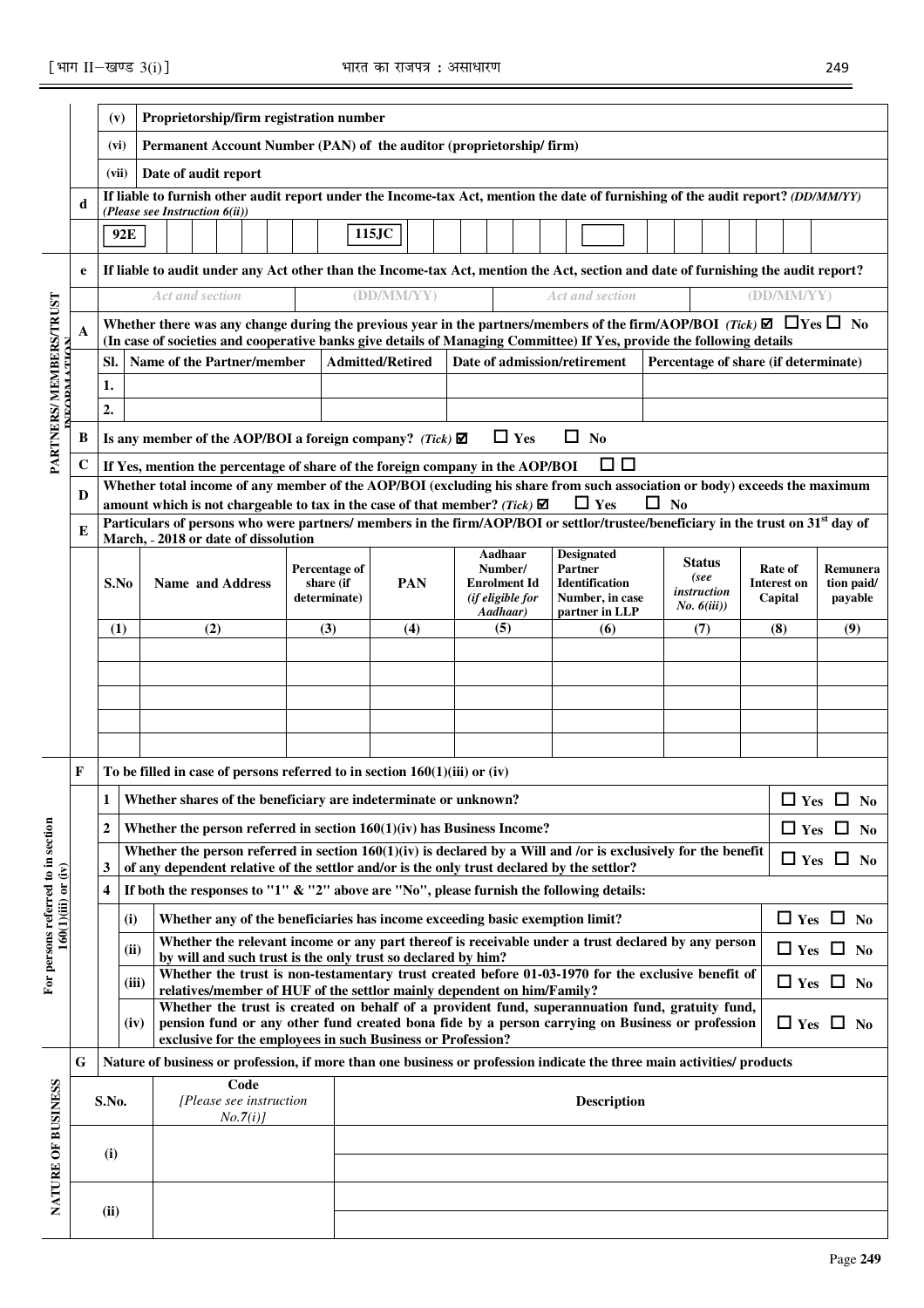| Part A-BS                            |   |              |              |                         | <b>BALANCE SHEET AS ON 31<sup>ST</sup> DAY OF MARCH, 2018 OR DATE OF DISSOLUTION</b> (fill items A and B<br>in a case where regular books of accounts are maintained, otherwise fill item C) |                |      |      |  |
|--------------------------------------|---|--------------|--------------|-------------------------|----------------------------------------------------------------------------------------------------------------------------------------------------------------------------------------------|----------------|------|------|--|
|                                      | A |              |              | <b>Sources of Funds</b> |                                                                                                                                                                                              |                |      |      |  |
|                                      |   |              |              |                         | 1 Partners' / members' fund                                                                                                                                                                  |                |      |      |  |
|                                      |   |              | $\mathbf{a}$ |                         | Partners' / members' capital                                                                                                                                                                 |                |      | a    |  |
|                                      |   |              | b            |                         | <b>Reserves and Surplus</b>                                                                                                                                                                  |                |      |      |  |
|                                      |   |              |              | i.                      | <b>Revaluation Reserve</b>                                                                                                                                                                   | bi             |      |      |  |
|                                      |   |              |              | ii.                     | <b>Capital Reserve</b>                                                                                                                                                                       | bii            |      |      |  |
|                                      |   |              |              | iii                     | <b>Statutory Reserve</b>                                                                                                                                                                     | biii           |      |      |  |
|                                      |   |              |              | iv                      | <b>Any other Reserve</b>                                                                                                                                                                     | biv            |      |      |  |
|                                      |   |              |              | $\mathbf{v}$            | <b>Credit balance of Profit and loss account</b>                                                                                                                                             | bv             |      |      |  |
|                                      |   |              |              | vi                      | $Total (bi + bii + biii + biv + bv)$                                                                                                                                                         |                |      | bvi  |  |
|                                      |   |              | c            |                         | Total partners'/members' fund $(a + bvi)$                                                                                                                                                    |                |      | 1c   |  |
|                                      |   | $\mathbf{2}$ |              | Loan funds              |                                                                                                                                                                                              |                |      |      |  |
|                                      |   |              | a            |                         | <b>Secured loans</b>                                                                                                                                                                         |                |      |      |  |
|                                      |   |              |              | $\mathbf{i}$            | <b>Foreign Currency Loans</b>                                                                                                                                                                |                |      |      |  |
|                                      |   |              |              | ii                      | <b>Rupee Loans</b>                                                                                                                                                                           |                |      |      |  |
|                                      |   |              |              |                         | <b>A</b> From Banks                                                                                                                                                                          | iiA            |      |      |  |
|                                      |   |              |              |                         | <b>B</b> From others                                                                                                                                                                         | iiB            |      |      |  |
|                                      |   |              |              |                         | $C$ Total (iiA + iiB)                                                                                                                                                                        | iiC            |      |      |  |
|                                      |   |              |              | iii                     | Total secured loans $(ai + iiC)$                                                                                                                                                             |                | aiii |      |  |
| SOURCES OF FUNDS                     |   |              | b            |                         | <b>Unsecured loans (including deposits)</b>                                                                                                                                                  |                |      |      |  |
|                                      |   |              |              | i.                      | <b>Foreign Currency Loans</b>                                                                                                                                                                | bi             |      |      |  |
|                                      |   |              |              | ii                      | <b>Rupee Loans</b>                                                                                                                                                                           |                |      |      |  |
|                                      |   |              |              |                         | <b>A</b> From Banks                                                                                                                                                                          | iiA            |      |      |  |
|                                      |   |              |              |                         | From persons specified in section 40A(2)(b)<br>B<br>of the I.T. Act                                                                                                                          | iiB            |      |      |  |
|                                      |   |              |              |                         | <b>From others</b><br>$\mathbf C$                                                                                                                                                            | iiC            |      |      |  |
|                                      |   |              |              |                         | D Total Rupee Loans ( $i\mathbf{i}A + i\mathbf{i}B + i\mathbf{i}C$ )                                                                                                                         | iiD            |      |      |  |
|                                      |   |              |              | iii                     | Total unsecured loans (bi + iiD)                                                                                                                                                             |                |      | Biii |  |
|                                      |   |              | $\mathbf c$  |                         | Total Loan Funds (aiii + biii)                                                                                                                                                               |                |      | 2c   |  |
|                                      |   | 3            |              |                         | <b>Deferred tax liability</b>                                                                                                                                                                |                |      | 3    |  |
|                                      |   | 4            |              | <b>Advances</b>         |                                                                                                                                                                                              |                |      |      |  |
|                                      |   |              | i            | Act                     | From persons specified in section $40A(2)(b)$ of the I.T.                                                                                                                                    | i              |      |      |  |
|                                      |   |              | ii.          |                         | <b>From others</b>                                                                                                                                                                           | <b>ii</b>      |      |      |  |
|                                      |   |              | iii          |                         | Total Advances $(i + ii)$                                                                                                                                                                    |                |      | 4iii |  |
|                                      |   | 5            |              |                         | Sources of funds $(1c + 2c +3 + 4iii)$                                                                                                                                                       |                | 5    |      |  |
|                                      | B |              |              |                         | <b>Application of funds</b>                                                                                                                                                                  |                |      |      |  |
|                                      |   |              |              | 1 Fixed assets          |                                                                                                                                                                                              |                |      |      |  |
|                                      |   |              | a            |                         | <b>Gross: Block</b>                                                                                                                                                                          | 1a             |      |      |  |
|                                      |   |              | b            |                         | Depreciation                                                                                                                                                                                 | 1 <sub>b</sub> |      |      |  |
|                                      |   |              | c            |                         | Net Block $(a - b)$                                                                                                                                                                          | 1c             |      |      |  |
|                                      |   |              | d            |                         | Capital work-in-progress                                                                                                                                                                     | 1d             |      |      |  |
|                                      |   |              | $\mathbf e$  |                         | Total $(1c + 1d)$                                                                                                                                                                            |                |      | 1e   |  |
| APPLICATION OF FUNDS                 |   | $\mathbf{2}$ |              | <b>Investments</b>      |                                                                                                                                                                                              |                |      |      |  |
|                                      |   |              | a            |                         | Long-term investments                                                                                                                                                                        |                |      |      |  |
|                                      |   |              |              | i                       | <b>Investment in property</b>                                                                                                                                                                | i              |      |      |  |
|                                      |   |              |              | ii.                     | <b>Equity instruments</b>                                                                                                                                                                    |                |      |      |  |
|                                      |   |              |              |                         | A Listed equities                                                                                                                                                                            | iiA            |      |      |  |
| <b>Unlisted equities</b><br>iiB<br>B |   |              |              |                         |                                                                                                                                                                                              |                |      |      |  |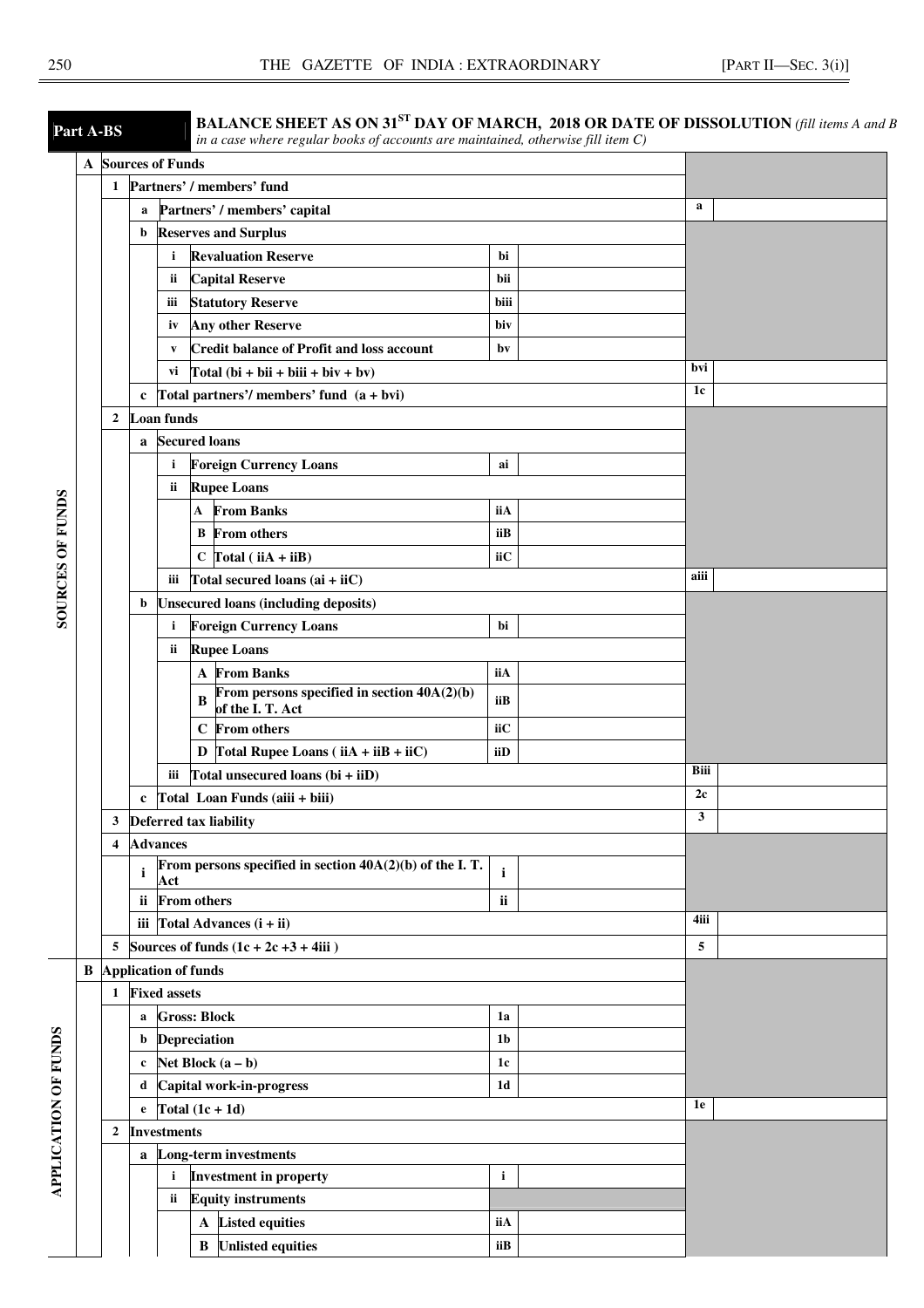| v<br>. . | I<br>۰. | ×. |
|----------|---------|----|
|          |         |    |

|   |   |              | <b>Total</b><br>$\mathbf C$                                                  | iiC          |      |       |  |
|---|---|--------------|------------------------------------------------------------------------------|--------------|------|-------|--|
|   |   | iii          | <b>Preference shares</b>                                                     | iii          |      |       |  |
|   |   | iv           | <b>Government or trust securities</b>                                        | iv           |      |       |  |
|   |   | V            | <b>Debenture or bonds</b>                                                    | V            |      |       |  |
|   |   | vi           | <b>Mutual funds</b>                                                          | vi           |      |       |  |
|   |   | vii          | <b>Others</b>                                                                | vii          |      |       |  |
|   |   |              | viii $\Gamma$ otal Long-term investments (i + iiC + iii + iv + v + vi + vii) |              |      | aviii |  |
|   | b |              | <b>Short-term investments</b>                                                |              |      |       |  |
|   |   | $\mathbf{i}$ | <b>Equity instruments</b>                                                    |              |      |       |  |
|   |   |              | A Listed equities                                                            | iA           |      |       |  |
|   |   |              | <b>B</b> Unlisted equities                                                   | iB           |      |       |  |
|   |   |              | C Total                                                                      | iC           |      |       |  |
|   |   | <b>ii</b>    | <b>Preference shares</b>                                                     | ii           |      |       |  |
|   |   | iii          | Government or trust securities                                               | iii          |      |       |  |
|   |   | iv           | Debenture or bonds                                                           | iv           |      |       |  |
|   |   | V            | <b>Mutual funds</b>                                                          | $\mathbf{v}$ |      |       |  |
|   |   | vi           | <b>Others</b>                                                                | vi           |      |       |  |
|   |   |              | vii Total Short-term investments $(iC + ii + iii + iv + v + vi)$             |              |      | bvii  |  |
|   |   |              | c $Total$ investments (aviii + bvii)                                         |              |      | 2c    |  |
| 3 |   |              | Current assets, loans and advances                                           |              |      |       |  |
|   | a |              | <b>Current assets</b>                                                        |              |      |       |  |
|   |   | i            | <b>Inventories</b>                                                           |              |      |       |  |
|   |   |              | A Raw materials                                                              | iA           |      |       |  |
|   |   |              | <b>B</b> Work-in-progress                                                    | iB           |      |       |  |
|   |   |              | C Finished goods                                                             | iC           |      |       |  |
|   |   |              | Stock-in-trade (in respect of goods acquired<br>D<br>for trading)            | iD           |      |       |  |
|   |   |              | <b>Stores/consumables including packing</b><br>E<br>material                 | iE           |      |       |  |
|   |   |              | <b>Loose tools</b><br>F                                                      | iF           |      |       |  |
|   |   |              | G Others                                                                     | iG           |      |       |  |
|   |   |              | H $\Gamma$ otal (iA + iB + iC + iD + iE + iF + iG)                           |              |      | iH    |  |
|   |   | ii.          | <b>Sundry Debtors</b>                                                        |              |      |       |  |
|   |   |              | Outstanding for more than one year<br>A                                      | iiA          |      |       |  |
|   |   |              | <b>Others</b><br>B                                                           | iіB          |      |       |  |
|   |   |              | <b>Total Sundry Debtors</b><br>С                                             |              |      | iіC   |  |
|   |   | iii          | <b>Cash and bank balances</b>                                                |              |      |       |  |
|   |   |              | A Balance with banks                                                         |              | iiiA |       |  |
|   |   |              | Cash-in-hand<br>В                                                            |              | iiiB |       |  |
|   |   |              | C Others                                                                     |              | iiiC |       |  |
|   |   |              | D Total Cash and cash equivalents $(iiiA + iiB + iiiC)$                      |              |      | iiiD  |  |
|   |   | iv           | <b>Other Current Assets</b>                                                  |              |      | aiv   |  |
|   |   | V            | Total current assets $(iH + iiC + iiiD + aiv)$                               |              |      | $a$ v |  |
|   | b |              | <b>Loans and advances</b>                                                    |              |      |       |  |
|   |   | i            | Advances recoverable in cash or in kind or for<br>value to be received       | bi           |      |       |  |
|   |   | ii           | Deposits, loans and advances to corporate and<br>others                      | bii          |      |       |  |
|   |   | iii          | <b>Balance with Revenue Authorities</b>                                      | biii         |      |       |  |
|   |   | iv           | Total $(bi + bii + biii)$                                                    |              |      | biv   |  |
|   |   | V            | Loans and advances included in biv which is                                  |              |      |       |  |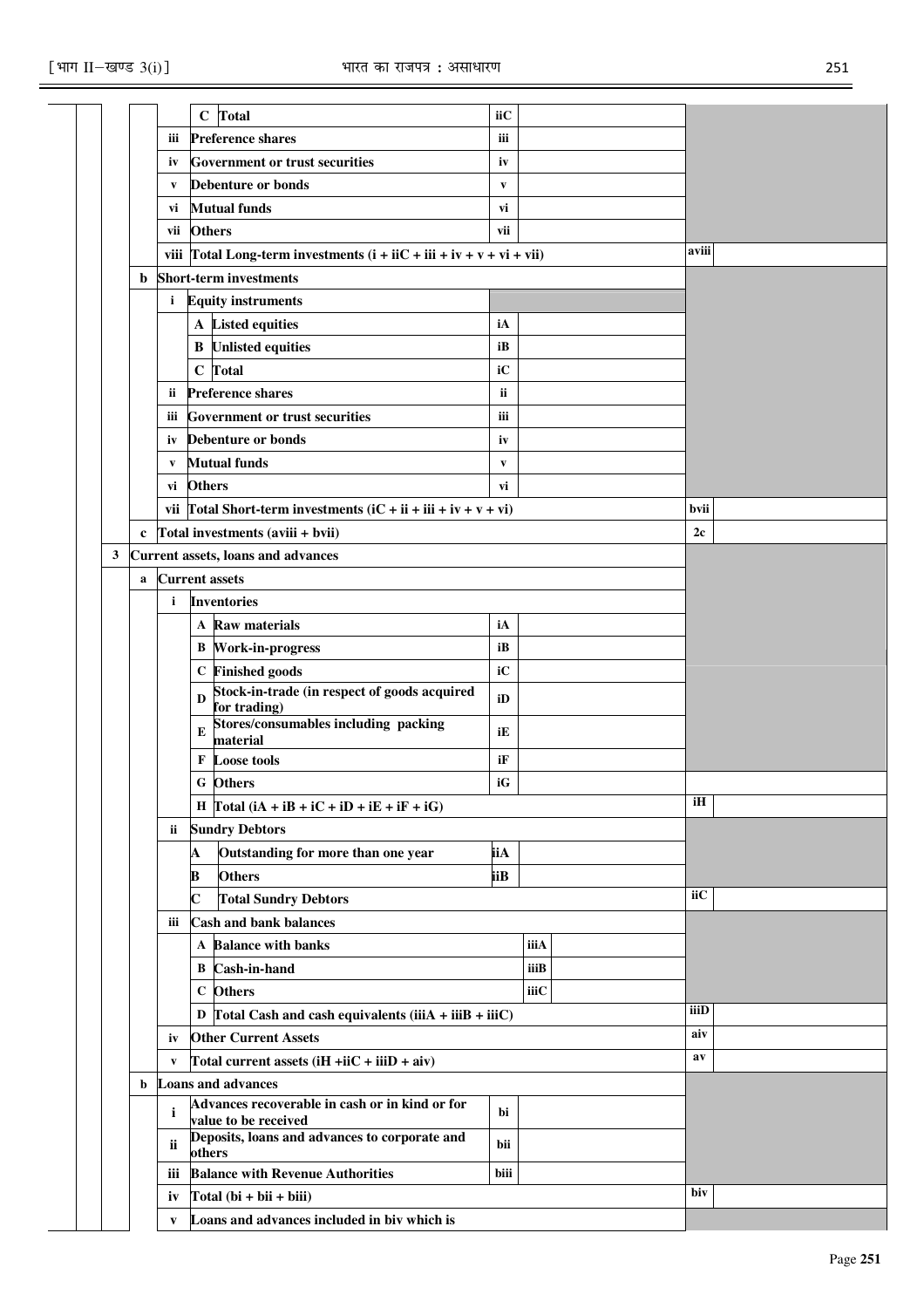|                 |             |   |              |                            |   | a for the purpose of business or profession                                                             | va             |    |                                  |      |  |
|-----------------|-------------|---|--------------|----------------------------|---|---------------------------------------------------------------------------------------------------------|----------------|----|----------------------------------|------|--|
|                 |             |   |              |                            |   | b not for the purpose of business or profession                                                         | vb             |    |                                  |      |  |
|                 |             |   | $\mathbf c$  | Total $(av + biv)$         |   |                                                                                                         |                | 3c |                                  |      |  |
|                 |             |   | d            |                            |   | <b>Current liabilities and provisions</b>                                                               |                |    |                                  |      |  |
|                 |             |   |              | i                          |   | <b>Current liabilities</b>                                                                              |                |    |                                  |      |  |
|                 |             |   |              |                            | A | <b>Sundry Creditors</b>                                                                                 |                |    |                                  |      |  |
|                 |             |   |              |                            |   | Outstanding for more than one year<br>1                                                                 | $\mathbf{1}$   |    |                                  |      |  |
|                 |             |   |              |                            |   | <b>Others</b><br>$\mathbf{2}$                                                                           | $\overline{2}$ |    |                                  |      |  |
|                 |             |   |              |                            |   | Total $(1 + 2)$<br>3                                                                                    | A3             |    |                                  |      |  |
|                 |             |   |              |                            | В | <b>Liability for leased assets</b>                                                                      | iB             |    |                                  |      |  |
|                 |             |   |              |                            | C | <b>Interest Accrued and due on borrowings</b>                                                           | iC             |    |                                  |      |  |
|                 |             |   |              |                            | D | Interest accrued but not due on borrowings                                                              | iD             |    |                                  |      |  |
|                 |             |   |              |                            | Е | Income received in advance                                                                              | iE             |    |                                  |      |  |
|                 |             |   |              |                            | F | <b>Other payables</b>                                                                                   | iF             |    |                                  |      |  |
|                 |             |   |              |                            | G | $[Total (A3 + iB + iC + iD + iE + iF)]$                                                                 |                |    |                                  | iG   |  |
|                 |             |   |              | ii.                        |   | <b>Provisions</b>                                                                                       |                |    |                                  |      |  |
|                 |             |   |              |                            | A | <b>Provision for Income Tax</b>                                                                         | iiA            |    |                                  |      |  |
|                 |             |   |              |                            |   |                                                                                                         |                |    |                                  |      |  |
|                 |             |   |              |                            | В | <b>Provision for Leave</b><br>encashment/Superannuation/Gratuity                                        | iiB            |    |                                  |      |  |
|                 |             |   |              |                            | C | <b>Other Provisions</b>                                                                                 | iiC            |    |                                  |      |  |
|                 |             |   |              |                            |   | D $[Total (iiA + iiB + iiC)$                                                                            |                |    |                                  | iiE  |  |
|                 |             |   |              | iii                        |   | Total $(iE + iiD)$                                                                                      |                |    |                                  | diii |  |
|                 |             |   | e            |                            |   | Net current assets $(3c - diii)$                                                                        |                |    |                                  | 3e   |  |
|                 |             | 4 | $\mathbf{a}$ |                            |   | Miscellaneous expenditure not written off or adjusted                                                   | 4a             |    |                                  |      |  |
|                 |             |   | b            |                            |   | Deferred tax asset                                                                                      | 4 <sub>b</sub> |    |                                  |      |  |
|                 |             |   | $\mathbf c$  | balance                    |   | Debit balance in Profit and loss account/accumulated                                                    | 4c             |    |                                  |      |  |
|                 |             |   | d            |                            |   | Total $(4a + 4b + 4c)$                                                                                  |                |    |                                  | 4d   |  |
|                 |             | 5 |              |                            |   | Total, application of funds $(1e + 2c + 3e + 4d)$                                                       |                |    |                                  | 5    |  |
|                 | $\mathbf C$ |   |              |                            |   | In a case where regular books of account of business or profession are not maintained, furnish the      |                |    |                                  |      |  |
|                 |             |   |              |                            |   | following information as on 31 <sup>st</sup> day of March, - 2018, in respect of business or profession |                |    |                                  |      |  |
|                 |             | 1 |              |                            |   | Amount of total sundry debtors                                                                          |                |    | C1                               |      |  |
| NO ACCOUNT CASE |             | 2 |              |                            |   | Amount of total sundry creditors                                                                        |                |    | C <sub>2</sub>                   |      |  |
|                 |             | 3 |              |                            |   | Amount of total stock-in-trade                                                                          |                |    | C <sub>3</sub><br>C <sub>4</sub> |      |  |
|                 |             | 4 |              | Amount of the cash balance |   |                                                                                                         |                |    |                                  |      |  |

**CREDITS TO PROFIT AND LOSS ACCOUNT** 

CREDITS TO PROFIT AND LOSS ACCOUNT

**Part A-P& L Profit and Loss Account for the financial year 2017-18** *(fill items 1 to 53 in a case where regular books of accounts are maintained, otherwise fill item 54)* ٦ ┓

|             | <b>Revenue from operations</b> |             |                                                                                        |                           |  |          |  |
|-------------|--------------------------------|-------------|----------------------------------------------------------------------------------------|---------------------------|--|----------|--|
| A           |                                |             | Sales/ Gross receipts of business (net of returns and refunds and duty or tax, if any) |                           |  |          |  |
|             |                                |             | Sale of goods                                                                          |                           |  |          |  |
|             | -ii                            |             | <b>Sale of services</b>                                                                | $\ddot{\phantom{0}}$<br>n |  |          |  |
|             | iii                            | amount)     | Other operating revenues (specify nature and                                           |                           |  |          |  |
|             |                                | a           |                                                                                        | iiia                      |  |          |  |
|             |                                | b           |                                                                                        | iiib                      |  |          |  |
|             |                                | $\mathbf c$ | Total $(iiia + iiib)$                                                                  | iiic                      |  |          |  |
|             |                                |             | iv $\text{Total}(\mathbf{i} + \mathbf{ii} + \mathbf{ii})$                              |                           |  | Aiv      |  |
| B           |                                |             | <b>Gross receipts from Profession</b>                                                  |                           |  | $\bf{B}$ |  |
| $\mathbf C$ | supplied                       |             | Duties, taxes and cess received or receivable in respect of goods and services sold or |                           |  |          |  |
|             | Ť                              |             | <b>Union Excise duties</b>                                                             |                           |  |          |  |
|             | ii                             |             | <b>Service tax</b>                                                                     |                           |  |          |  |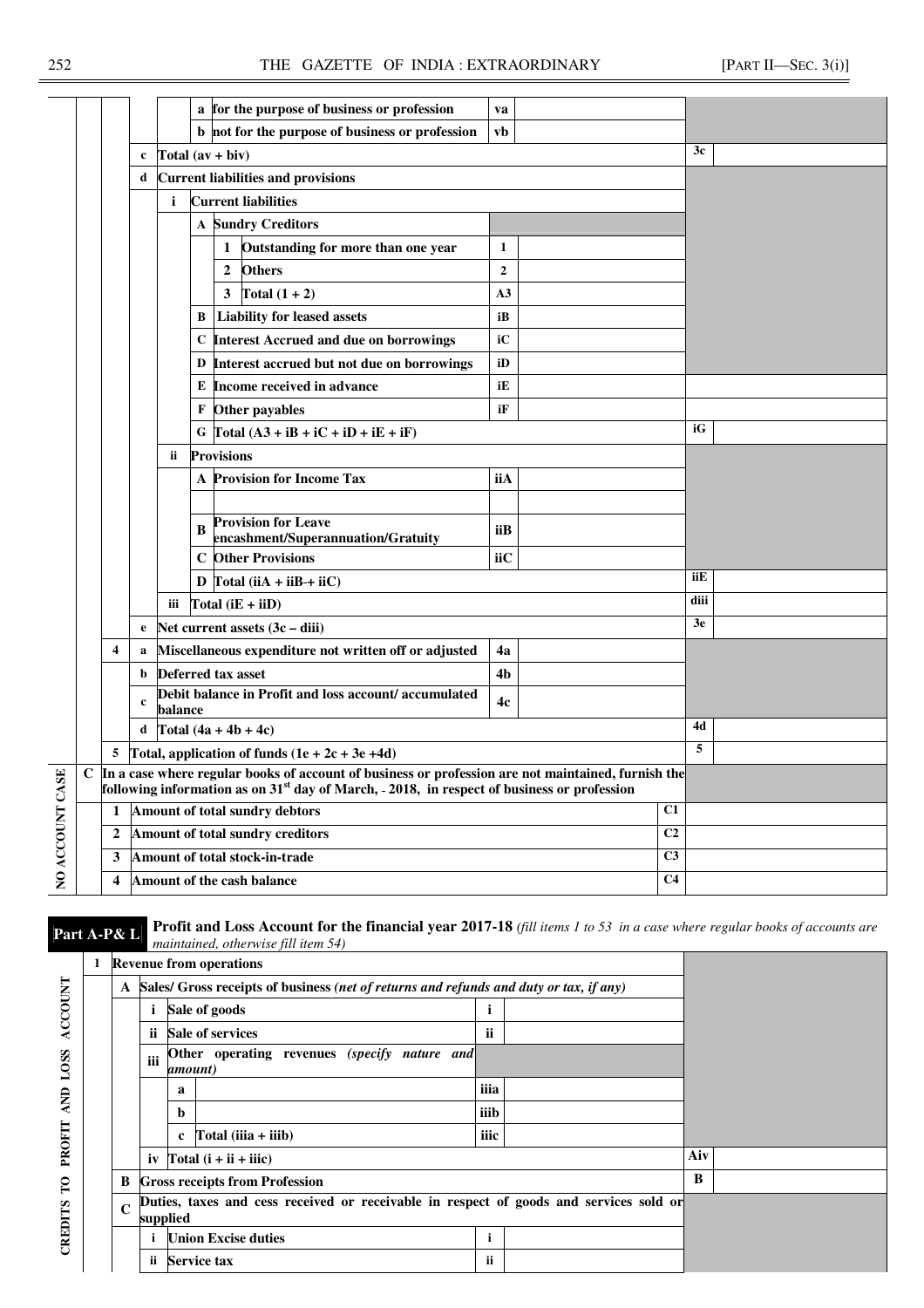|                |                |              | <b>VAT/Sales tax</b><br><u>iii</u>                                                              | iii          |                         |  |
|----------------|----------------|--------------|-------------------------------------------------------------------------------------------------|--------------|-------------------------|--|
|                |                |              | Central Goods & Service Tax (CGST)<br>iv                                                        | iv           |                         |  |
|                |                |              | State Goods & Services Tax (SGST)<br>V                                                          | $\mathbf{v}$ |                         |  |
|                |                |              | <b>Integrated Goods &amp; Services Tax (IGST)</b><br>vi                                         | vi           |                         |  |
|                |                |              | vii Union Territory Goods & Services Tax (UTGST)                                                | vii          |                         |  |
|                |                |              | viii Any other duty, tax and cess                                                               | viii         |                         |  |
|                |                |              | ix $\text{Total}$ (i + ii + iii + iv + v + vi + vii + viii)                                     |              | <b>Cix</b>              |  |
|                |                | D            | Total Revenue from operations $(Aiv + B + Cix)$                                                 |              | 1 <sub>D</sub>          |  |
|                | $\overline{2}$ |              | Other income                                                                                    |              |                         |  |
|                |                | i            | Rent                                                                                            | i            |                         |  |
|                |                | ii.          | <b>Commission</b>                                                                               | ii           |                         |  |
|                |                | iii          | Dividend income                                                                                 | iii          |                         |  |
|                |                | iv           | <b>Interest income</b>                                                                          | iv           |                         |  |
|                |                | V            | <b>Profit on sale of fixed assets</b>                                                           | $\mathbf{v}$ |                         |  |
|                |                | vi           | Profit on sale of investment being securities chargeable<br>to Securities Transaction Tax (STT) | vi           |                         |  |
|                |                |              | vii Profit on sale of other investment                                                          | vii          |                         |  |
|                |                |              | viii Profit on account of currency fluctuation                                                  | viii         |                         |  |
|                |                |              | ix Agricultural income                                                                          | ix           |                         |  |
|                |                | $\mathbf{x}$ | Any other income (specify nature and amount)                                                    |              |                         |  |
|                |                |              | a                                                                                               | xa           |                         |  |
|                |                |              | b                                                                                               | xb           |                         |  |
|                |                |              | c $\text{Total}(xa + xb)$                                                                       | xc           |                         |  |
|                |                |              | xi  Total of other income $(i + ii + iii + iv + v + vi + vii + viii + ix + xc)$                 |              | 2xi                     |  |
|                | 3              |              | <b>Closing Stock</b>                                                                            |              |                         |  |
|                |                | $\mathbf{i}$ | <b>Raw material</b>                                                                             | 3i           |                         |  |
|                |                | ij.          | <b>Work-in-progress</b>                                                                         | 3ii          |                         |  |
|                |                |              | iii Finished goods                                                                              | 3iii         |                         |  |
|                |                |              | Total $(3i + 3ii + 3iii)$                                                                       |              | 3iv                     |  |
|                | 4              |              | Total of credits to profit and loss account $(1D + 2xi + 3iy)$                                  |              | $\overline{\mathbf{4}}$ |  |
|                | 5              |              | <b>Opening Stock</b>                                                                            |              |                         |  |
|                |                | $\mathbf i$  | <b>Raw material</b>                                                                             | 5i           |                         |  |
|                |                |              | ii Work-in-progress                                                                             | 5ii          |                         |  |
|                |                |              | iii Finished goods                                                                              | 5iii         |                         |  |
|                |                | iv           | Total $(5i + 5ii + 5iii)$                                                                       |              | 5iv                     |  |
|                | 6              |              | Purchases (net of refunds and duty or tax, if any)                                              |              | 6                       |  |
| <b>ACCOUNT</b> | 7              |              | Duties and taxes, paid or payable, in respect of goods and services purchased                   |              |                         |  |
|                |                | i            | <b>Custom duty</b>                                                                              | 7i           |                         |  |
| <b>LOSS</b>    |                | ii.          | <b>Counter veiling duty</b>                                                                     | 7ii          |                         |  |
| AND            |                |              | iii Special additional duty                                                                     | 7iii         |                         |  |
|                |                | iv           | <b>Union excise duty</b>                                                                        | 7iv          |                         |  |
| <b>PROFIT</b>  |                | V            | <b>Service tax</b>                                                                              | 7v           |                         |  |
|                |                | vi           | VAT/Sales tax                                                                                   | 7vi          |                         |  |
| $\overline{C}$ |                | vii          | Central Goods & Service Tax (CGST)                                                              | $7$ vii      |                         |  |
| <b>DEBITS</b>  |                |              | viii State Goods & Services Tax (SGST)                                                          | 7viii        |                         |  |
|                |                | ix           | <b>Integrated Goods &amp; Services Tax (IGST)</b>                                               | 7ix          |                         |  |
|                |                | X            | Union Territory Goods & Services Tax (UTGST)                                                    | 7x           |                         |  |
|                |                | хi           | Any other tax, paid or payable                                                                  | 7xi          |                         |  |
|                |                |              | xii   Total $(7i + 7ii + 7iii + 7iv + 7v + 7vi + 7vii + 7viii + 7ix + 7x + 7xi)$                |              | 7xii                    |  |
|                | 8              | Freight      |                                                                                                 |              | 8                       |  |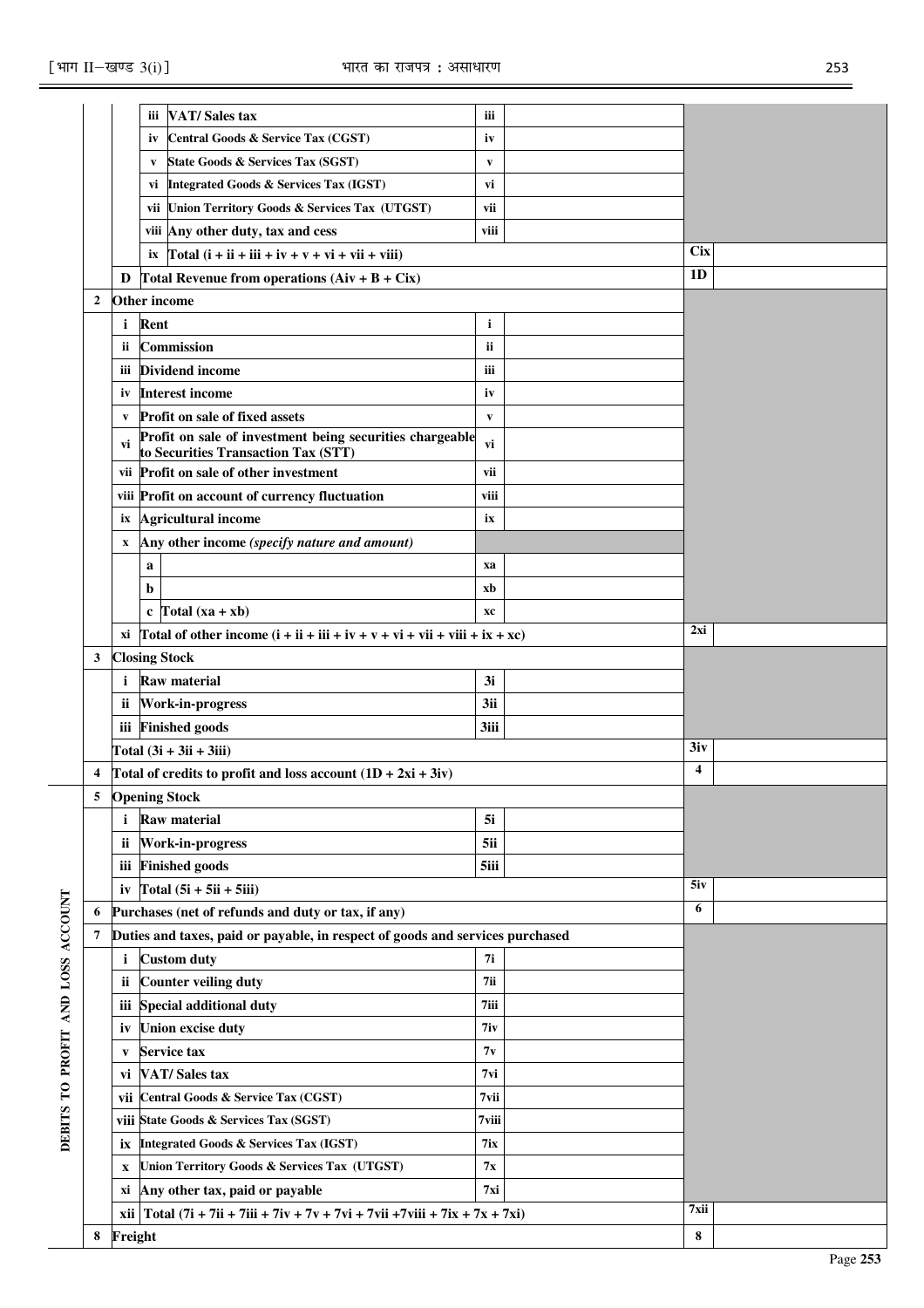|    | Consumption of stores and spare parts                                                                                        | $\boldsymbol{9}$ |          |          |  |
|----|------------------------------------------------------------------------------------------------------------------------------|------------------|----------|----------|--|
| 10 | Power and fuel                                                                                                               | 10               |          |          |  |
|    | 11 Rents                                                                                                                     | 11               |          |          |  |
|    | 12 Repairs to building                                                                                                       | 12               |          |          |  |
|    | 13 Repairs to machinery                                                                                                      | 13               |          |          |  |
|    | 14 Compensation to employees                                                                                                 |                  |          |          |  |
|    | <b>Salaries and wages</b><br>i                                                                                               |                  |          |          |  |
|    | <b>Bonus</b><br>ii.                                                                                                          | 14ii             |          |          |  |
|    | <b>Reimbursement of medical expenses</b><br>iii                                                                              | 14iii            |          |          |  |
|    | Leave encashment<br>iv                                                                                                       | 14iv             |          |          |  |
|    | Leave travel benefits<br>V                                                                                                   | 14v              |          |          |  |
|    | Contribution to approved superannuation fund<br>Vİ                                                                           | 14vi             |          |          |  |
|    | vii Contribution to recognised provident fund                                                                                | 14vii            |          |          |  |
|    | viii Contribution to recognised gratuity fund                                                                                | 14viii           |          |          |  |
|    | Contribution to any other fund<br>ix                                                                                         | 14ix             |          |          |  |
|    | Any other benefit to employees in respect of which an<br>$\mathbf x$                                                         | 14x              |          |          |  |
|    | expenditure has been incurred<br>Total compensation to employees $(14i + 14ii + 14ii + 14iv + 14v + 14vi + 14vii + 14viii +$ |                  |          | 14xi     |  |
|    | хi<br>$14ix + 14x$                                                                                                           |                  |          |          |  |
|    | Whether any compensation, included in 14xi, paid to<br>xii<br>non-residents                                                  | xiia             | Yes / No |          |  |
|    | If Yes, amount paid to non-residents                                                                                         | xiib             |          |          |  |
| 15 | <b>Insurance</b>                                                                                                             |                  |          |          |  |
|    | <b>Medical Insurance</b><br>i                                                                                                | 15i              |          |          |  |
|    | <b>Life Insurance</b><br>ii                                                                                                  | 15ii             |          |          |  |
|    | <b>Keyman's Insurance</b><br>iii                                                                                             | 15iii            |          |          |  |
|    | Other Insurance including factory, office, car, goods,<br>iv                                                                 |                  |          |          |  |
|    | etc.                                                                                                                         | 15iv             |          |          |  |
|    | Total expenditure on insurance $(15i + 15ii + 15ii + 15iv)$<br>$\mathbf{v}$                                                  |                  |          | 15v      |  |
| 16 | Workmen and staff welfare expenses                                                                                           |                  |          | 16       |  |
| 17 | <b>Entertainment</b>                                                                                                         |                  |          | 17       |  |
|    | 18 Hospitality                                                                                                               |                  |          | 18       |  |
| 19 | Conference                                                                                                                   |                  |          | 19       |  |
| 20 | Sales promotion including publicity (other than advertisement)                                                               |                  |          | 20       |  |
| 21 | <b>Advertisement</b>                                                                                                         |                  |          | 21       |  |
| 22 | Commission<br>Paid outside India, or paid in India to a non-resident                                                         |                  |          |          |  |
|    | other than a company or a foreign company                                                                                    | i                |          |          |  |
|    | ii To others                                                                                                                 | ii               |          |          |  |
|    | iii $\text{Total}$ (i + ii)                                                                                                  |                  |          | 22iii    |  |
|    | 23 Royalty                                                                                                                   |                  |          |          |  |
|    | Paid outside India, or paid in India to a non-resident                                                                       | i                |          |          |  |
|    | other than a company or a foreign company<br>ii To others                                                                    | ii               |          |          |  |
|    | iii $\text{Total}$ (i + ii)                                                                                                  |                  |          | $23$ iii |  |
|    | 24 Professional / Consultancy fees / Fee for technical services                                                              |                  |          |          |  |
|    | Paid outside India, or paid in India to a non-resident                                                                       |                  |          |          |  |
|    | other than a company or a foreign company                                                                                    | i                |          |          |  |
|    | ii To others                                                                                                                 |                  |          |          |  |
|    | iii $\boxed{\text{Total} (i + ii)}$                                                                                          | 24iii            |          |          |  |
| 25 | Hotel, boarding and Lodging                                                                                                  | 25               |          |          |  |
| 26 | Traveling expenses other than on foreign traveling                                                                           | 26               |          |          |  |
| 27 | Foreign travelling expenses                                                                                                  | 27               |          |          |  |
|    | 28 Conveyance expenses                                                                                                       | 28               |          |          |  |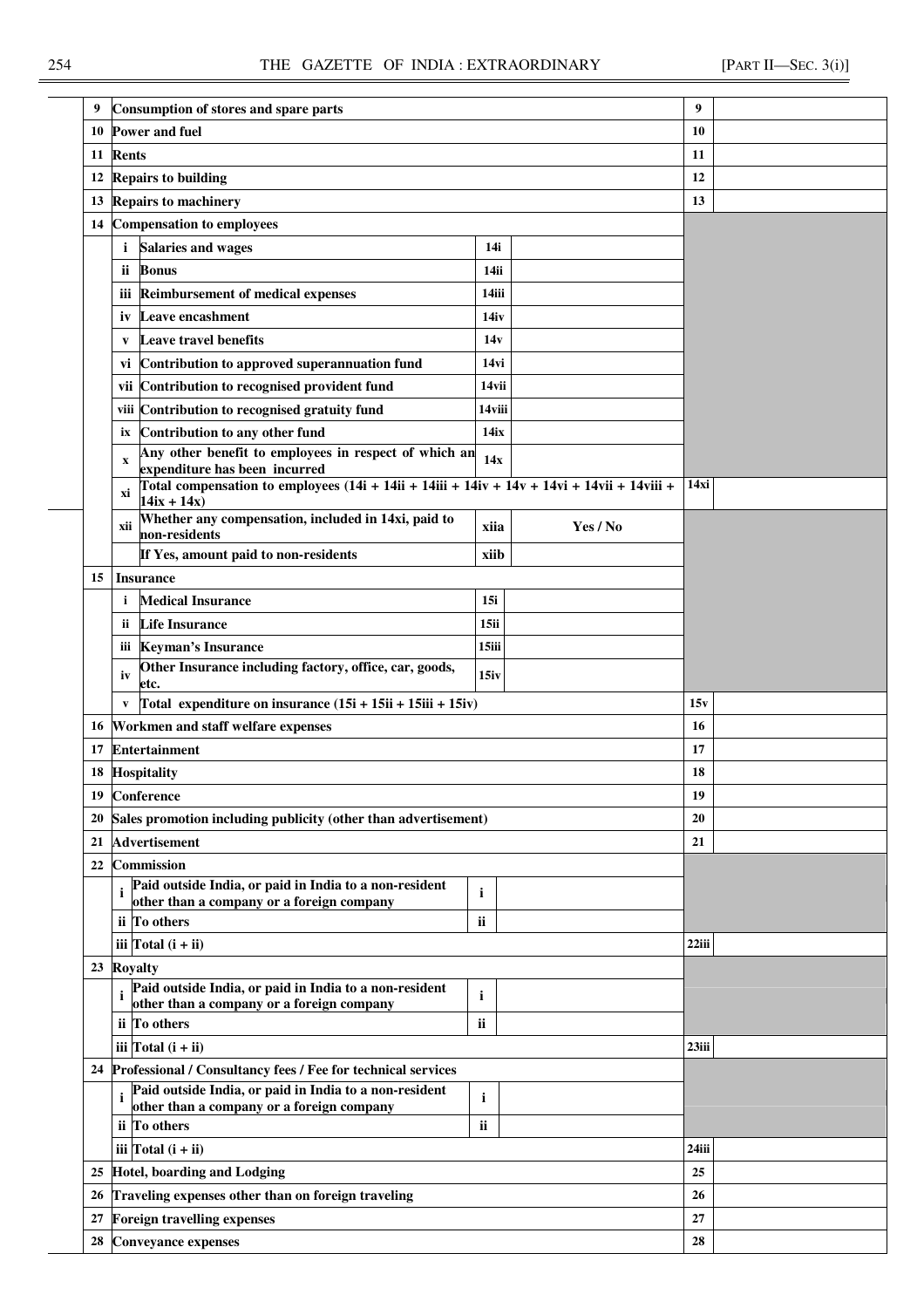|                           | 29 | <b>Telephone expenses</b>   |                                                                                                                   |  |                    |  |  |  |  |  | 29 |       |  |                                                                                |             |                                                                                                           |  |       |  |
|---------------------------|----|-----------------------------|-------------------------------------------------------------------------------------------------------------------|--|--------------------|--|--|--|--|--|----|-------|--|--------------------------------------------------------------------------------|-------------|-----------------------------------------------------------------------------------------------------------|--|-------|--|
|                           | 30 | <b>Guest House expenses</b> |                                                                                                                   |  |                    |  |  |  |  |  |    | 30    |  |                                                                                |             |                                                                                                           |  |       |  |
|                           | 31 |                             | <b>Club</b> expenses                                                                                              |  |                    |  |  |  |  |  |    |       |  |                                                                                |             |                                                                                                           |  | 31    |  |
|                           | 32 |                             | <b>Festival celebration expenses</b>                                                                              |  |                    |  |  |  |  |  |    |       |  |                                                                                |             |                                                                                                           |  | 32    |  |
|                           | 33 |                             | Scholarship                                                                                                       |  |                    |  |  |  |  |  |    |       |  |                                                                                |             |                                                                                                           |  | 33    |  |
|                           | 34 |                             | Gift                                                                                                              |  |                    |  |  |  |  |  |    |       |  |                                                                                | 34          |                                                                                                           |  |       |  |
|                           | 35 | <b>Donation</b>             |                                                                                                                   |  |                    |  |  |  |  |  |    |       |  | 35                                                                             |             |                                                                                                           |  |       |  |
|                           | 36 |                             |                                                                                                                   |  |                    |  |  |  |  |  |    |       |  |                                                                                |             | Rates and taxes, paid or payable to Government or any local body (excluding taxes on income)              |  |       |  |
|                           |    | i.                          | <b>Union excise duty</b>                                                                                          |  |                    |  |  |  |  |  |    |       |  |                                                                                | 36i         |                                                                                                           |  |       |  |
|                           |    |                             |                                                                                                                   |  |                    |  |  |  |  |  |    |       |  |                                                                                | 36ii        |                                                                                                           |  |       |  |
|                           |    | ii.                         | <b>Service tax</b><br>iii VAT/Sales tax                                                                           |  |                    |  |  |  |  |  |    |       |  |                                                                                |             |                                                                                                           |  |       |  |
|                           |    |                             |                                                                                                                   |  |                    |  |  |  |  |  |    |       |  |                                                                                | 36iii       |                                                                                                           |  |       |  |
|                           |    | iv                          | <b>Cess</b>                                                                                                       |  |                    |  |  |  |  |  |    |       |  |                                                                                | 36iv        |                                                                                                           |  |       |  |
|                           |    | v                           | Central Goods & Service Tax (CGST)                                                                                |  |                    |  |  |  |  |  |    |       |  |                                                                                | 36v         |                                                                                                           |  |       |  |
|                           |    | vi                          | State Goods & Services Tax (SGST)                                                                                 |  |                    |  |  |  |  |  |    |       |  |                                                                                | 36vi        |                                                                                                           |  |       |  |
|                           |    |                             | vii Integrated Goods & Services Tax (IGST)                                                                        |  |                    |  |  |  |  |  |    |       |  |                                                                                | 36vii       |                                                                                                           |  |       |  |
|                           |    |                             | viii Union Territory Goods & Services Tax (UTGST)                                                                 |  |                    |  |  |  |  |  |    |       |  |                                                                                | 36vii<br>i  |                                                                                                           |  |       |  |
|                           |    | iх                          | Any other rate, tax, duty or cess incl STT and CTT                                                                |  |                    |  |  |  |  |  |    |       |  |                                                                                | <b>36ix</b> |                                                                                                           |  |       |  |
|                           |    | $\mathbf X$                 |                                                                                                                   |  |                    |  |  |  |  |  |    |       |  |                                                                                |             | Total rates and taxes paid or payable (36i + 36ii + 36iii + 36iv + 36v+ 36vi + 36vii + 36viii +           |  | 36x   |  |
|                           | 37 |                             | 36ix)                                                                                                             |  |                    |  |  |  |  |  |    | 37    |  |                                                                                |             |                                                                                                           |  |       |  |
|                           |    |                             | <b>Audit fee</b><br>Salary/Remuneration to Partners of the firm (total of col. (8) of item E of Partner's/Members |  |                    |  |  |  |  |  |    |       |  |                                                                                |             |                                                                                                           |  |       |  |
|                           | 38 |                             | information under Part A-Gen)                                                                                     |  |                    |  |  |  |  |  |    |       |  |                                                                                |             |                                                                                                           |  | 38    |  |
|                           | 39 |                             | Other expenses (specify nature and amount)                                                                        |  |                    |  |  |  |  |  |    |       |  |                                                                                |             |                                                                                                           |  |       |  |
|                           |    | i                           |                                                                                                                   |  |                    |  |  |  |  |  |    |       |  |                                                                                | i           |                                                                                                           |  |       |  |
|                           |    | ii                          |                                                                                                                   |  |                    |  |  |  |  |  |    |       |  |                                                                                | ii          |                                                                                                           |  |       |  |
|                           |    | iii $\text{Total}$ (i + ii) |                                                                                                                   |  |                    |  |  |  |  |  |    |       |  |                                                                                |             |                                                                                                           |  |       |  |
|                           |    |                             |                                                                                                                   |  |                    |  |  |  |  |  |    |       |  |                                                                                |             |                                                                                                           |  | 39iii |  |
|                           | 40 |                             |                                                                                                                   |  |                    |  |  |  |  |  |    |       |  |                                                                                |             | Bad debts (specify PAN of the person, if available, for whom Bad Debt for amount of Rs. 1 lakh or more is |  |       |  |
|                           |    |                             | claimed and amount)                                                                                               |  |                    |  |  |  |  |  |    |       |  |                                                                                |             |                                                                                                           |  |       |  |
|                           |    | i                           |                                                                                                                   |  |                    |  |  |  |  |  |    | 40i   |  |                                                                                |             |                                                                                                           |  |       |  |
|                           |    | ii                          |                                                                                                                   |  |                    |  |  |  |  |  |    | 40ii  |  |                                                                                |             |                                                                                                           |  |       |  |
|                           |    | Ш                           |                                                                                                                   |  |                    |  |  |  |  |  |    | 40iii |  |                                                                                |             |                                                                                                           |  |       |  |
|                           |    | iv                          | Others (more than Rs. 1 lakh) where<br>PAN is not available                                                       |  |                    |  |  |  |  |  |    | 40iv  |  |                                                                                |             |                                                                                                           |  |       |  |
|                           |    | V                           | Others (amounts less than Rs. 1 lakh)                                                                             |  |                    |  |  |  |  |  |    | 40v   |  |                                                                                |             |                                                                                                           |  |       |  |
|                           |    |                             | vi Total Bad Debt $(40i + 40ii + 40ii + 40iv + 40v)$                                                              |  |                    |  |  |  |  |  |    |       |  |                                                                                |             |                                                                                                           |  | 40vi  |  |
|                           | 41 |                             | Provision for bad and doubtful debts                                                                              |  |                    |  |  |  |  |  |    |       |  |                                                                                |             |                                                                                                           |  | 41    |  |
|                           | 42 |                             | <b>Other provisions</b>                                                                                           |  |                    |  |  |  |  |  |    |       |  |                                                                                |             |                                                                                                           |  | 42    |  |
|                           | 43 |                             |                                                                                                                   |  |                    |  |  |  |  |  |    |       |  |                                                                                |             | Profit before interest, depreciation and taxes $[4 - (5iv + 6 + 7xii + 8 to 13 + 14xi + 15v + 16 to 21$   |  | 43    |  |
|                           |    |                             |                                                                                                                   |  |                    |  |  |  |  |  |    |       |  | $+ 22$ iii + 23iii + 24iii + 25 to 35 + 36x + 37 + 38 + 39iii + 40vi + 41+42)] |             |                                                                                                           |  |       |  |
|                           |    | 44 Interest                 |                                                                                                                   |  |                    |  |  |  |  |  |    |       |  |                                                                                |             |                                                                                                           |  |       |  |
|                           |    |                             | other than a company or a foreign company                                                                         |  |                    |  |  |  |  |  |    |       |  | Paid outside India, or paid in India to a non-resident                         |             |                                                                                                           |  |       |  |
|                           |    |                             | A                                                                                                                 |  | <b>To Partners</b> |  |  |  |  |  |    |       |  |                                                                                | ia          |                                                                                                           |  |       |  |
|                           |    |                             | B                                                                                                                 |  | To others          |  |  |  |  |  |    |       |  |                                                                                | ib          |                                                                                                           |  |       |  |
|                           |    | ii.                         | Paid in India, or paid to a resident                                                                              |  |                    |  |  |  |  |  |    |       |  |                                                                                |             |                                                                                                           |  |       |  |
|                           |    |                             | A                                                                                                                 |  | <b>To Partners</b> |  |  |  |  |  |    |       |  |                                                                                | iia         |                                                                                                           |  |       |  |
|                           |    |                             | B                                                                                                                 |  | To others          |  |  |  |  |  |    |       |  |                                                                                | iib         |                                                                                                           |  |       |  |
|                           |    |                             | iii $\text{Total}$ (ia + ib + iia + iib)                                                                          |  |                    |  |  |  |  |  |    |       |  |                                                                                |             |                                                                                                           |  | 44iii |  |
|                           | 45 |                             | Depreciation and amoritisation                                                                                    |  |                    |  |  |  |  |  |    |       |  |                                                                                |             |                                                                                                           |  | 45    |  |
|                           | 46 |                             | Profit before taxes $(43 - 44$ iii $- 45)$                                                                        |  |                    |  |  |  |  |  |    |       |  |                                                                                |             |                                                                                                           |  | 46    |  |
| <b>TAX</b><br>ARD<br>APPR | 47 |                             | <b>Provision for current tax</b>                                                                                  |  |                    |  |  |  |  |  |    |       |  |                                                                                |             |                                                                                                           |  | 47    |  |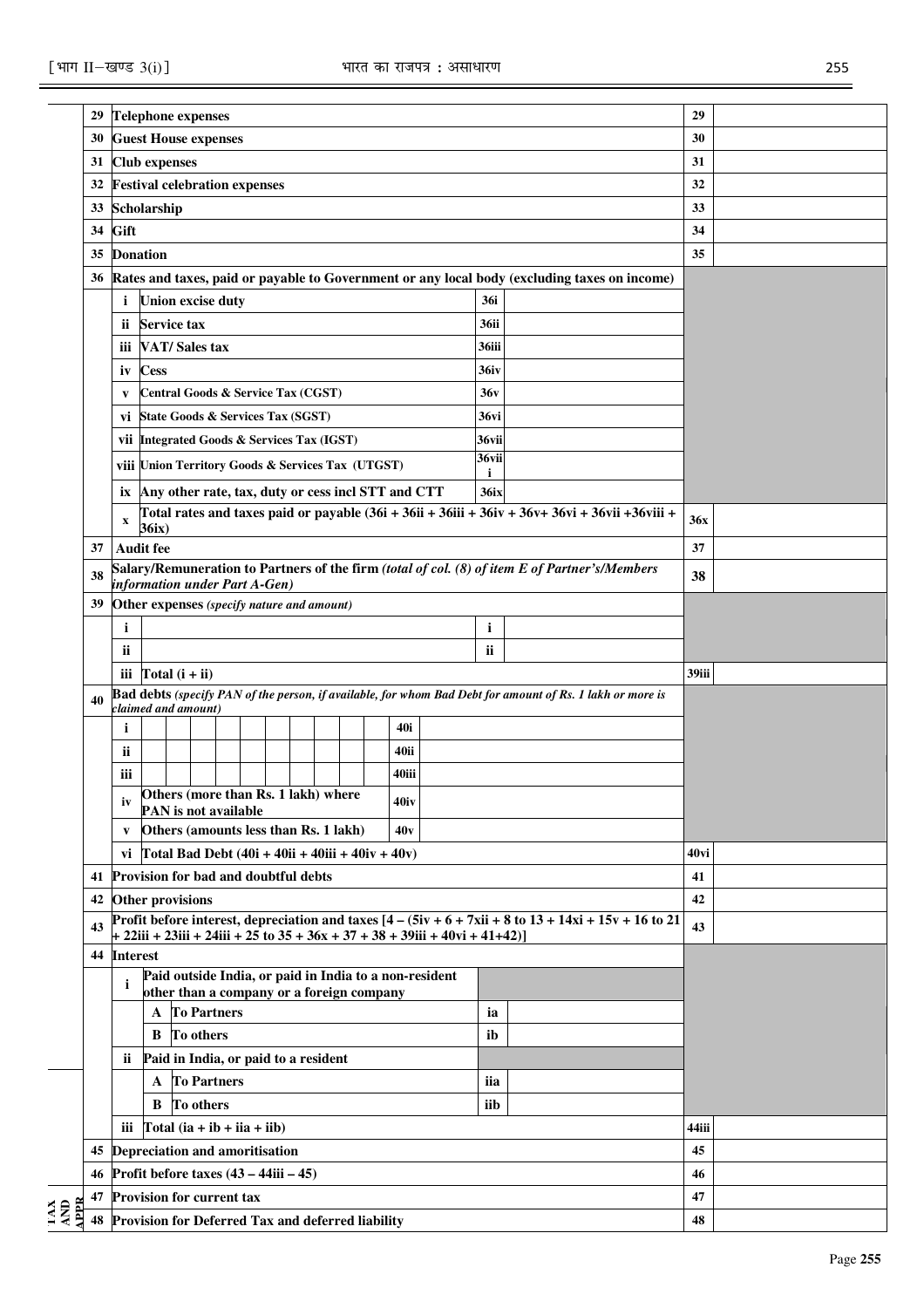|               |    |      | 49 Profit after tax (46 - 47 - 48)                                                                                                                                                          | 49        |  |
|---------------|----|------|---------------------------------------------------------------------------------------------------------------------------------------------------------------------------------------------|-----------|--|
|               | 50 |      | <b>Balance brought forward from previous year</b>                                                                                                                                           | 50        |  |
|               | 51 |      | Amount available for appropriation $(49 + 50)$                                                                                                                                              | 51        |  |
|               | 52 |      | Transferred to reserves and surplus                                                                                                                                                         | 52        |  |
|               | 53 |      | Balance carried to balance sheet in partner's account $(51 - 52)$                                                                                                                           | 53        |  |
| SE            | 54 |      | In a case where regular books of account of business or profession are not maintained, furnish<br>the following information for previous year -2017-18 in respect of business or profession |           |  |
| ن             |    | (i)  | For assessee carrying on Business                                                                                                                                                           |           |  |
|               |    | a    | <b>Gross receipts</b>                                                                                                                                                                       | 54(i)a    |  |
| <b>CCOUNT</b> |    | b    | <b>Gross profit</b>                                                                                                                                                                         | 54(i)b    |  |
| ∢             |    | c    | <b>Expenses</b>                                                                                                                                                                             | $54$ (i)c |  |
| $\frac{1}{2}$ |    | d    | Net profit                                                                                                                                                                                  | 54(i)d    |  |
|               |    | (ii) | For assessee carrying on Profession                                                                                                                                                         |           |  |
|               |    | a    | <b>Gross receipts</b>                                                                                                                                                                       | 54(ii)a   |  |
|               |    | b    | <b>Gross profit</b>                                                                                                                                                                         | 54(ii)b   |  |
|               |    | c    | <b>Expenses</b>                                                                                                                                                                             | 54(ii)c   |  |
|               |    | d    | Net profit                                                                                                                                                                                  | 54(ii)d   |  |
|               |    |      | Total $(54(i)d + 54(ii)d)$                                                                                                                                                                  | 54        |  |

**Part A- OI Other Information** *(optional in a case not liable for audit under section 44AB)* 

|                          | 1 |              | Method of accounting employed in the previous year (Tick) $\boxtimes$                                                                                                                                                                                   |            | mercantile          | ப                   | cash |        |
|--------------------------|---|--------------|---------------------------------------------------------------------------------------------------------------------------------------------------------------------------------------------------------------------------------------------------------|------------|---------------------|---------------------|------|--------|
|                          |   |              | 2 Is there any change in method of accounting<br>$(Tick)$ $\Box$                                                                                                                                                                                        |            | $\Box$ Yes          | ப<br>N <sub>0</sub> |      |        |
|                          |   | <b>ICDS</b>  | Increase in the profit or decrease in loss because of deviation, if any,<br>3a Computation Disclosure Standards notified under section 145(2) [column 11a(iii) of Schedule 3a                                                                           |            | as per Income       |                     |      |        |
|                          |   | <b>ICDS]</b> | Decrease in the profit or increase in loss because of deviation, if any,<br>3b Computation Disclosure Standards notified under section 145(2) [column 11b(iii) of Schedule 3b                                                                           |            | as per Income       |                     |      |        |
|                          | 4 |              | Method of valuation of closing stock employed in the previous year                                                                                                                                                                                      |            |                     |                     |      |        |
|                          |   | a            | Raw Material (if at cost or market rates whichever is less write 1, if at cost write 2, if at market rate write 3)                                                                                                                                      |            |                     |                     |      | $\Box$ |
|                          |   | b            | Finished goods (if at cost or market rates whichever is less write 1, if at cost write 2, if at market rate write 3)                                                                                                                                    |            |                     |                     |      | $\Box$ |
|                          |   | $\mathbf c$  | <b>Is there any change in stock valuation method</b> (Tick) $\boxtimes$                                                                                                                                                                                 | $\Box$ Yes | 0<br>N <sub>o</sub> |                     |      |        |
|                          |   | d            | Increase in the profit or decrease in loss because of deviation, if any, from the method of<br>valuation specified under section 145A                                                                                                                   |            |                     | 4d                  |      |        |
|                          |   | e            | Decrease in the profit or increase in loss because of deviation, if any, from the method of<br>valuation specified under section 145A                                                                                                                   |            |                     | 4e                  |      |        |
|                          | 5 |              | Amounts not credited to the profit and loss account, being -                                                                                                                                                                                            |            |                     |                     |      |        |
|                          |   | a            | the items falling within the scope of section 28                                                                                                                                                                                                        | 5a         |                     |                     |      |        |
| <b>OTHER INFORMATION</b> |   | b            | the proforma credits, drawbacks, refund of duty of<br>customs or excise or service tax, or refund of sales tax or<br>value added tax, or refund of GST, where such credits,<br>drawbacks or refunds are admitted as due by the<br>authorities concerned | 5b         |                     |                     |      |        |
|                          |   | $\mathbf c$  | escalation claims accepted during the previous year                                                                                                                                                                                                     | 5c         |                     |                     |      |        |
|                          |   | d            | any other item of income                                                                                                                                                                                                                                | 5d         |                     |                     |      |        |
|                          |   | e            | capital receipt, if any                                                                                                                                                                                                                                 | 5e         |                     |                     |      |        |
|                          |   | f            | Total of amounts not credited to profit and loss account (5a+5b+5c+5d+5e)                                                                                                                                                                               |            |                     | 5f                  |      |        |
|                          | 6 |              | Amounts debited to the profit and loss account, to the extent disallowable under section 36 due<br>to non-fulfilment of condition specified in relevant clauses-                                                                                        |            |                     |                     |      |        |
|                          |   | a            | Premium paid for insurance against risk of damage or<br>destruction of stocks or store $[36(1)(i)]$                                                                                                                                                     | 6a         |                     |                     |      |        |
|                          |   | b            | Premium paid for insurance on the health of employees<br>[36(1)(ib)]                                                                                                                                                                                    | 6b         |                     |                     |      |        |
|                          |   | $\mathbf{c}$ | Any sum paid to an employee as bonus or commission for<br>services rendered, where such sum was otherwise payable<br>to him as profits or dividend $[36(1)(ii)]$                                                                                        | <b>6c</b>  |                     |                     |      |        |
|                          |   | d            | Any amount of interest paid in respect of borrowed<br>capital $[36(1)(iii)]$                                                                                                                                                                            | <b>6d</b>  |                     |                     |      |        |
|                          |   | e            | Amount of discount on a zero-coupon bond $[36(1)(iiia)]$                                                                                                                                                                                                | 6e         |                     |                     |      |        |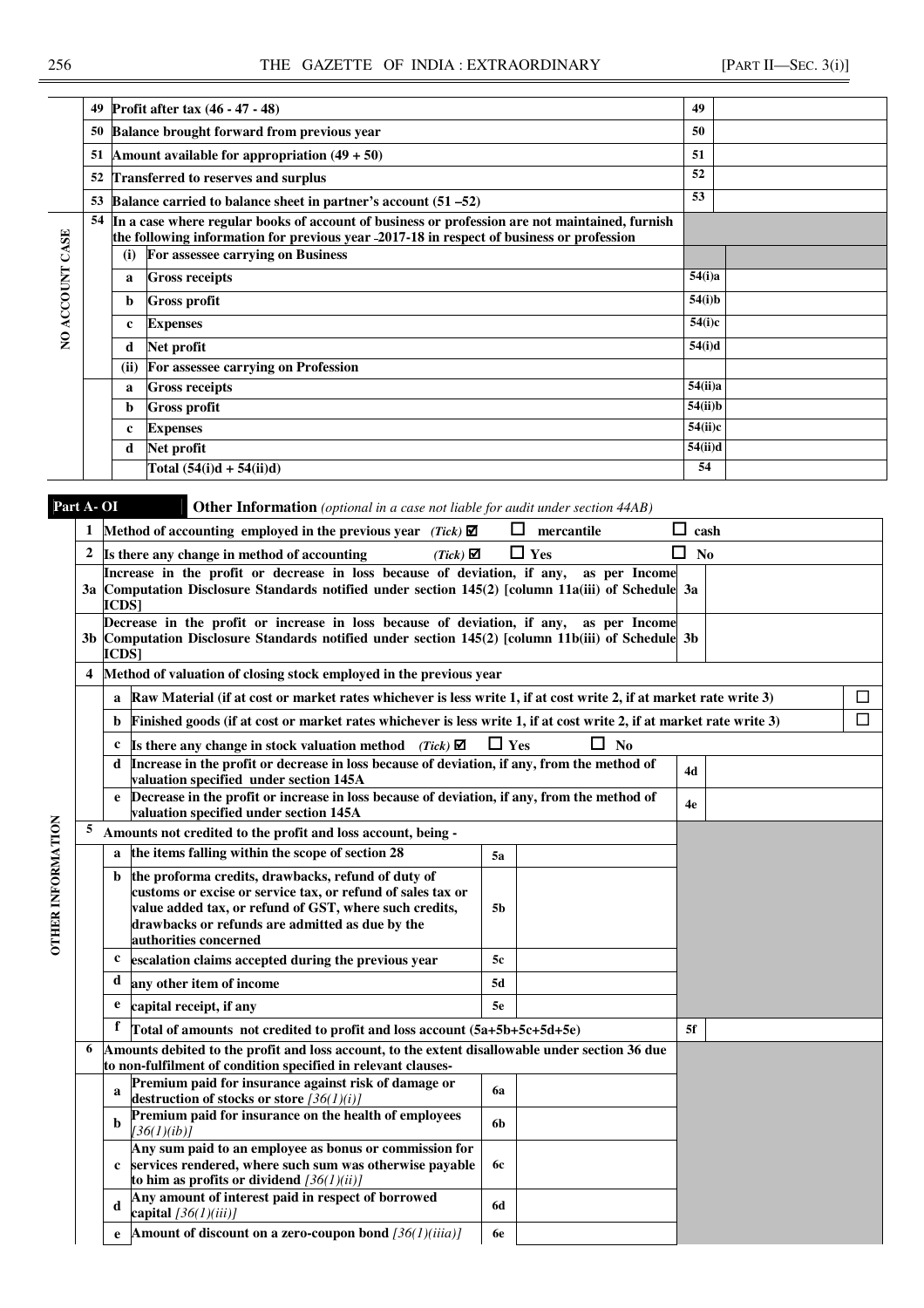**f Amount paid as wealth tax**  $[40(a)(iia)]$  **Af** 

|   |             | Amount of contributions to a recognised provident fund<br>36(1)(iv)                                                                                                                                                        | 6f             |    |  |
|---|-------------|----------------------------------------------------------------------------------------------------------------------------------------------------------------------------------------------------------------------------|----------------|----|--|
|   | g           | Amount of contributions to an approved superannuation<br><b>fund</b> $[36(1)(iv)]$                                                                                                                                         | 6g             |    |  |
|   | h           | Amount of contribution to a pension scheme referred to in<br>section 80CCD $[36(1)(iva)]$                                                                                                                                  | 6h             |    |  |
|   | i           | Amount of contributions to an approved gratuity fund<br>[36(1)(v)]                                                                                                                                                         | 6i             |    |  |
|   | j.          | Amount of contributions to any other fund                                                                                                                                                                                  | 6j             |    |  |
|   |             | Any sum received from employees as contribution to any                                                                                                                                                                     |                |    |  |
|   | k           | provident fund or superannuation fund or any fund set up<br>under ESI Act or any other fund for the welfare of<br>employees to the extent not credited to the employees<br>account on or before the due date $[36(1)(va)]$ | 6k             |    |  |
|   | 1           | Amount of bad and doubtful debts $[36(1)(vii)]$                                                                                                                                                                            | 61             |    |  |
|   | m           | Provision for bad and doubtful debts $[36(1)(via)]$                                                                                                                                                                        | 6m             |    |  |
|   | $\mathbf n$ | Amount transferred to any special reserve $[36(1)(viii)]$                                                                                                                                                                  | 6n             |    |  |
|   | $\bf{0}$    | Expenditure for the purposes of promoting family<br>planning amongst employees $[36(1)(ix)]$                                                                                                                               | 60             |    |  |
|   | p           | Amount of securities transaction paid in respect of<br>transaction in securities if such income is not included in                                                                                                         | 6 <sub>p</sub> |    |  |
|   | q           | <b>business income</b> $[36(1)(xy)]$<br>Expenditure for purchase of sugarcane in excess of the                                                                                                                             | 6q             |    |  |
|   |             | government approved price $[36(1)(xvii)]$<br>Any other disallowance                                                                                                                                                        | 6r             |    |  |
|   | r           | Total amount disallowable under section 36 (total of 6a to 6r)                                                                                                                                                             |                | 6s |  |
|   | S           |                                                                                                                                                                                                                            |                |    |  |
|   | t           | Total number of employees employed by the company (mandatory in case company has<br>recognized Provident Fund)                                                                                                             |                |    |  |
|   |             | i deployed in India                                                                                                                                                                                                        | i              |    |  |
|   |             | ii deployed outside India                                                                                                                                                                                                  | ii             |    |  |
|   |             | iii Total                                                                                                                                                                                                                  | iii            |    |  |
|   |             | 7 Amounts debited to the profit and loss account, to the extent disallowable under section 37                                                                                                                              |                |    |  |
|   | a           | Expenditure of capital nature $[37(1)]$                                                                                                                                                                                    | 7a             |    |  |
|   | b           | Expenditure of personal nature $[37(1)]$                                                                                                                                                                                   | 7b             |    |  |
|   | c           | Expenditure laid out or expended wholly and exclusively                                                                                                                                                                    | 7с             |    |  |
|   |             | NOT for the purpose of business or profession $[37(1)]$<br>Expenditure on advertisement in any souvenir, brochure,                                                                                                         |                |    |  |
|   | d           | tract, pamphlet or the like, published by a political party<br>[37(2B)]                                                                                                                                                    | 7d             |    |  |
|   | e           | Expenditure by way of penalty or fine for violation of any<br>law for the time being in force                                                                                                                              | 7е             |    |  |
|   | f           | Any other penalty or fine                                                                                                                                                                                                  | 7f             |    |  |
|   | g           | Expenditure incurred for any purpose which is an offence                                                                                                                                                                   | 7g             |    |  |
|   |             | or which is prohibited by law                                                                                                                                                                                              |                |    |  |
|   | h<br>i      | Amount of any liability of a contingent nature<br>Any other amount not allowable under section 37                                                                                                                          | 7h<br>7i       |    |  |
|   |             | Total amount disallowable under section 37 (total of 7a to 7i)                                                                                                                                                             |                | 7j |  |
| 8 | A.          | Amounts debited to the profit and loss account, to the extent disallowable under section 40                                                                                                                                |                |    |  |
|   |             | Amount disallowable under section 40 (a)(i), on<br>account of non-compliance with the provisions of<br>a<br><b>Chapter XVII-B</b>                                                                                          | Aa             |    |  |
|   |             | Amount disallowable under section 40(a)(ia) on<br>account of non-compliance with the provisions of<br>b<br>Chapter XVII-B                                                                                                  | Ab             |    |  |
|   |             | Amount disallowable under section 40 (a)(ib), on account of<br>non-compliance with the provisions of Chapter VIII of the<br>c<br>Finance Act, 2016                                                                         | Ac             |    |  |
|   |             | Amount disallowable under section 40(a)(iii) on<br>account of non-compliance with the provisions of<br>d<br><b>Chapter XVII-B</b>                                                                                          | Ad             |    |  |
|   |             | Amount of tax or rate levied or assessed on the basis of<br>e<br>profits $[40(a)(ii)]$                                                                                                                                     | Ae             |    |  |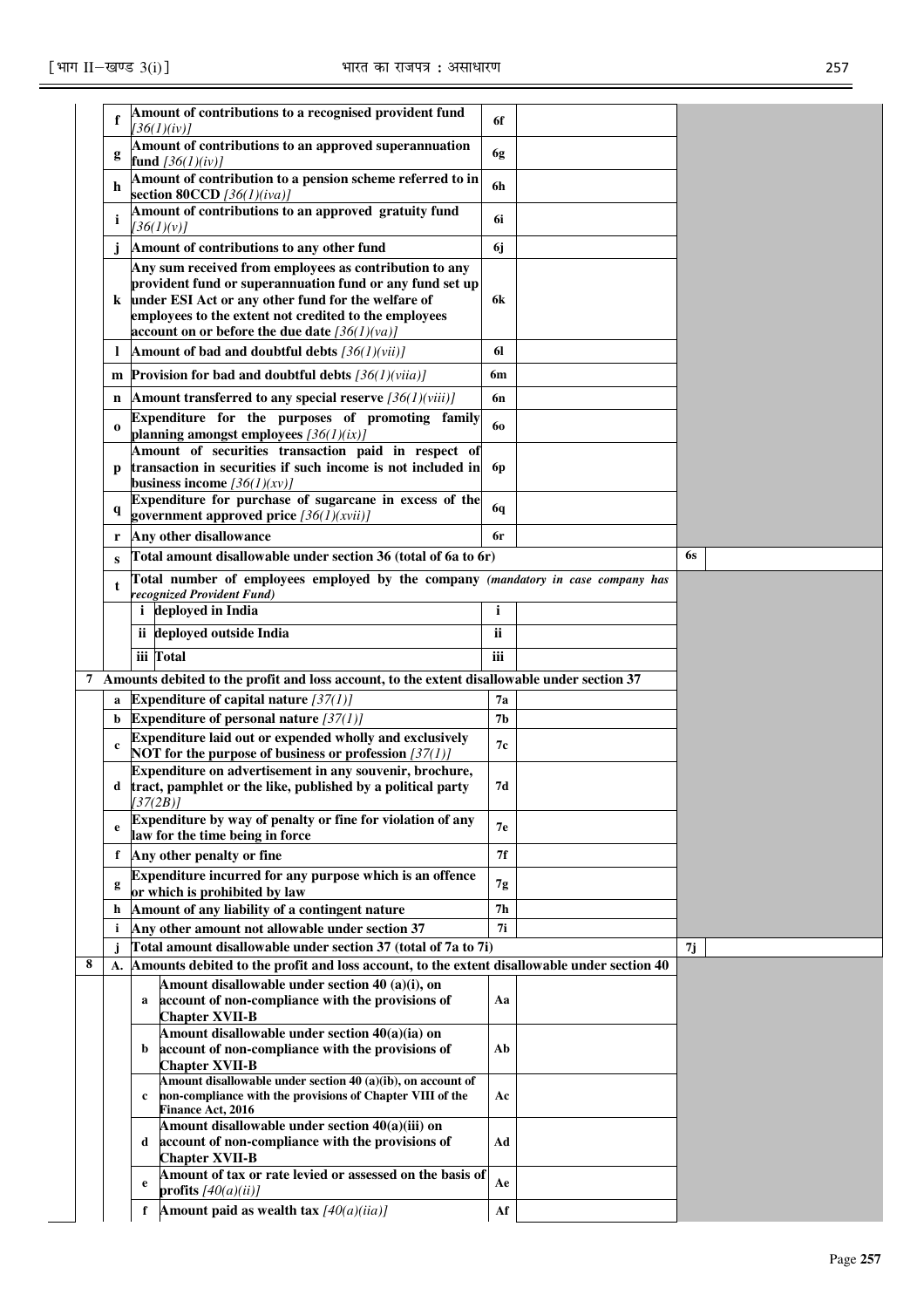|    |             | Amount paid by way of royalty, license fee, service fee<br>g                                                                       |                        |                 |  |
|----|-------------|------------------------------------------------------------------------------------------------------------------------------------|------------------------|-----------------|--|
|    |             | etc. as per section $40(a)(iib)$<br>Amount of interest, salary, bonus, commission or                                               | Ag                     |                 |  |
|    |             | h<br>remuneration paid to any partner or member $[40(b)]$                                                                          | Ah                     |                 |  |
|    |             | Any other disallowance<br>i.                                                                                                       | Ai                     |                 |  |
|    |             | Total amount disallowable under section 40(total of Aa to Ai)                                                                      |                        | $8$ Aj          |  |
|    | <b>B.</b>   | Any amount disallowed under section 40 in any preceding previous year but allowable<br>during the previous year                    |                        | 8B              |  |
| 9  |             | Amounts debited to the profit and loss account, to the extent disallowable under section 40A                                       |                        |                 |  |
|    | a           | Amounts paid to persons specified in section $40A(2)(b)$                                                                           | 9a                     |                 |  |
|    |             | Amount paid otherwise than by account payee cheque or                                                                              |                        |                 |  |
|    | b           | account payee bank draft or use of electronic clearing<br>system through a bank account, disallowable under section                | 9b                     |                 |  |
|    |             | 40A(3)                                                                                                                             |                        |                 |  |
|    | c           | Provision for payment of gratuity $[40A(7)]$                                                                                       | 9c                     |                 |  |
|    | d           | any sum paid by the assessee as an employer for setting up<br>or as contribution to any fund, trust, company, AOP, or              | 9d                     |                 |  |
|    |             | <b>BOI</b> or society or any other institution $[40A(9)]$                                                                          |                        |                 |  |
|    | e           | Any other disallowance                                                                                                             | <b>9e</b>              |                 |  |
|    | f           | Total amount disallowable under section 40A                                                                                        |                        | 9f              |  |
| 10 |             | Any amount disallowed under section 43B in any preceding previous year but allowable during                                        |                        |                 |  |
|    |             | the previous year<br>Any sum in the nature of tax, duty, cess or fee under any                                                     |                        |                 |  |
|    | a           | law                                                                                                                                | 10a                    |                 |  |
|    | b           | Any sum payable by way of contribution to any provident<br>fund or superannuation fund or gratuity fund or any other               | 10 <sub>b</sub>        |                 |  |
|    |             | fund for the welfare of employees                                                                                                  |                        |                 |  |
|    | $\mathbf c$ | Any sum payable to an employee as bonus or commission                                                                              | 10 <sub>c</sub>        |                 |  |
|    |             | for services rendered<br>Any sum payable as interest on any loan or borrowing                                                      |                        |                 |  |
|    | d           | from any public financial institution or a State financial                                                                         | 10d                    |                 |  |
|    |             | corporation or a State Industrial investment corporation<br>Any sum payable as interest on any loan or borrowing                   |                        |                 |  |
|    |             | from any scheduled bank or a co-operative bank other than                                                                          |                        |                 |  |
|    | e           | a primary agricultural credit society or a primary co-                                                                             | <b>10e</b>             |                 |  |
|    | f           | operative agricultural and rural development bank<br>Any sum payable towards leave encashment                                      | 10 <sub>f</sub>        |                 |  |
|    |             | Any sum payable to the Indian Railways for the use of                                                                              |                        |                 |  |
|    | g           | railway assets                                                                                                                     | 10 <sub>g</sub>        |                 |  |
|    | h           | Total amount allowable under section 43B (total of 10a to 10g)                                                                     |                        | 10 <sub>h</sub> |  |
| 11 |             | Any amount debited to profit and loss account of the previous year but disallowable under<br>section 43B                           |                        |                 |  |
|    | a           | Any sum in the nature of tax, duty, cess or fee under any                                                                          | 11a                    |                 |  |
|    | b           | law<br>Any sum payable by way of contribution to any provident                                                                     |                        |                 |  |
|    |             | fund or superannuation fund or gratuity fund or any other                                                                          | 11b                    |                 |  |
|    |             | fund for the welfare of employees                                                                                                  |                        |                 |  |
|    | $\mathbf c$ | Any sum payable to an employee as bonus or commission<br>for services rendered                                                     | 11c                    |                 |  |
|    | d           | Any sum payable as interest on any loan or borrowing                                                                               |                        |                 |  |
|    |             | from any public financial institution or a State financial<br>corporation or a State Industrial investment corporation             | 11d                    |                 |  |
|    | e           | Any sum payable as interest on any loan or borrowing                                                                               |                        |                 |  |
|    |             | from any scheduled bank or a co-operative bank other than                                                                          | 11e                    |                 |  |
|    |             | a primary agricultural credit society or a primary co-<br>operative agricultural and rural development bank                        |                        |                 |  |
|    | f           | Any sum payable towards leave encashment                                                                                           | 11f                    |                 |  |
|    | g           | Any sum payable to the Indian Railways for the use of                                                                              | 11g                    |                 |  |
|    | h           | railway assets                                                                                                                     |                        | 11 <sub>h</sub> |  |
|    |             | Total amount disallowable under Section 43B (total of 11a to 11g)<br>12 Amount of credit outstanding in the accounts in respect of |                        |                 |  |
|    | a           | <b>Union Excise Duty</b>                                                                                                           |                        |                 |  |
|    | b           | <b>Service tax</b>                                                                                                                 | 12a<br>12 <sub>b</sub> |                 |  |
|    | $\mathbf c$ | <b>VAT/sales tax</b>                                                                                                               | 12c                    |                 |  |
|    | d           | Central Goods & Service Tax (CGST)                                                                                                 | 12d                    |                 |  |
|    |             |                                                                                                                                    |                        |                 |  |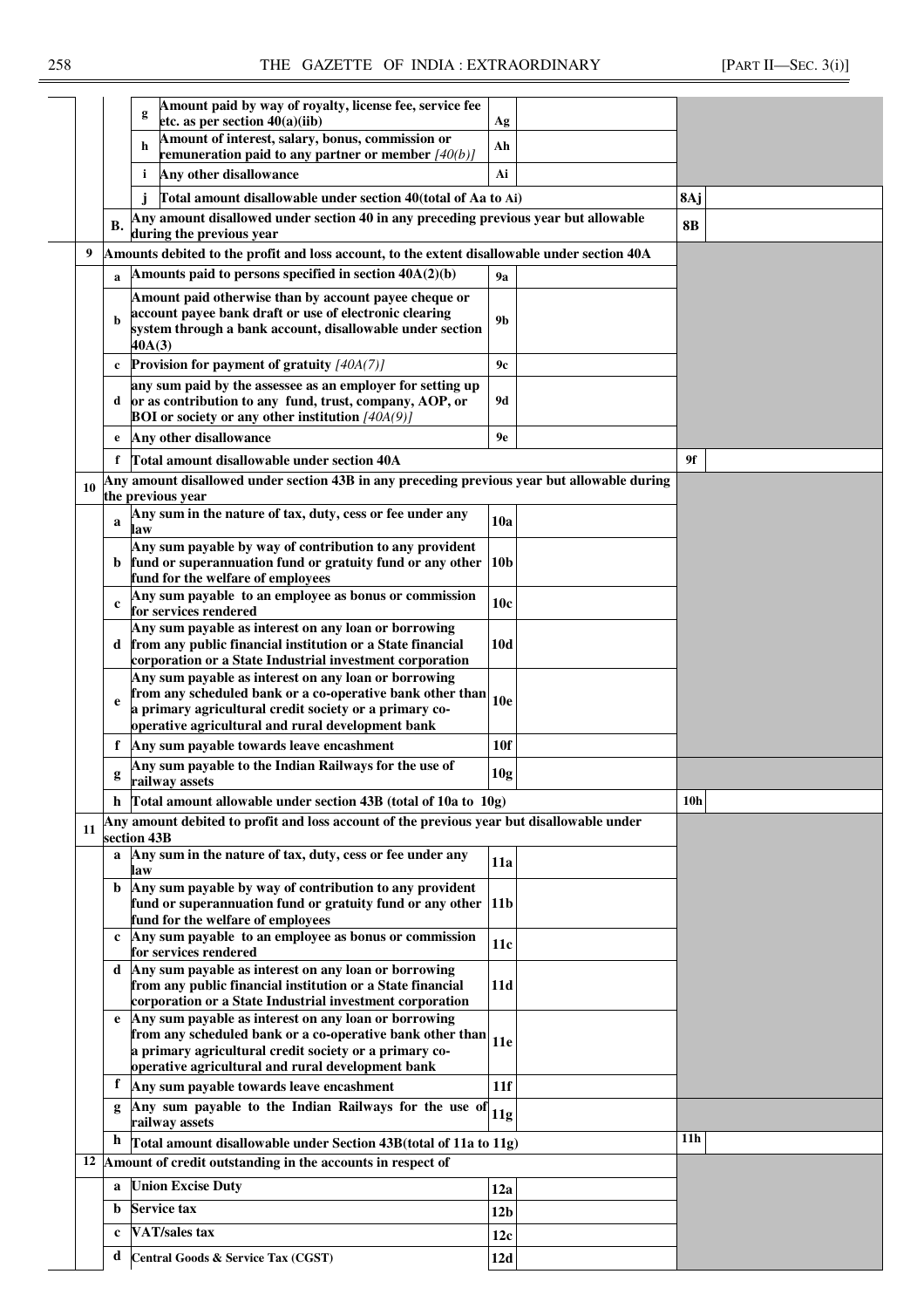|                      |    | e                       | State Goods & Services Tax (SGST)                                                                           | 12e |                |
|----------------------|----|-------------------------|-------------------------------------------------------------------------------------------------------------|-----|----------------|
|                      |    | f                       | <b>Integrated Goods &amp; Services Tax (IGST)</b>                                                           | 12f |                |
|                      |    | g                       | Union Territory Goods & Services Tax (UTGST)                                                                | 12g |                |
|                      |    | h                       | Any other tax                                                                                               | 12h |                |
|                      |    | $\mathbf i$             | Total amount outstanding (total of 12a to 12h)                                                              |     | 12i            |
|                      | 13 |                         | Amounts deemed to be profits and gains under section 33AB or 33ABA or 33AC                                  |     | 13             |
|                      | 14 |                         | Any amount of profit chargeable to tax under section 41                                                     |     | 14             |
|                      | 15 |                         | Amount of income or expenditure of prior period credited or debited to the profit and loss<br>account (net) |     | 15             |
|                      |    | Part A – QD             | Quantitative details (optional in a case not liable for audit under section 44AB)                           |     |                |
|                      |    |                         |                                                                                                             |     |                |
|                      |    |                         | (a) In the case of a trading concern                                                                        |     |                |
|                      |    | 1                       | <b>Opening stock</b>                                                                                        |     | 1              |
|                      |    | $\mathbf{2}$            | Purchase during the previous year                                                                           |     | $\overline{2}$ |
|                      |    | 3                       | Sales during the previous year                                                                              |     | 3              |
|                      |    | $\overline{\mathbf{4}}$ | <b>Closing stock</b>                                                                                        |     | 4              |
|                      |    | 5                       | Shortage/ excess, if any                                                                                    |     | 5              |
|                      |    |                         | (b) In the case of a manufacturing concern                                                                  |     |                |
|                      |    | 6                       | <b>Raw materials</b>                                                                                        |     |                |
|                      |    |                         | <b>Opening stock</b><br>a                                                                                   |     | 6a             |
|                      |    |                         | Purchases during the previous year<br>b.                                                                    |     | 6b             |
|                      |    |                         | Consumption during the previous year<br>$\mathbf c$                                                         |     | 6с             |
| QUANTITATIVE DETAILS |    |                         | Sales during the previous year<br>d                                                                         |     | 6d             |
|                      |    |                         | <b>Closing stock</b><br>e                                                                                   |     | 6e             |
|                      |    |                         | <b>Yield finished products</b>                                                                              |     | 6f             |
|                      |    |                         | Percentage of yield<br>g                                                                                    |     | 6g             |
|                      |    |                         | h Shortage/ excess, if any                                                                                  |     | 6h             |
|                      |    | 7                       | <b>Finished products/ By-products</b>                                                                       |     |                |
|                      |    |                         | opening stock<br>a                                                                                          |     | 7а             |
|                      |    |                         | purchase during the previous year<br>b.                                                                     |     | 7 <sub>b</sub> |
|                      |    |                         | quantity manufactured during the previous year<br>$\mathbf c$                                               |     | 7с             |
|                      |    |                         | sales during the previous year<br>d                                                                         |     | 7d             |
|                      |    |                         | closing stock<br>e                                                                                          |     | 7e             |

**TOTAL INCOME** 

TOTAL INCOME

QUANTITATIVE DETAILS

# **Part B - TI Computation of total income**

|   |              |     | <b>Income from house property</b> (3b of Schedule-HP) (enter nil if loss)                                                                     |      | 1   |  |
|---|--------------|-----|-----------------------------------------------------------------------------------------------------------------------------------------------|------|-----|--|
| 2 |              |     | <b>Profits and gains from business or profession</b>                                                                                          |      |     |  |
|   | 1            |     | <b>Profits and gains from business other than speculative business</b> 2i<br>and specified business $(A38 of Schedule BP)(enter nil if loss)$ |      |     |  |
|   | ii.          |     | Profits and gains from speculative business (B42 of Schedule<br>$BP$ ) (enter nil if loss and carry this figure to Schedule CFL)              | 2ii  |     |  |
|   | iii          |     | <b>Profits and gains from specified business</b> (C48 of Schedule BP) $2iii$<br>(enter nil if loss and carry this figure to Schedule CFL)     |      |     |  |
|   | iv           |     | <b>Income from patent u/s 115BBF</b> (3d of Schedule BP)                                                                                      | 2iv  |     |  |
|   | $\mathbf{v}$ |     | Income from transfer of carbon credits u/s 115BBG                                                                                             | 2v   |     |  |
|   |              |     | <b>vi</b> [Total $(2i + 2ii + 2iii + 2iv + 2v)$ (enter nil, if loss and carry this figure of loss to Schedule CYLA)                           |      | 2vi |  |
| 3 |              |     | Capital gains                                                                                                                                 |      |     |  |
|   | a            |     | <b>Short term</b>                                                                                                                             |      |     |  |
|   |              |     | <b>Short-term chargeable @ 15%</b> (7ii of item E of schedule CG)                                                                             | ai   |     |  |
|   |              | ii. | <b>Short-term chargeable</b> $@30\%$ (7iii of item E of schedule CG)                                                                          | aii  |     |  |
|   |              | iii | <b>Short-term chargeable at applicable rate</b> ( <i>7iv of item E of</i><br>schedule CG)                                                     | aiii |     |  |

**f shortage/ excess, if any 7f**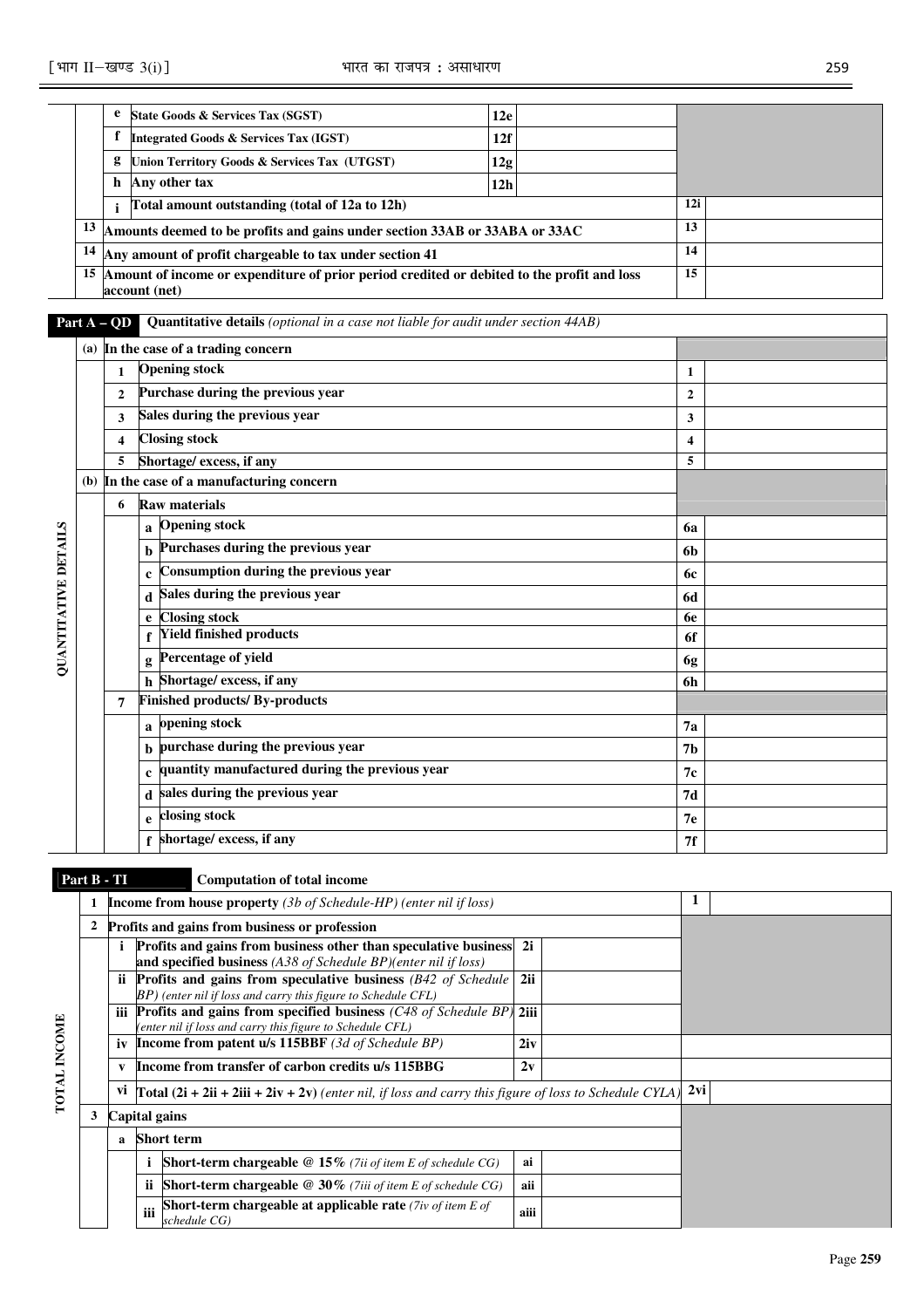|    |              |     | iv Total Short-term $(ai + ai + aiii)$                                                                                                                                | 3aiv |                 |  |
|----|--------------|-----|-----------------------------------------------------------------------------------------------------------------------------------------------------------------------|------|-----------------|--|
|    | b            |     | Long-term                                                                                                                                                             |      |                 |  |
|    |              |     | <b>Long-term chargeable</b> $@10\%$ (7v of item E of schedule CG)                                                                                                     | bi   |                 |  |
|    |              |     | <b>Long-term chargeable @ 20%</b> (7vi of item E of schedule CG)                                                                                                      | bii  |                 |  |
|    |              | iii | <b>Total Long-term (bi + bii)</b> (enter nil if loss)                                                                                                                 | biii |                 |  |
|    | $\mathbf c$  |     | Total capital gains $(3aiv + 3biii)$ (enter nil if loss)                                                                                                              |      | 3c              |  |
| 4  |              |     | Income from other sources                                                                                                                                             |      |                 |  |
|    | a            |     | from sources other than from owning and maintaining race<br>horses and income chargeable to tax at special rate $(lk \text{ of})$<br>Schedule OS) (enter nil if loss) | 4a   |                 |  |
|    |              |     | <b>b</b> Income chargeable to tax at special rate ( <i>lfvii of Schedule OS</i> )                                                                                     | 4b   |                 |  |
|    | $\mathbf{c}$ |     | from owning and maintaining race horses (3e of Schedule<br>OS) (enter nil if loss)                                                                                    | 4c   |                 |  |
|    | d            |     | Total $(4a + 4b + 4c)$                                                                                                                                                |      | 4d              |  |
| 5  |              |     | Total $(1 + 2vi + 3c +4d)$                                                                                                                                            |      | 5               |  |
| 6  |              |     | Losses of current year to be set off against 5 (total of 2xiii, 3xiii and 4xiii of Schedule CYLA)                                                                     |      | 6               |  |
| 7  |              |     | <b>Balance after set off current year losses (5 – 6)</b> (total of column 5 of schedule CYLA + 4b)                                                                    |      | $\overline{7}$  |  |
| 8  |              |     | <b>Brought forward losses to be set off losses against 7</b> (total of 2xii, 3 xii and 4xii of Schedule BFLA)                                                         |      | 8               |  |
| 9  |              |     | Gross Total income $(7-8)$ (also 5xiii of Schedule BFLA + 4b)                                                                                                         |      | 9               |  |
| 10 |              |     | Income chargeable to tax at special rate under section 111A, 112 etc. included in 9                                                                                   |      | 10              |  |
| 11 |              |     | Deduction u/s 10AA (c of Schedule 10AA)                                                                                                                               |      | 11              |  |
| 12 |              |     | <b>Deductions under Chapter VI-A</b>                                                                                                                                  |      |                 |  |
|    | $\mathbf{a}$ |     | <b>Part-B of Chapter VI-A [1 of Schedule VI-A and limited upto (9-10)]</b>                                                                                            |      | 12a             |  |
|    | b            |     | Part-C of Chapter VI-A [2 of Schedule VI-A and limited upto (9-10-2iii)]                                                                                              |      | 12 <sub>b</sub> |  |
|    | $\mathbf{c}$ |     | <b>Total</b> (12a + 12b) [limited upto $(9-10)$ ]                                                                                                                     |      | 12c             |  |
|    |              |     | 13 Total income $(9 - 11 - 12c)$                                                                                                                                      |      | 13              |  |
| 14 |              |     | Income chargeable to tax at special rates (total of (i) of schedule SI)                                                                                               |      | 14              |  |
| 15 |              |     | Net agricultural income/ any other income for rate purpose (4 of Schedule EI)                                                                                         |      | 15              |  |
| 16 |              |     | <b>Aggregate income (13 – 14 + 15)</b> [applicable if (13-14) exceeds maximum amount not chargeable to tax]                                                           |      | 16              |  |
| 17 |              |     | Losses of current year to be carried forward (total of xi of Schedule CFL)                                                                                            |      | 17              |  |
|    |              |     | 18 Deemed total income under section 115JC (3 of Schedule AMT)                                                                                                        |      | 18              |  |

## **Part B - TTI Computation of tax liability on total income**

|                  | 1 | a | Tax payable on deemed total income under section 115JC (4 of Schedule AMT)                                           |                |      | 1a             |  |
|------------------|---|---|----------------------------------------------------------------------------------------------------------------------|----------------|------|----------------|--|
|                  |   | b | <b>Surcharge on (a) above (if applicable)</b>                                                                        |                |      | 1b             |  |
|                  |   |   | Education Cess, including secondary and higher education cess on 1a+1b above                                         |                |      | 1c             |  |
|                  |   | d | Total Tax Payable on deemed total income (1a+1b+1c)                                                                  |                |      | 1 <sub>d</sub> |  |
|                  | 2 |   | Tax payable on total income                                                                                          |                |      |                |  |
|                  |   | a | Tax at normal rates on 16 of Part B-TI                                                                               | 2a             |      |                |  |
|                  |   | b | <b>Tax at special rates</b> (total of col. (ii) of Schedule-SI)                                                      | 2 <sub>b</sub> |      |                |  |
| OF TAX LIABILITY |   |   | Rebate on agricultural income [applicable if $(13-14)$ of<br>Part B-TI exceeds maximum amount not chargeable to tax] | 2c             |      |                |  |
|                  |   | d | Tax Payable on total income $(2a+2b-2c)$                                                                             |                |      | 2d             |  |
|                  |   | e | <b>Surcharge</b>                                                                                                     |                |      |                |  |
|                  |   |   | $25\%$ of $12$ (ii) of Schedule SI                                                                                   |                | 2ei  |                |  |
| COMPUTATION      |   |   | ii $\text{On } [(2d) - (12(ii) \text{ of Schedule SI})]$                                                             |                | 2eii |                |  |
|                  |   |   | iii $Total(i + ii)$                                                                                                  |                |      | 2eiii          |  |
|                  |   |   | Education cess, including secondary and higher education cess on 2d+2eiii                                            |                |      | 2f             |  |
|                  |   |   | Gross tax liability $(2d + 2eiii + 2f)$                                                                              |                |      | 2g             |  |
|                  | 3 |   | Gross tax payable (higher of 1d or 2g)                                                                               |                |      | 3              |  |
|                  | 4 |   | Credit under section 115JD of tax paid in earlier years (applicable if 2g is more than 1d)<br>(5 of Schedule AMTC)   |                |      | 4              |  |
|                  | 5 |   | Tax payable after credit under section 115JD (3 - 4)                                                                 |                |      | 5              |  |
|                  | 6 |   | <b>Tax relief</b>                                                                                                    |                |      |                |  |
|                  |   |   |                                                                                                                      |                |      |                |  |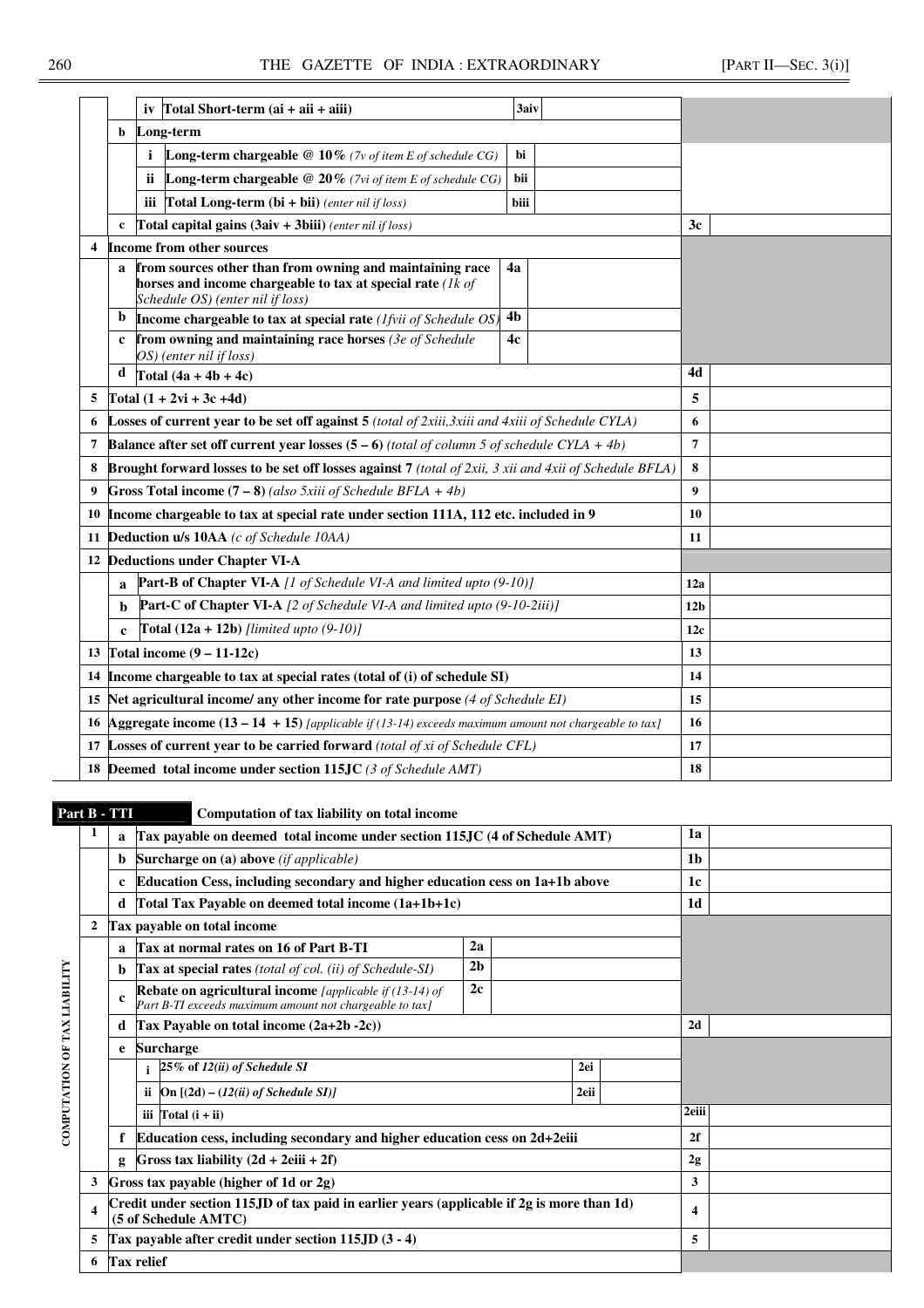|                                |    | a           | Section 90/90A (2 of Schedule TR)                                                                                             |                         | 6a              |           |                               |                 |            |                                                |
|--------------------------------|----|-------------|-------------------------------------------------------------------------------------------------------------------------------|-------------------------|-----------------|-----------|-------------------------------|-----------------|------------|------------------------------------------------|
|                                |    | b           | Section 91(3 of Schedule TR)                                                                                                  |                         | 6 <sub>b</sub>  |           |                               |                 |            |                                                |
|                                |    | $\mathbf c$ | Total $(6a + 6b)$                                                                                                             |                         |                 |           |                               | 6с              |            |                                                |
|                                | 7  |             | Net tax liability $(5 - 6c)$ (enter zero, if negative)                                                                        |                         |                 |           |                               | 7               |            |                                                |
|                                | 8  |             | Interest and fee payable                                                                                                      |                         |                 |           |                               |                 |            |                                                |
|                                |    | a           | Interest for default in furnishing the return (section 234A)                                                                  |                         |                 | 8a        |                               |                 |            |                                                |
|                                |    | b           | Interest for default in payment of advance tax (section 234B)                                                                 |                         |                 | 8b        |                               |                 |            |                                                |
|                                |    | c           | Interest for deferment of advance tax (section 234C)                                                                          |                         |                 | <b>8c</b> |                               |                 |            |                                                |
|                                |    | d           | Fee for default in furnishing return of income (section 234F)                                                                 |                         |                 | 8d        |                               |                 |            |                                                |
|                                |    | e           | Total Interest and Fee Payable (8a+8b+8c+8d)                                                                                  |                         |                 |           |                               | 8e              |            |                                                |
|                                | 9  |             | Aggregate liability $(7 + 8e)$                                                                                                |                         |                 |           |                               | 9               |            |                                                |
|                                | 10 |             | <b>Taxes Paid</b>                                                                                                             |                         |                 |           |                               |                 |            |                                                |
|                                |    | a           | <b>Advance Tax</b> (from column 5 of 16A)                                                                                     |                         | 10a             |           |                               |                 |            |                                                |
|                                |    | b           | TDS (total of column 9 of 16B)                                                                                                |                         | 10 <sub>b</sub> |           |                               |                 |            |                                                |
|                                |    | $\mathbf c$ | $TCS$ (total of column 7 of 16C)                                                                                              |                         | 10c             |           |                               |                 |            |                                                |
|                                |    | d           | Self-Assessment Tax (from column 5 of 16A)                                                                                    |                         | 10d             |           |                               |                 |            |                                                |
|                                |    | e           | Total Taxes Paid (10a+10b+10c+10d)                                                                                            |                         |                 |           |                               | 10 <sub>e</sub> |            |                                                |
| TAXES PAID AND BANK<br>DETAILS | 11 |             | Amount payable ( <i>Enter if</i> $9$ is greater than $10e$ , else enter $0$ )                                                 |                         |                 |           |                               | 11              |            |                                                |
|                                | 12 |             | <b>Refund</b> (If 10e is greater than 9) (refund, if any, will be directly credited into the bank account)                    |                         |                 |           |                               | 12              |            |                                                |
|                                | 13 |             | Details of all Bank Accounts held in India at any time during the previous year (excluding dormant accounts) (In case of non- |                         |                 |           |                               |                 |            |                                                |
|                                |    |             | residents, details of any one foreign Bank Account may be furnished for the purpose of credit of refund)                      |                         |                 |           |                               |                 |            |                                                |
|                                |    | SI.         | <b>IFS Code of the Bank in case of Bank</b>                                                                                   | <b>Name of the Bank</b> |                 |           | <b>Account Number</b>         |                 |            | Indicate the account in                        |
|                                |    |             | Accounts held in India (SWIFT Code in                                                                                         |                         |                 |           | (IBAN in case of foreign Bank |                 |            | which you prefer to get                        |
|                                |    |             | case of foreign Bank Account)                                                                                                 |                         |                 |           | Accounts)                     |                 |            | your refund credited, if                       |
|                                |    |             |                                                                                                                               |                         |                 |           |                               |                 |            | any (tick one account $\mathbf{\varnothing}$ ) |
| BANK ACCOUNT                   |    | i           |                                                                                                                               |                         |                 |           |                               |                 |            |                                                |
|                                |    | <b>ii</b>   |                                                                                                                               |                         |                 |           |                               |                 |            |                                                |
|                                | 14 |             | Do you at any time during the previous year,-                                                                                 |                         |                 |           |                               |                 |            |                                                |
|                                |    |             | (i) hold, as beneficial owner, beneficiary or otherwise, any asset (including financial interest in any                       |                         |                 |           |                               |                 |            |                                                |
|                                |    |             | entity) located outside India; or                                                                                             |                         |                 |           |                               |                 |            |                                                |
|                                |    |             | (ii) have signing authority in any account located outside India; or                                                          |                         |                 |           |                               |                 | $\Box$ Yes | $\Box$ No                                      |
|                                |    |             | (iii) have income from any source outside India?                                                                              |                         |                 |           |                               |                 |            |                                                |
|                                |    |             | [applicable only in case of a resident]<br>[Ensure Schedule FA is filled up if the answer is Yes]                             |                         |                 |           |                               |                 |            |                                                |
|                                |    |             |                                                                                                                               |                         |                 |           |                               |                 |            |                                                |

### **VERIFICATION**

I, \_\_\_\_\_\_\_\_\_\_\_\_\_\_\_\_\_\_\_\_\_\_\_\_\_\_\_\_\_\_\_\_\_\_\_\_\_\_\_\_\_\_\_\_\_\_\_\_\_(full name in block letters), son/ daughter of \_\_\_\_\_\_\_\_\_\_\_\_\_\_\_\_\_\_\_\_\_\_\_\_\_\_\_\_\_\_\_\_\_\_\_\_\_\_, solemnly declare that to the best of my knowledge and belief, the information given in the return and the schedules thereto is correct and complete is in accordance with the provisions of the Income-tax Act, 1961.

I further declare that I am making this return in my capacity as \_\_\_\_\_\_\_\_\_\_\_ and I am also competent to make this return and verify it. I am holding permanent account number (if allotted) (*Please see instruction*)

I further declare that the critical assumptions specified in the agreement have been satisfied and all the terms and conditions of the agreement have been complied with. (Applicable, in a case where return is furnished under section 92CD)

|                               | <b>Place</b>          |  |  |                 |                                                            |  | Date |     |                              |  |                                                                                           |     | Sign here $\rightarrow$ |                                                                                                                         |  |             |  |  |
|-------------------------------|-----------------------|--|--|-----------------|------------------------------------------------------------|--|------|-----|------------------------------|--|-------------------------------------------------------------------------------------------|-----|-------------------------|-------------------------------------------------------------------------------------------------------------------------|--|-------------|--|--|
| <b>15 TAX PAYMENTS</b>        |                       |  |  |                 |                                                            |  |      |     |                              |  |                                                                                           |     |                         |                                                                                                                         |  |             |  |  |
| A                             |                       |  |  |                 | Details of payments of Advance Tax and Self-Assessment Tax |  |      |     |                              |  |                                                                                           |     |                         |                                                                                                                         |  |             |  |  |
|                               | Sl<br>N <sub>0</sub>  |  |  | <b>BSR Code</b> |                                                            |  |      |     | Date of Deposit (DD/MM/YYYY) |  | <b>Serial Number of Challan</b>                                                           |     |                         |                                                                                                                         |  | Amount (Rs) |  |  |
|                               |                       |  |  | (2)             |                                                            |  |      | (3) |                              |  |                                                                                           | (4) |                         |                                                                                                                         |  | (5)         |  |  |
|                               |                       |  |  |                 |                                                            |  |      |     |                              |  |                                                                                           |     |                         |                                                                                                                         |  |             |  |  |
| ADVANCE/SELF<br>SSESSMENT TAX | ji                    |  |  |                 |                                                            |  |      |     |                              |  |                                                                                           |     |                         |                                                                                                                         |  |             |  |  |
|                               | iii                   |  |  |                 |                                                            |  |      |     |                              |  |                                                                                           |     |                         |                                                                                                                         |  |             |  |  |
|                               | $NOTE \triangleright$ |  |  |                 |                                                            |  |      |     |                              |  | Enter the totals of Advance tax and Self-Assessment tax in Sl No. 10a & 10d of Part B-TTI |     |                         |                                                                                                                         |  |             |  |  |
| в                             |                       |  |  |                 |                                                            |  |      |     |                              |  |                                                                                           |     |                         | [Details of Tax Deducted at Source (TDS) on Income [As per Form 16 A issued or Form 26QB/26QC furnished by Deductor(s)] |  |             |  |  |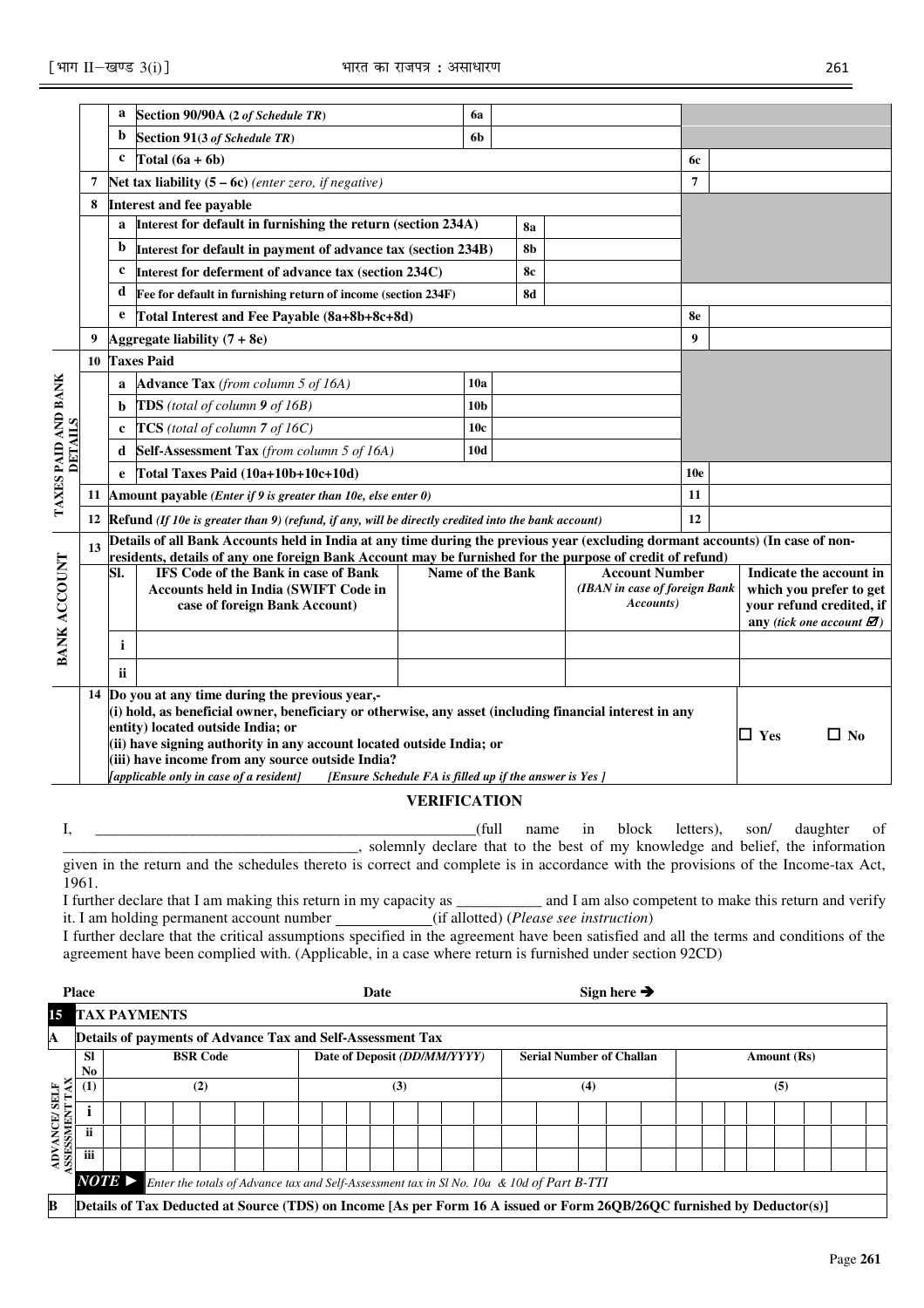|                      | SI<br>N <sub>0</sub> | TAN of the<br>of the Buver/<br><b>Tenant</b> | Name of the<br>Deductor/PAN Deductor/Buyer/<br><b>Tenant</b>                          | <b>Unique TDS</b><br><b>Certificate</b><br><b>Number</b> | forward (b/f)                  | <b>Unclaimed TDS brought</b>                  | TDS of the current fin. year       |                 |                                   |                                                                                  |                                                                  | claimed this Year (only if<br>offered for tax this year) |                    | TDS credit out of (7) or (8) being<br>corresponding income is being    | TDS credit out of<br>$(7)$ or $(8)$ being<br>carried forward |
|----------------------|----------------------|----------------------------------------------|---------------------------------------------------------------------------------------|----------------------------------------------------------|--------------------------------|-----------------------------------------------|------------------------------------|-----------------|-----------------------------------|----------------------------------------------------------------------------------|------------------------------------------------------------------|----------------------------------------------------------|--------------------|------------------------------------------------------------------------|--------------------------------------------------------------|
| TDS ON INCOME        |                      |                                              |                                                                                       |                                                          | Fin. Year in<br>which deducted | <b>Amount</b><br>b/f                          | <b>Deducted</b><br>in own<br>hands |                 | applicable)                       | <b>Deducted in the hands</b><br>of any other person as<br>per rule $37BA(2)$ (if | <b>Claimed</b><br>in own<br>hands                                |                                                          | applicable)        | Claimed in the hands of<br>any other person as per<br>rule 37BA(2) (if |                                                              |
|                      | (1)                  | (2)                                          | (3)                                                                                   | (4)                                                      | (5)                            | (6)                                           | (7)                                | <b>Income</b> I | (8)<br><b>TDS</b>                 | PAN of                                                                           | (9)                                                              | <b>Income</b>                                            | (10)<br><b>TDS</b> | PAN of                                                                 | (11)                                                         |
|                      |                      |                                              |                                                                                       |                                                          |                                |                                               |                                    |                 |                                   | other<br>person                                                                  |                                                                  |                                                          |                    | other<br>person                                                        |                                                              |
|                      |                      |                                              |                                                                                       |                                                          |                                |                                               |                                    |                 |                                   |                                                                                  |                                                                  |                                                          |                    |                                                                        |                                                              |
|                      | ii                   |                                              |                                                                                       |                                                          |                                |                                               |                                    |                 |                                   |                                                                                  |                                                                  |                                                          |                    |                                                                        |                                                              |
|                      |                      |                                              | <b>NOTE</b> Please enter total of column (8) in 10b of Part B-TTI                     |                                                          |                                |                                               |                                    |                 |                                   |                                                                                  |                                                                  |                                                          |                    |                                                                        |                                                              |
| $\mathbf C$          |                      |                                              | Details of Tax Collected at Source (TCS) [As per Form 27D issued by the Collector(s)] |                                                          |                                |                                               |                                    |                 |                                   |                                                                                  |                                                                  |                                                          |                    |                                                                        |                                                              |
|                      | SI<br>N <sub>0</sub> |                                              | <b>Tax Deduction and Tax</b><br><b>Collection Account Number</b><br>of the Collector  | Name of the<br>Collector                                 |                                | <b>Unclaimed TCS brought</b><br>forward (b/f) |                                    |                 | <b>TCS</b> of the<br>current fin. |                                                                                  | Amount out of $(5)$ or $(6)$ being<br>claimed this Year (only if |                                                          |                    |                                                                        | Amount out of (5)<br>or (6) being carried<br>forward         |
|                      |                      |                                              |                                                                                       |                                                          |                                | Fin. Year in<br>which collected               | Amount b/f                         |                 | year                              |                                                                                  | corresponding income is being<br>offered for tax this year)      |                                                          |                    |                                                                        |                                                              |
|                      | (1)                  |                                              | (2)                                                                                   | (3)                                                      |                                | (4)                                           | (5)                                |                 | (6)                               |                                                                                  |                                                                  | (7)                                                      |                    |                                                                        | (8)                                                          |
| <b>TCS ON INCOME</b> |                      |                                              |                                                                                       |                                                          |                                |                                               |                                    |                 |                                   |                                                                                  |                                                                  |                                                          |                    |                                                                        |                                                              |
|                      | ii                   |                                              |                                                                                       |                                                          |                                |                                               |                                    |                 |                                   |                                                                                  |                                                                  |                                                          |                    |                                                                        |                                                              |
|                      |                      |                                              | <b>NOTE</b> Please enter total of column (7) in 10c of Part B-TTI                     |                                                          |                                |                                               |                                    |                 |                                   |                                                                                  |                                                                  |                                                          |                    |                                                                        |                                                              |

NOTE: PLEASE FILL SCHEDULES TO THE RETURN FORM (PAGES S1 – S20) AS APPLICABLE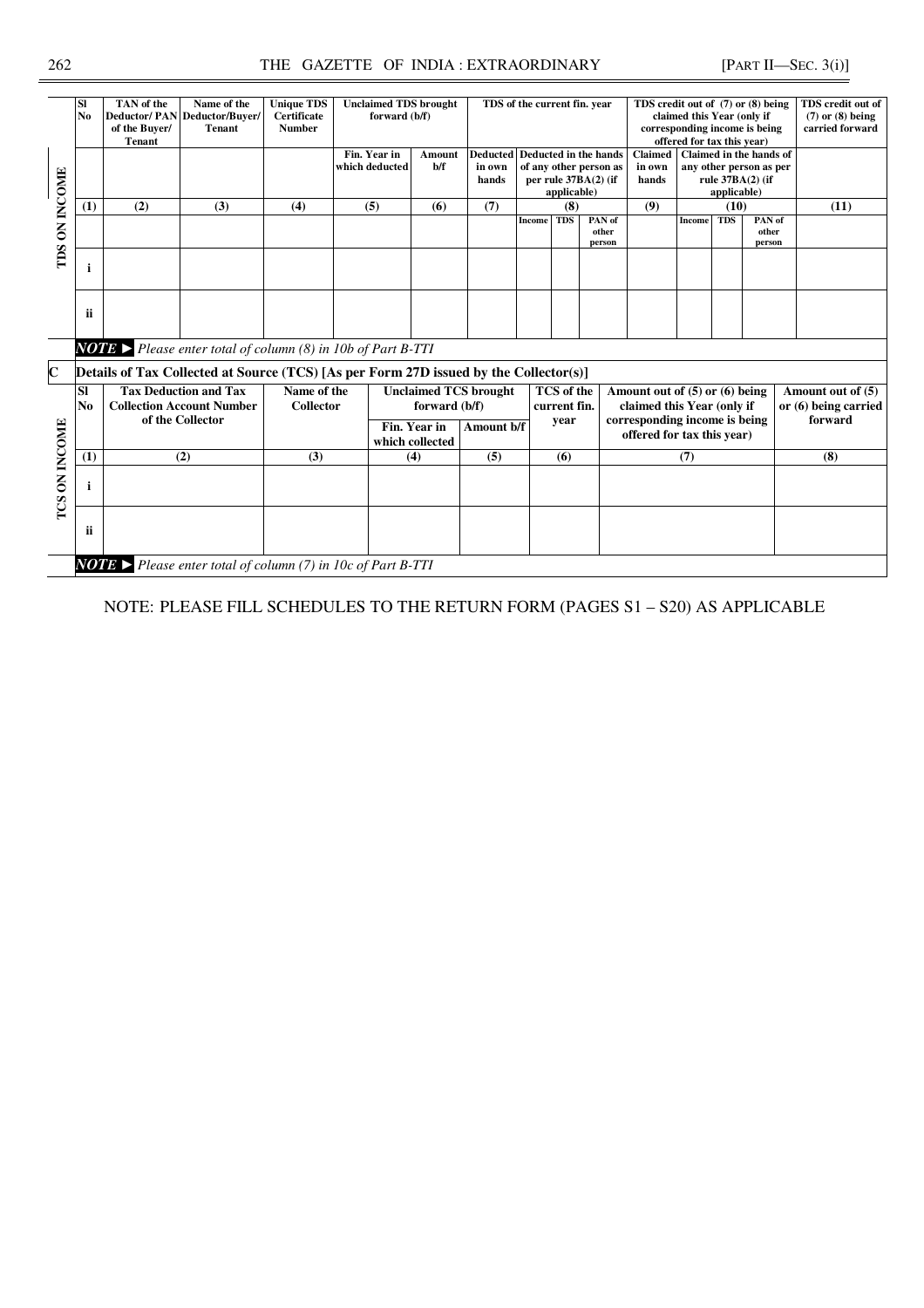## **SCHEDULES TO THE RETURN FORM (FILL AS APPLICABLE)**

| <b>Schedule HP</b>    | <b>Details of Income from House Property (Please refer instructions)</b>                              |                     |                                                     |                                     |                |  |                 |  |  |  |
|-----------------------|-------------------------------------------------------------------------------------------------------|---------------------|-----------------------------------------------------|-------------------------------------|----------------|--|-----------------|--|--|--|
|                       | Address of property 1                                                                                 | <b>Town/City</b>    |                                                     | <b>State</b>                        |                |  | <b>PIN Code</b> |  |  |  |
| 1                     |                                                                                                       |                     |                                                     |                                     |                |  |                 |  |  |  |
|                       | Is the property co-owned? $\Box$ Yes                                                                  |                     | $\Box$ No (if "YES" please enter following details) |                                     |                |  |                 |  |  |  |
|                       |                                                                                                       |                     |                                                     |                                     |                |  |                 |  |  |  |
|                       | Assessee's percentage of share in the property                                                        |                     |                                                     |                                     |                |  |                 |  |  |  |
|                       | Name of Co-owner(s)                                                                                   | PAN of Co-owner (s) |                                                     | <b>Percentage Share in Property</b> |                |  |                 |  |  |  |
|                       | 1                                                                                                     |                     |                                                     |                                     |                |  |                 |  |  |  |
|                       | $\mathbf{I}$                                                                                          |                     |                                                     |                                     |                |  |                 |  |  |  |
|                       | <i>[Tick</i> $\blacksquare$ the applicable option]                                                    |                     | Name(s) of Tenant (if let out)                      | PAN of Tenant(s) (if available)     |                |  |                 |  |  |  |
|                       | $\Box$ Let out                                                                                        |                     |                                                     |                                     |                |  |                 |  |  |  |
|                       | Deemed let out                                                                                        | П                   |                                                     |                                     |                |  |                 |  |  |  |
|                       | Annual letable value or rent received or receivable (higher of the two, if let out for whole of<br>a  |                     |                                                     |                                     | 1a             |  |                 |  |  |  |
|                       | the year, lower of the two if let out for part of the year)                                           |                     |                                                     |                                     |                |  |                 |  |  |  |
|                       | The amount of rent which cannot be realized<br>b                                                      |                     | 1 <sub>b</sub>                                      |                                     |                |  |                 |  |  |  |
|                       | Tax paid to local authorities<br>$\mathbf c$<br>Total $(1b + 1c)$<br>d                                |                     | 1 <sub>c</sub><br>1 <sub>d</sub>                    |                                     |                |  |                 |  |  |  |
|                       | Annual value $(1a - 1d)$<br>e                                                                         |                     |                                                     |                                     | 1e             |  |                 |  |  |  |
|                       | Annual value of the property owned (own percentage share x 1e)<br>f                                   |                     |                                                     |                                     | 1 <sub>f</sub> |  |                 |  |  |  |
|                       | 30% of 1f<br>g                                                                                        |                     | 1g                                                  |                                     |                |  |                 |  |  |  |
|                       | Interest payable on borrowed capital<br>h                                                             |                     | 1 <sub>h</sub>                                      |                                     |                |  |                 |  |  |  |
|                       | Total $(1g + 1h)$<br>i                                                                                |                     |                                                     |                                     | 1 <sub>i</sub> |  |                 |  |  |  |
|                       | Income from house property $1(1f - 1i)$                                                               |                     |                                                     |                                     | 1j             |  |                 |  |  |  |
|                       | <b>Address of property 2</b>                                                                          | <b>Town/City</b>    |                                                     | <b>PIN Code</b><br><b>State</b>     |                |  |                 |  |  |  |
| $\overline{2}$        |                                                                                                       |                     |                                                     |                                     |                |  |                 |  |  |  |
|                       | Is the property co-owned? $\Box$ Yes                                                                  |                     | $\Box$ No (if "YES" please enter following details) |                                     |                |  |                 |  |  |  |
| <b>HOUSE PROPERTY</b> |                                                                                                       |                     |                                                     |                                     |                |  |                 |  |  |  |
|                       | Assessee's percentage of share in the property                                                        |                     |                                                     |                                     |                |  |                 |  |  |  |
|                       | Name of Co-owner(s)                                                                                   | PAN of Co-owner (s) |                                                     | <b>Percentage Share in Property</b> |                |  |                 |  |  |  |
|                       | $\bf{I}$                                                                                              |                     |                                                     |                                     |                |  |                 |  |  |  |
|                       | $\mathbf{H}$                                                                                          |                     |                                                     |                                     |                |  |                 |  |  |  |
|                       | Tick $\blacksquare$ the applicable option]                                                            |                     | Name(s) of Tenant (if let out)                      | PAN of Tenant(s) (if available)     |                |  |                 |  |  |  |
|                       | $\Box$ Let out                                                                                        | $\mathbf{I}$        |                                                     |                                     |                |  |                 |  |  |  |
|                       | $\Box$ Deemed let out                                                                                 | $\mathbf{I}$        |                                                     |                                     |                |  |                 |  |  |  |
|                       | Annual letable value or rent received or receivable (higher of the two, if let out for whole of       |                     |                                                     |                                     | 2a             |  |                 |  |  |  |
|                       | a<br>the year, lower of the two, if let out for part of the year)                                     |                     |                                                     |                                     |                |  |                 |  |  |  |
|                       | The amount of rent which cannot be realized<br>b                                                      |                     | 2 <sub>b</sub>                                      |                                     |                |  |                 |  |  |  |
|                       | Tax paid to local authorities<br>c                                                                    |                     | 2c                                                  |                                     |                |  |                 |  |  |  |
|                       | Total $(2b + 2c)$<br>d                                                                                |                     | 2d                                                  |                                     |                |  |                 |  |  |  |
|                       | Annual value $(2a - 2d)$<br>e                                                                         |                     |                                                     |                                     | 2e             |  |                 |  |  |  |
|                       | Annual value of the property owned (own percentage share x 2e)<br>f                                   |                     |                                                     |                                     | 2f             |  |                 |  |  |  |
|                       | 30% of 2f<br>g<br>Interest payable on borrowed capital                                                |                     | 2g                                                  |                                     |                |  |                 |  |  |  |
|                       | h<br>Total $(2g + 2h)$<br>i                                                                           |                     | 2 <sub>h</sub>                                      |                                     | 2i             |  |                 |  |  |  |
|                       | Income from house property $2(2f - 2i)$                                                               |                     |                                                     |                                     | 2j             |  |                 |  |  |  |
| 3                     | Income under the head "Income from house property"                                                    |                     |                                                     |                                     |                |  |                 |  |  |  |
|                       | Unrealized rent and Arrears of rent received during the year under section 25A after<br>a             |                     |                                                     |                                     | 3a             |  |                 |  |  |  |
|                       | deducting 30%<br><b>Total (1j + 2j +3a)</b> (if negative take the figure to 2i of schedule CYLA)<br>b |                     | 3 <sub>b</sub>                                      |                                     |                |  |                 |  |  |  |
|                       |                                                                                                       |                     |                                                     |                                     |                |  |                 |  |  |  |

| Schedule BP |  | Computation of income from business or profession                                            |  |
|-------------|--|----------------------------------------------------------------------------------------------|--|
|             |  | From business or profession other than speculative business and specified business           |  |
|             |  | <b>Profit before tax as per profit and loss account (item 46 &amp; 54 of Part A-P&amp;L)</b> |  |
|             |  |                                                                                              |  |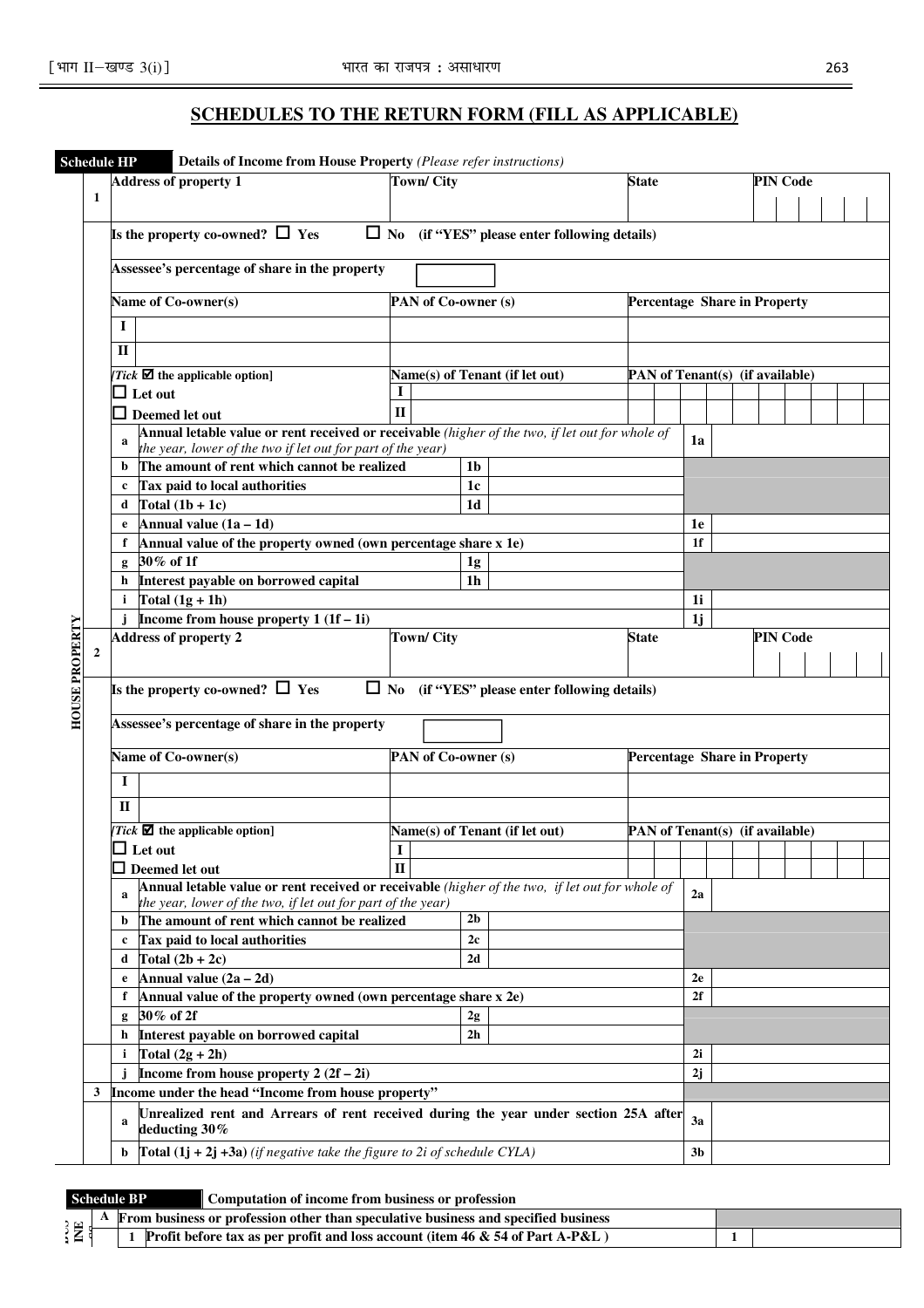| 2a             | Net profit or loss from speculative business included in 1 (enter -ve                                            |                | 2a                     |      |                  |       |  |
|----------------|------------------------------------------------------------------------------------------------------------------|----------------|------------------------|------|------------------|-------|--|
|                | sign in case of loss)                                                                                            |                |                        |      |                  |       |  |
| 2 <sub>b</sub> | Net profit or Loss from Specified Business u/s 35AD included in 1                                                |                |                        |      | 2 <sub>b</sub>   |       |  |
|                | (enter -ve sign in case of loss)                                                                                 |                |                        |      |                  |       |  |
|                |                                                                                                                  |                | a House property       |      | 3a               |       |  |
|                | Income/ receipts credited to profit and loss                                                                     |                | <b>b</b> Capital gains |      | 3 <sub>b</sub>   |       |  |
| 3              | account considered under other heads of<br>income/chargeable u/s 115BBF/ chargeable                              | $\mathbf{c}$   | <b>Other sources</b>   |      | 3c               |       |  |
|                | u/s 115BBG                                                                                                       |                | $d$ $u/s$ 115BBF       |      | 3d               |       |  |
|                |                                                                                                                  | e              | $u/s$ 115 $BBG$        |      | 3e               |       |  |
|                | Profit or loss included in 1, which is referred                                                                  | a              | $u/s$ 115B             |      | 4a               |       |  |
| 4              | to in section 44AD/ 44ADA/ 44AE/ 44B/                                                                            |                |                        |      |                  |       |  |
|                | 44BB/ 44BBA/ 44BBB/ 44D/ 44DA/ 44DB/                                                                             |                | <b>b</b> Other         |      | 4 <sub>b</sub>   |       |  |
| 5              | Income credited to Profit and Loss account (included in 1) which is exempt                                       |                |                        |      |                  |       |  |
|                | Share of income from firm(s)<br>a                                                                                | 5а             |                        |      |                  |       |  |
|                | Share of income from AOP/BOI<br>b                                                                                | 5 <sub>b</sub> |                        |      |                  |       |  |
|                | Any other exempt income (specify nature<br>$\mathbf c$                                                           |                |                        |      |                  |       |  |
|                | and amount)                                                                                                      |                |                        |      |                  |       |  |
|                | i                                                                                                                | ci             |                        |      |                  |       |  |
|                | ii                                                                                                               | cii<br>5ciii   |                        |      |                  |       |  |
|                | iii $\Gamma$ otal (ci + cii)                                                                                     |                |                        |      |                  |       |  |
| 6              | Total exempt income $(5a + 5b + 5ciii)$<br>d<br>Balance $(1-2a-2b-3a-3b-3c-3d-3e-4-5d)$                          |                |                        |      | 5d               | 6     |  |
|                |                                                                                                                  |                |                        |      |                  |       |  |
|                |                                                                                                                  | a              | <b>House property</b>  |      | 7a               |       |  |
|                | Expenses debited to profit and loss account<br>considered<br>under<br>other<br>heads<br>оf                       | b              | <b>Capital gains</b>   |      | 7b               |       |  |
| $\overline{7}$ | income/related to income chargeable u/s                                                                          | $\mathbf c$    | <b>Other sources</b>   |      | 7с               |       |  |
|                | 115BBF/or u/s 115BBG                                                                                             | d              | u/s 115BBF             |      | 7d               |       |  |
|                |                                                                                                                  | e              | u/s 115BBG             |      | 7е               |       |  |
| 8              | Expenses debited to profit and loss account which relate to exempt                                               |                |                        |      | 8                |       |  |
|                | income                                                                                                           |                |                        |      |                  |       |  |
| 9              | Total $(7a + 7b + 7c + 7d + 7e + 8)$                                                                             |                |                        |      | $\boldsymbol{9}$ |       |  |
|                | 10 Adjusted profit or loss $(6+9)$                                                                               |                |                        |      |                  | 10    |  |
| 11             | Depreciation and amoritisation debited to profit and loss account                                                |                |                        |      |                  | 11    |  |
|                | 12 Depreciation allowable under Income-tax Act<br>Depreciation allowable under section $32(1)(ii)$ and<br>Ι.     |                |                        |      |                  |       |  |
|                | $32(1)(ii)$ (column 6 of Schedule-DEP)                                                                           |                |                        | 12i  |                  |       |  |
|                | Ii Depreciation allowable under section $32(1)(i)$                                                               |                |                        |      |                  |       |  |
|                | (Make your own computation refer Appendix-IA of IT Rules)                                                        |                |                        | 12ii |                  |       |  |
|                | Iii $\Gamma$ otal $(12i + 12ii)$                                                                                 |                |                        |      |                  | 12iii |  |
| 13             | Profit or loss after adjustment for depreciation $(10 + 11 - 12iii)$                                             |                |                        |      |                  | 13    |  |
| 14             | Amounts debited to the profit and loss account, to the extent                                                    |                |                        | 14   |                  |       |  |
|                | disallowable under section 36 (6s of Part A-OI)                                                                  |                |                        |      |                  |       |  |
| 15             | Amounts debited to the profit and loss account, to the extent<br>disallowable under section 37 (7j of Part A-OI) |                |                        | 15   |                  |       |  |
|                | Amounts debited to the profit and loss account, to the extent                                                    |                |                        |      |                  |       |  |
| 16             | disallowable under section 40 8Aj of Part A-OI)                                                                  |                |                        | 16   |                  |       |  |
| 17             | Amounts debited to the profit and loss account, to the extent                                                    |                |                        | 17   |                  |       |  |
|                | disallowable under section 40A (9f of PartA-OI)                                                                  |                |                        |      |                  |       |  |
| 18             | Any amount debited to profit and loss account of the previous                                                    |                |                        | 18   |                  |       |  |
|                | year but disallowable under section 43B (11h of Part A-OI)                                                       |                |                        |      |                  |       |  |
| 19             | Interest disallowable under section 23 of the Micro, Small and                                                   |                |                        | 19   |                  |       |  |
| 20             | <b>Medium Enterprises Development Act, 2006</b><br>Deemed income under section 41                                |                |                        | 20   |                  |       |  |
|                | under<br>income<br>section<br>32AC/<br>Deemed                                                                    | 32AD/          | 33AB/                  |      |                  |       |  |
| 21             | 33ABA/35ABA/35ABB/ 35AC/ 40A(3A)/ 33AC/ 72A/ 80HHD/                                                              |                |                        | 21   |                  |       |  |
| 22             | Deemed income under section 43CA                                                                                 |                |                        | 22   |                  |       |  |
|                | 23 Any other item of addition under section 28 to 44DB                                                           |                |                        | 23   |                  |       |  |
|                | Any other income not included in profit and loss account/any                                                     |                |                        |      |                  |       |  |
|                | other expense not allowable (including income from salary,<br>24                                                 |                |                        |      |                  |       |  |
|                | commission, bonus and interest from firms in which assessee is                                                   |                |                        | 24   |                  |       |  |
|                | a partner)                                                                                                       |                |                        |      |                  |       |  |
|                | Increase in profit or decrease in loss on account of ICDS                                                        |                |                        |      |                  |       |  |
|                | 25 adjustments and deviation in method of valuation of stock 25<br>Column 3a + 4d of Part A-OI)                  |                |                        |      |                  |       |  |
|                |                                                                                                                  |                |                        |      |                  |       |  |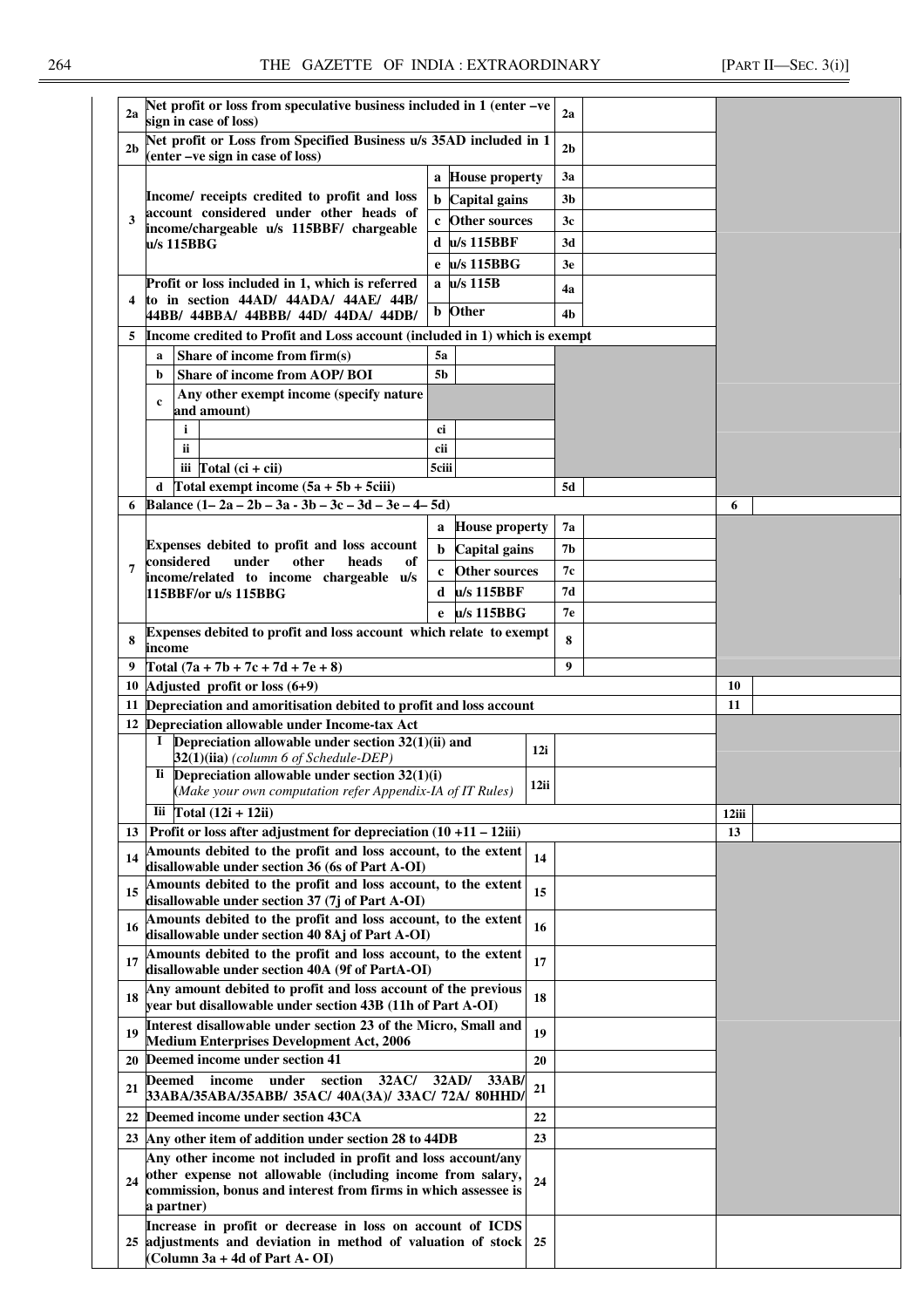$\overline{\phantom{0}}$ 

|              |                                                     | 26 Total $(14 + 15 + 16 + 17 + 18 + 19 + 20 + 21 + 22 + 23 + 24 + 25)$                                            |                                                                                                          |    |                                        | 26      |  |
|--------------|-----------------------------------------------------|-------------------------------------------------------------------------------------------------------------------|----------------------------------------------------------------------------------------------------------|----|----------------------------------------|---------|--|
|              |                                                     | 27 Deduction allowable under section $32(1)(iii)$                                                                 |                                                                                                          | 27 |                                        |         |  |
|              | 28                                                  | Deduction allowable under section 32AD                                                                            |                                                                                                          | 28 |                                        |         |  |
|              |                                                     |                                                                                                                   | Amount of deduction under section 35 or 35CCC or 35CCD in                                                |    |                                        |         |  |
|              |                                                     |                                                                                                                   | excess of the amount debited to profit and loss account (item                                            |    |                                        |         |  |
|              |                                                     |                                                                                                                   | 29 $x(4)$ of Schedule ESR) (if amount deductible under section 35 or                                     | 29 |                                        |         |  |
|              |                                                     |                                                                                                                   | 35CCC or 35CCD is lower than amount debited to P&L account,                                              |    |                                        |         |  |
|              |                                                     | it will go to item 24)                                                                                            | Any amount disallowed under section 40 in any preceding                                                  |    |                                        |         |  |
|              |                                                     |                                                                                                                   | 30 previous year but allowable during the previous year(8B of                                            | 30 |                                        |         |  |
|              |                                                     | Part A-OI)                                                                                                        |                                                                                                          |    |                                        |         |  |
|              |                                                     |                                                                                                                   | Any amount disallowed under section 43B in any preceding                                                 |    |                                        |         |  |
|              |                                                     |                                                                                                                   | 31 previous year but allowable during the previous year $(10g \text{ of }$                               | 31 |                                        |         |  |
|              |                                                     | Part A-OI)<br>32 Any other amount allowable as deduction                                                          |                                                                                                          | 32 |                                        |         |  |
|              |                                                     |                                                                                                                   | Decrease in profit or increase in loss on account of ICDS                                                |    |                                        |         |  |
|              |                                                     |                                                                                                                   | 33 adjustments and deviation in method of valuation of stock                                             | 33 |                                        |         |  |
|              |                                                     | (Column $3b + 4e$ of Part A-OI)                                                                                   |                                                                                                          |    |                                        |         |  |
|              |                                                     | 34 Total (27+28+29+30+31+32+33)                                                                                   |                                                                                                          |    |                                        | 34      |  |
|              |                                                     | 35 Income (13+26-34)                                                                                              |                                                                                                          |    |                                        | 35      |  |
|              |                                                     |                                                                                                                   | 36 Profits and gains of business or profession deemed to be under -                                      |    |                                        |         |  |
|              |                                                     | $\mathbf{i}$<br><b>Section 44AD</b>                                                                               | 36i                                                                                                      |    |                                        |         |  |
|              |                                                     | <b>Section 44ADA</b><br>ii                                                                                        | 36ii                                                                                                     |    |                                        |         |  |
|              |                                                     | <b>Section 44AE</b><br>iii                                                                                        | 36iii                                                                                                    |    |                                        |         |  |
|              |                                                     | <b>Section 44B</b><br>iv                                                                                          | 36iv                                                                                                     |    |                                        |         |  |
|              |                                                     |                                                                                                                   |                                                                                                          |    |                                        |         |  |
|              |                                                     | <b>Section 44BB</b><br>V                                                                                          | 36v                                                                                                      |    |                                        |         |  |
|              |                                                     | <b>Section 44BBA</b><br>vi                                                                                        | 36vi                                                                                                     |    |                                        |         |  |
|              |                                                     | <b>Section 44BBB</b><br>vii                                                                                       | 36vii                                                                                                    |    |                                        |         |  |
|              |                                                     | <b>Section 44D</b><br>viii                                                                                        | 36viii                                                                                                   |    |                                        |         |  |
|              |                                                     | <b>Section 44DA</b><br>ix                                                                                         | <b>36ix</b>                                                                                              |    | item 4 of Form 3CE)                    |         |  |
|              |                                                     | X<br><b>Section 44DB</b>                                                                                          | 36x                                                                                                      |    |                                        |         |  |
|              |                                                     | <b>First Schedule of Income-tax Act</b><br>хi                                                                     | <b>36xi</b>                                                                                              |    |                                        |         |  |
|              |                                                     | Total $(36i \text{ to } 36x)$<br>xii                                                                              |                                                                                                          |    |                                        | 36xii   |  |
|              |                                                     |                                                                                                                   | Net profit or loss from business or profession other than speculative and specified business             |    |                                        |         |  |
|              | 37                                                  | $(35+36xi)$                                                                                                       |                                                                                                          |    |                                        | 37      |  |
|              |                                                     |                                                                                                                   | Net Profit or loss from business or profession other than speculative business and specified             |    |                                        |         |  |
|              |                                                     | same figure as in37) (If loss take the figure to 2i of item E)                                                    | 38 business after applying rule 7A, 7B or 8, if applicable (If rule 7A, 7B or 8 is not applicable, enter |    |                                        | A38     |  |
| В            |                                                     | Computation of income from speculative business                                                                   |                                                                                                          |    |                                        |         |  |
|              | 39                                                  |                                                                                                                   | Net profit or loss from speculative business as per profit or loss account                               |    |                                        | 39      |  |
|              | 40                                                  | Additions in accordance with section 28 to 44DB                                                                   |                                                                                                          |    |                                        | 40      |  |
|              | 41                                                  | Deductions in accordance with section 28 to 44DB                                                                  |                                                                                                          |    |                                        | 41      |  |
|              |                                                     |                                                                                                                   |                                                                                                          |    |                                        |         |  |
|              |                                                     | <b>42 Income from speculative business (39+40-41)</b> (if loss, take the figure to 6xi of schedule CFL)           | <b>B42</b>                                                                                               |    |                                        |         |  |
| $\mathbf{C}$ |                                                     | Computation of income from specified business under section 35AD                                                  |                                                                                                          |    |                                        |         |  |
|              |                                                     | 43 Net profit or loss from specified business as per profit or loss account                                       | 43                                                                                                       |    |                                        |         |  |
|              | 44                                                  | Additions in accordance with section 28 to 44DB                                                                   |                                                                                                          |    |                                        | 44      |  |
|              | 45                                                  | Deductions in accordance with section 28 to 44DB (other than deduction under section,- (i) 35AD, (ii)             |                                                                                                          |    |                                        |         |  |
|              | 46                                                  | 32 or 35 on which deduction u/s 35AD is claimed)<br>Profit or loss from specified business (43+44-45)             |                                                                                                          |    |                                        |         |  |
|              | 47                                                  | Deductions in accordance with section 35AD(1)                                                                     |                                                                                                          |    |                                        |         |  |
|              | 48                                                  | <b>Income from Specified Business (46-47)</b> (if loss, take the figure to 7xi of schedule CFL)                   |                                                                                                          |    |                                        |         |  |
|              | 49                                                  | Relevant clause of sub-section (5) of section 35AD which covers the specified business (to be selected from       | <b>C48</b><br>C49                                                                                        |    |                                        |         |  |
| D            |                                                     | dron down menu)<br>Income chargeable under the head 'Profits and gains from business or profession' (A38+B42+C48) | D                                                                                                        |    |                                        |         |  |
| E            | Intra head set off of business loss of current year |                                                                                                                   |                                                                                                          |    |                                        |         |  |
|              |                                                     |                                                                                                                   |                                                                                                          |    | <b>Business income remaining after</b> |         |  |
|              |                                                     | Sl. Type of Business income                                                                                       | Income of current year (Fill this column<br>only if figure is zero or positive)                          |    | Business loss set off                  | set off |  |
|              |                                                     |                                                                                                                   | $(3) = (1) - (2)$                                                                                        |    |                                        |         |  |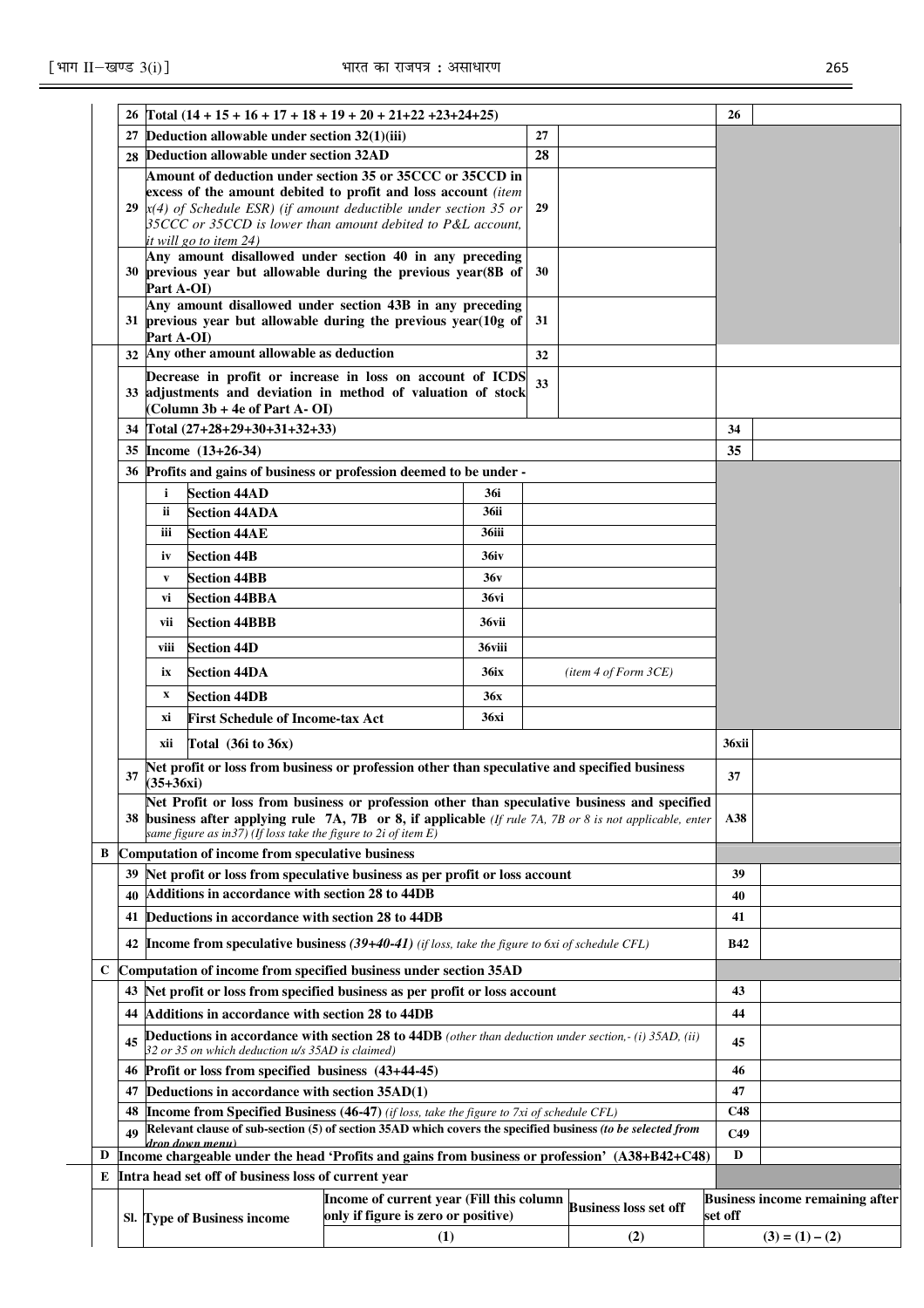|            | Loss to be set off (Fill this row<br>only if figure is negative) |       | (A38) |  |
|------------|------------------------------------------------------------------|-------|-------|--|
| <b>ii</b>  | <b>Income from speculative</b><br>business                       | (B42) |       |  |
| <b>iii</b> | <b>Income from specified</b><br>business                         | (C48) |       |  |
|            | iv Total loss set off $(ii + iii)$                               |       |       |  |
|            | Loss remaining after set off $(i - iv)$                          |       |       |  |

#### **Schedule DPM Depreciation on Plant and Machinery (Other than assets on which full capital expenditure is allowable as deduction under any other section)**

|                                     | 1              | <b>Block of assets</b><br><b>Plant and machinery</b>                                        |     |      |       |  |
|-------------------------------------|----------------|---------------------------------------------------------------------------------------------|-----|------|-------|--|
|                                     | $\overline{2}$ | Rate $(\%)$                                                                                 | 15  | 30   | 40    |  |
|                                     |                |                                                                                             | (i) | (ii) | (iii) |  |
|                                     |                | $3(a)$ Written down value on the first day of<br>previous year                              |     |      |       |  |
|                                     |                | 3(b) Written down value on the first day of                                                 |     |      |       |  |
|                                     |                | previous year, of those block of assets                                                     |     |      |       |  |
|                                     |                | which were eligible for depreciation                                                        |     |      |       |  |
|                                     |                | @ 50%, 60% or 80% as per the old<br>Table                                                   |     |      |       |  |
|                                     |                | 4 Additions for a period of 180 days or                                                     |     |      |       |  |
|                                     |                | more in the previous year                                                                   |     |      |       |  |
|                                     | 5              | Consideration or other realization                                                          |     |      |       |  |
|                                     |                | during the previous year out of 3 or 4<br><sup>6</sup> Amount on which depreciation at full |     |      |       |  |
|                                     |                | rate to be allowed $(3(a) + 3(b) + 4 - 5)$                                                  |     |      |       |  |
|                                     |                | (enter 0, if result is negative)                                                            |     |      |       |  |
|                                     | 7              | Additions for a period of less than 180                                                     |     |      |       |  |
|                                     | 8              | days in the previous year<br>Consideration or other realizations                            |     |      |       |  |
|                                     |                | during the year out of 7                                                                    |     |      |       |  |
|                                     | 9              | Amount on which depreciation at half                                                        |     |      |       |  |
|                                     |                | rate to be allowed $(7 - 8)$ (enter 0, if                                                   |     |      |       |  |
|                                     |                | result in negative)                                                                         |     |      |       |  |
|                                     |                | 10 Depreciation on 6 at full rate                                                           |     |      |       |  |
|                                     | 11             | Depreciation on 9 at half rate                                                              |     |      |       |  |
|                                     |                | 12 Additional depreciation, if any, on 4                                                    |     |      |       |  |
| DEPRECIATION ON PLANT AND MACHINERY | 13             | Additional depreciation, if any, on 7                                                       |     |      |       |  |
|                                     | 14             | Additional depreciation relating to                                                         |     |      |       |  |
|                                     |                | immediately preceding year' on asset                                                        |     |      |       |  |
|                                     |                | put to use for less than 180 days<br>15 Total depreciation* $(10+11+12+13+14)$              |     |      |       |  |
|                                     |                |                                                                                             |     |      |       |  |
|                                     |                | 16 Depreciation disallowed under section<br>38(2) of the I.T. Act (out of column 15)        |     |      |       |  |
|                                     |                | 17 Net aggregate depreciation (15-16)                                                       |     |      |       |  |
|                                     |                | 18 Proportionate aggregate depreciation                                                     |     |      |       |  |
|                                     |                | allowable in the event of succession,                                                       |     |      |       |  |
|                                     |                | amalgamation, demerger etc. (out of                                                         |     |      |       |  |
|                                     |                | column 17)                                                                                  |     |      |       |  |
|                                     |                | 19 Expenditure incurred in connection<br>with transfer of asset/assets                      |     |      |       |  |
|                                     |                | 20 Capital gains/loss under section 50*                                                     |     |      |       |  |
|                                     |                | $(5 + 8 - 3(a) - 3(b) - 4 - 7 - 19)$ (enter                                                 |     |      |       |  |
|                                     |                | negative only if block ceases to exist)                                                     |     |      |       |  |
|                                     |                | 21 Written down value on the last day of<br>previous year* $(6+ 9 -15)$ (enter 0 if         |     |      |       |  |
|                                     |                | result is negative)                                                                         |     |      |       |  |

|              | <b>Schedule DOA</b><br>Depreciation on other assets (Other than assets on which full capital expenditure is allowable as deduction) |                        |      |      |                               |              |                      |            |              |  |
|--------------|-------------------------------------------------------------------------------------------------------------------------------------|------------------------|------|------|-------------------------------|--------------|----------------------|------------|--------------|--|
|              |                                                                                                                                     | <b>Block of assets</b> | Land |      | Building (not including land) |              | <b>Furniture and</b> | Intangible | <b>Ships</b> |  |
| CIA          |                                                                                                                                     |                        |      |      |                               |              | fittings             | assets     |              |  |
| $\mathbf{z}$ |                                                                                                                                     | Rate $(\% )$           | Nil  |      | 10                            | 40           | 10                   | 25         | 20           |  |
| 흡분           |                                                                                                                                     |                        |      | (ii) | (iii                          | $\mathbf{u}$ | $\mathbf{v}$         | (vi)       | (vii)        |  |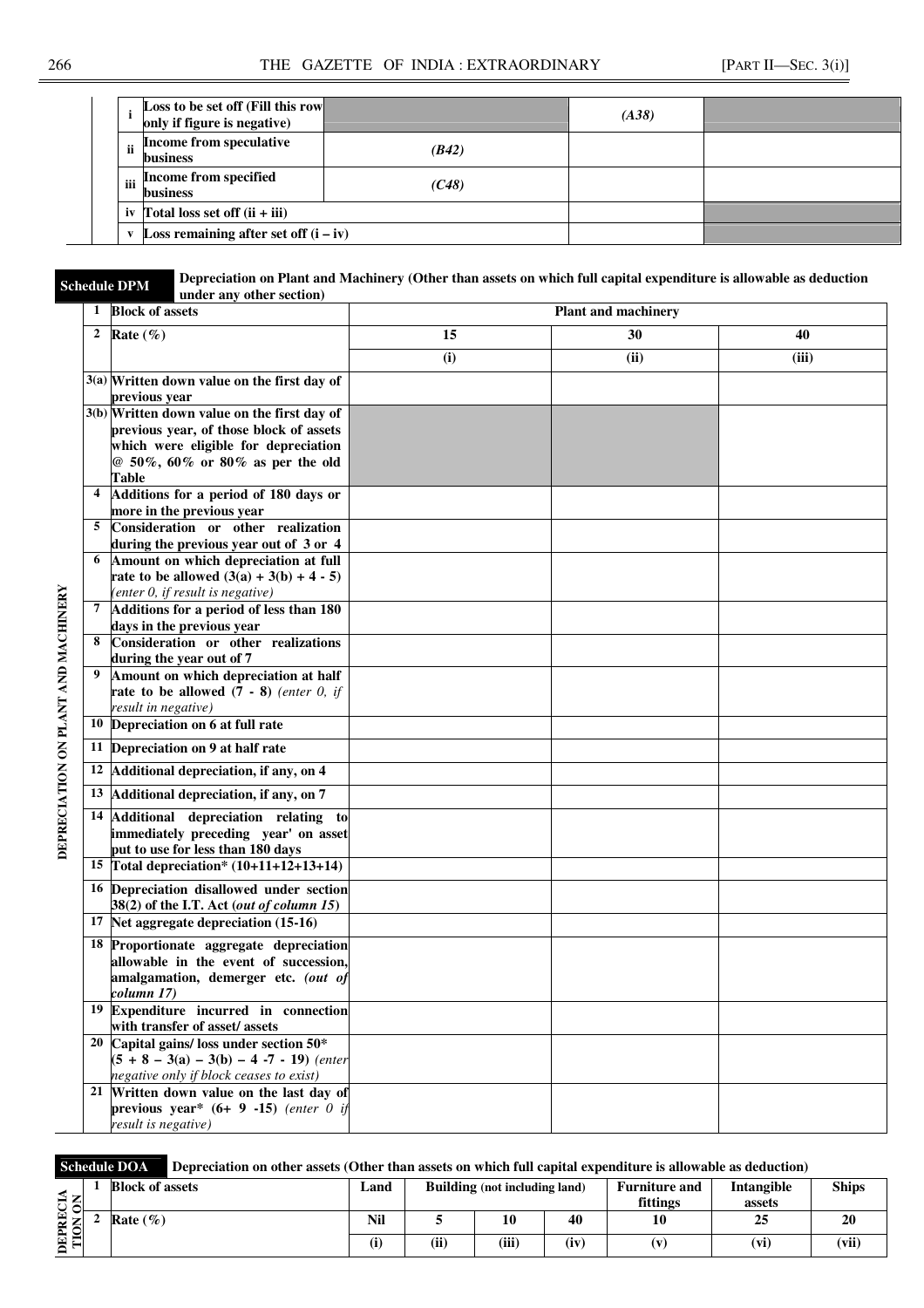|    | Written down value on the first day of         |  |  |  |  |
|----|------------------------------------------------|--|--|--|--|
|    | previous vear                                  |  |  |  |  |
| 4  | Additions for a period of 180 days or          |  |  |  |  |
|    | more in the previous year                      |  |  |  |  |
| 5  | <b>Consideration or other realization</b>      |  |  |  |  |
|    | during the previous year out of 3 or 4         |  |  |  |  |
| 6  | Amount on which depreciation at full           |  |  |  |  |
|    | rate to be allowed $(3 + 4 -5)$ (enter 0, if   |  |  |  |  |
|    | result is negative)                            |  |  |  |  |
|    | 7 Additions for a period of less than 180      |  |  |  |  |
|    | days in the previous year                      |  |  |  |  |
| 8  | Consideration or other realizations            |  |  |  |  |
|    | during the year out of 7                       |  |  |  |  |
| 9  | Amount on which depreciation at half           |  |  |  |  |
|    | rate to be allowed $(7-8)$ (enter 0, if        |  |  |  |  |
|    | result in negative)                            |  |  |  |  |
|    | 10 Depreciation on 6 at full rate              |  |  |  |  |
|    | 11 Depreciation on 9 at half rate              |  |  |  |  |
| 12 | Total depreciation* $(10+11)$                  |  |  |  |  |
|    | 13 Depreciation disallowed under section       |  |  |  |  |
|    | 38(2) of the I.T. Act (out of column 12)       |  |  |  |  |
|    | 14 Net aggregate depreciation (12-13)          |  |  |  |  |
|    | 15 Proportionate aggregate depreciation        |  |  |  |  |
|    | allowable in the event of succession,          |  |  |  |  |
|    | amalgamation, demerger etc. (out of            |  |  |  |  |
|    | column 14)                                     |  |  |  |  |
|    | 16 Expenditure incurred in connection          |  |  |  |  |
|    | with transfer of asset/assets                  |  |  |  |  |
|    | 17 Capital gains/ loss under section 50        |  |  |  |  |
|    | $(5 + 8 -3 -4 -7 -16)$ (enter negative only if |  |  |  |  |
|    | block ceases to exist)                         |  |  |  |  |
|    | 18 Written down value on the last day of       |  |  |  |  |
|    | previous year* $(6+9-12)$ (enter 0 if          |  |  |  |  |
|    | result is negative)                            |  |  |  |  |

**Schedule DEP** Summary of depreciation on assets (Other than assets on which full capital expenditure is allowable as deduction under **any other section)** 

|                    |   |              | <b>Plant and machinery</b>                                               |                |                |  |
|--------------------|---|--------------|--------------------------------------------------------------------------|----------------|----------------|--|
|                    |   | a            | Block entitled for depreciation $@$ 15 per cent                          | 1a             |                |  |
|                    |   |              | Schedule DPM - 17i or 18i as applicable)                                 |                |                |  |
|                    |   | b            | Block entitled for depreciation $@$ 30 per cent                          | 1 <sub>b</sub> |                |  |
|                    |   |              | Schedule DPM - 17ii or 18ii as applicable)                               |                |                |  |
| <b>ASSETS</b>      |   | c            | Block entitled for depreciation $@$ 40 per cent                          | 1c             |                |  |
|                    |   |              | Schedule DPM - 17iii or 18iii as applicable)                             |                |                |  |
| OF DEPRECIATION ON |   | d            | Total depreciation on plant and machinery $(1a + 1b + 1c)$               |                | 1 <sub>d</sub> |  |
|                    |   |              | <b>Building</b> (not including land)                                     |                |                |  |
|                    |   | a            | Block entitled for depreciation $@$ 5 per cent                           | 2a             |                |  |
|                    |   |              | (Schedule DOA-14ii or 15ii as applicable)                                |                |                |  |
|                    |   | b            | Block entitled for depreciation $@10$ per cent                           | 2 <sub>b</sub> |                |  |
|                    |   |              | (Schedule DOA- 14iii or 15iii as applicable)                             |                |                |  |
|                    |   | $\mathbf{c}$ | <b>Block entitled for depreciation @ 40 per cent</b> ( <i>Schedule</i> ) | 2c             |                |  |
|                    |   |              | DOA-14iv or 15iv as applicable)                                          |                |                |  |
| <b>SUMMARY</b>     |   | d            | Total depreciation on building (total of $2a + 2b + 2c$ )                |                | 2d             |  |
|                    |   |              | Furniture and fittings (Schedule DOA- $12v$ )                            |                | 3              |  |
|                    |   |              | <b>Intangible assets</b> ( <i>Schedule DOA-12vi</i> )                    |                | 4              |  |
|                    |   |              | <b>Ships</b> (Schedule DOA-12vii)                                        |                | 5              |  |
|                    | 6 |              | Total depreciation $(1d+2d+3+4+5)$                                       |                | 6              |  |
|                    |   |              |                                                                          |                |                |  |

 $\overline{a}$ 

### **Schedule DCG** Deemed Capital Gains on sale of depreciable assets

| l1 | lant and machinerv                              |    |  |
|----|-------------------------------------------------|----|--|
|    | Block entitled for depreciation $@$ 15 per cent | 1a |  |
|    | 20i<br>(Schedule DPM - .                        |    |  |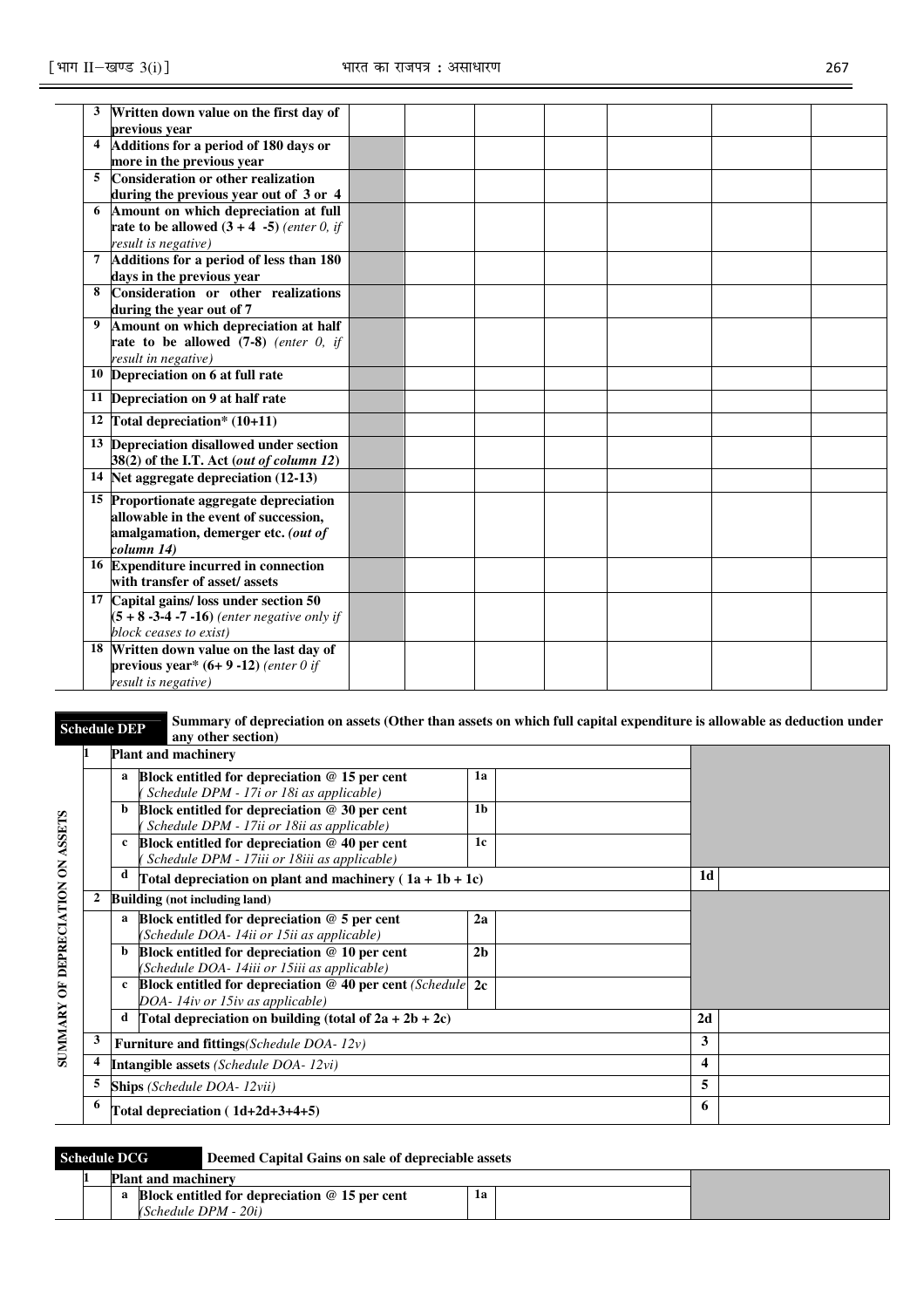|   | b                                                      | Block entitled for depreciation $@30$ per cent<br>$(Schedule$ $DPM - 20ii)$ | 1b             |                         |  |
|---|--------------------------------------------------------|-----------------------------------------------------------------------------|----------------|-------------------------|--|
|   | $\mathbf c$                                            | Block entitled for depreciation $@$ 40 per cent<br>(Schedule DPM - 20iii)   | 1c             |                         |  |
|   | d                                                      | Total $(1a+1b+1c)$                                                          |                | 1d                      |  |
| 2 |                                                        | <b>Building</b> (not including land)                                        |                |                         |  |
|   | a                                                      | Block entitled for depreciation $@$ 5 per cent<br>(Schedule DOA-17ii)       | 2a             |                         |  |
|   | b                                                      | Block entitled for depreciation $@10$ per cent<br>(Schedule DOA-17iii)      | 2 <sub>b</sub> |                         |  |
|   | $\mathbf c$                                            | Block entitled for depreciation $@$ 40 per cent (Schedule $2c$<br>DOA-17iv) |                |                         |  |
|   | d                                                      | Total $(2a + 2b + 2c)$                                                      |                | 2d                      |  |
| 3 |                                                        | <b>Furniture and fittings</b> ( <i>Schedule DOA-17v</i> )                   |                | 3                       |  |
|   | <b>Intangible assets</b> ( <i>Schedule DOA- 17vi</i> ) |                                                                             |                | $\overline{\mathbf{4}}$ |  |
| 5 | <b>Ships</b> (Schedule DOA-17vii)                      |                                                                             |                | 5                       |  |
|   |                                                        | Total $(1d+2d+3+4+5)$                                                       |                | 6                       |  |

## **Schedule ESR** Deduction under section 35 or 35CCC or 35CCD

| Sl No        | <b>Expenditure of the nature</b> | Amount, if any, debited to profit | <b>Amount of deduction allowable</b> | Amount of deduction in excess of the                           |
|--------------|----------------------------------|-----------------------------------|--------------------------------------|----------------------------------------------------------------|
|              | referred to in section<br>(1)    | and loss account<br>(2)           | (3)                                  | amount debited to profit and loss account<br>$(4) = (3) - (2)$ |
|              |                                  |                                   |                                      |                                                                |
| $\mathbf{i}$ | 35(1)(i)                         |                                   |                                      |                                                                |
| ii           | 35(1)(ii)                        |                                   |                                      |                                                                |
| iii          | 35(1)(iia)                       |                                   |                                      |                                                                |
| iv           | 35(1)(iii)                       |                                   |                                      |                                                                |
| V            | 35(1)(iv)                        |                                   |                                      |                                                                |
| vi           | 35(2AA)                          |                                   |                                      |                                                                |
| vii          | 35(2AB)                          |                                   |                                      |                                                                |
| viii         | <b>35CCC</b>                     |                                   |                                      |                                                                |
| ix           | 35CCD                            |                                   |                                      |                                                                |
| X            | <b>Total</b>                     |                                   |                                      |                                                                |

### **SCREDULE Capital Gains**

| scheaule CG                     |                                 |                                                                                                       |            | Capital Gains                                                                                                                                                                  |                |                |                             |     |
|---------------------------------|---------------------------------|-------------------------------------------------------------------------------------------------------|------------|--------------------------------------------------------------------------------------------------------------------------------------------------------------------------------|----------------|----------------|-----------------------------|-----|
|                                 |                                 |                                                                                                       |            | <b>Short-term Capital Gains (STCG)</b> (Sub-items $4 \& 5$ are not applicable for residents)                                                                                   |                |                |                             |     |
|                                 |                                 |                                                                                                       |            | 1 From sale of land or building or both                                                                                                                                        |                |                |                             |     |
|                                 |                                 | a                                                                                                     |            | Full value of consideration received/receivable                                                                                                                                |                | ai             |                             |     |
|                                 |                                 |                                                                                                       |            | Ii Value of property as per stamp valuation authority                                                                                                                          |                | aii            |                             |     |
|                                 |                                 |                                                                                                       | <b>Tii</b> | Full value of consideration adopted as per section 50C for the purpose<br>of Capital Gains (ai or aii)                                                                         |                | aiii           |                             |     |
|                                 |                                 | b                                                                                                     |            | <b>Deductions under section 48</b>                                                                                                                                             |                |                |                             |     |
|                                 |                                 |                                                                                                       |            | Cost of acquisition without indexation                                                                                                                                         |                | bi             |                             |     |
|                                 |                                 |                                                                                                       |            | Ii Cost of Improvement without indexation                                                                                                                                      |                |                |                             |     |
|                                 |                                 |                                                                                                       |            | Iii Expenditure wholly and exclusively in connection with transfer                                                                                                             |                | biii           |                             |     |
|                                 |                                 |                                                                                                       |            | Iv $\text{Total}(\text{bi} + \text{bii} + \text{biii})$                                                                                                                        |                |                |                             |     |
|                                 |                                 | $\mathbf c$                                                                                           |            | Balance (aiii – biv)                                                                                                                                                           |                | 1 <sub>c</sub> |                             |     |
| <b>Short-term Capital Gains</b> |                                 | <b>Deduction under section 54D/ 54G/54GA</b> (Specify details in item D below)<br>1 <sub>d</sub><br>d |            |                                                                                                                                                                                |                |                |                             |     |
|                                 |                                 | e                                                                                                     |            | Short-term Capital Gains on Immovable property (1c - 1d)                                                                                                                       |                |                |                             | A1e |
|                                 | $\mathbf{2}$                    |                                                                                                       |            | From slump sale                                                                                                                                                                |                |                |                             |     |
|                                 |                                 | $\mathbf{a}$                                                                                          |            | <b>Full value of consideration</b>                                                                                                                                             | 2a             |                | $(5 \text{ of Form } 3CEA)$ |     |
|                                 |                                 | b                                                                                                     |            | Net worth of the under taking or division                                                                                                                                      | 2 <sub>b</sub> |                | $(6(e)$ of Form $3CEA)$     |     |
|                                 |                                 | $\mathbf{c}$                                                                                          |            | Short term capital gains from slump sale (2a-2b)                                                                                                                               |                |                |                             | A2c |
|                                 |                                 |                                                                                                       |            | From sale of equity share or unit of equity oriented Mutual Fund (MF) or unit of a business trust on<br>which STT is paid under section 111A or 115AD(1)(ii) proviso (for FII) |                |                |                             |     |
|                                 |                                 | a                                                                                                     |            | <b>Full value of consideration</b>                                                                                                                                             |                | 3a             |                             |     |
|                                 |                                 | b                                                                                                     |            | Deductions under section 48                                                                                                                                                    |                |                |                             |     |
|                                 |                                 |                                                                                                       |            | Cost of acquisition without indexation                                                                                                                                         |                | bi             |                             |     |
|                                 |                                 | Ii Cost of Improvement without indexation                                                             |            |                                                                                                                                                                                |                | bii            |                             |     |
|                                 |                                 |                                                                                                       |            | Iii Expenditure wholly and exclusively in connection with transfer                                                                                                             | biii           |                |                             |     |
|                                 | Iv $Total(i + ii + iii)$<br>biv |                                                                                                       |            |                                                                                                                                                                                |                |                |                             |     |
|                                 |                                 | c                                                                                                     |            | Balance $(3a - biv)$                                                                                                                                                           |                |                |                             |     |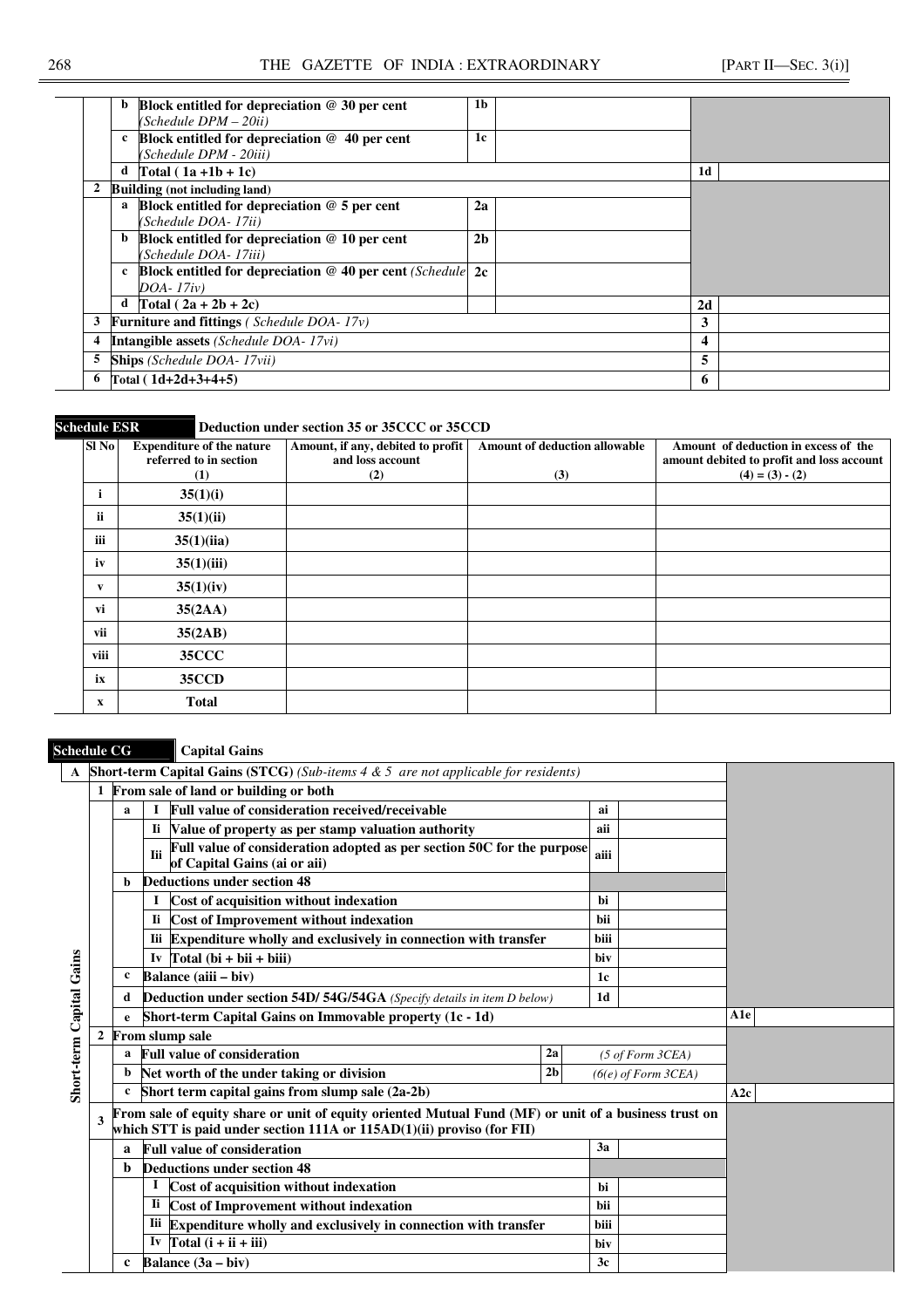| Loss to be disallowed $u/s$ 94(7) or 94(8)- for example if asset<br>bought/acquired within 3 months prior to record date and<br>3d<br>d<br>dividend/income/bonus units are received, then loss arising out of sale of<br>such asset to be ignored (Enter positive value only)<br>Short-term capital gain on equity share or equity oriented MF (STT paid) (3c+3d)<br>A3e<br>e<br>For NON-RESIDENT, not being an FII- from sale of shares or debentures of an Indian company (to<br>be computed with foreign exchange adjustment under first proviso to section 48)<br>A4a<br>STCG on transactions on which securities transaction tax (STT) is paid<br>a<br>A4b<br>STCG on transactions on which securities transaction tax (STT) is not paid<br>b<br>For NON-RESIDENTS- from sale of securities (other than those at A3 above) by an FII as per section<br>5<br>115AD<br>In case securities sold include shares of a company other than quoted shares,<br>a<br>enter the following details<br>a Full value of consideration received/receivable in respect of unquoted<br>shares<br>b Fair market value of unquoted shares determined in the prescribed<br>manner<br>c Full value of consideration in respect of unquoted shares adopted as<br>ic<br>per section 50CA for the purpose of Capital Gains (higher of a or b)<br>Full value of consideration in respect of securities other than unquoted<br>ii.<br><u>shares</u><br>iii $Total (ic + ii)$<br>aiii<br><b>Deductions under section 48</b><br>b<br>Cost of acquisition without indexation<br>bi<br>i.<br>Cost of improvement without indexation<br>ii.<br>bii<br>iii Expenditure wholly and exclusively in connection with transfer<br>biii<br>iv $Total(i + ii + iii)$<br>biv<br>Balance (5aiii - biv)<br>5c<br>$\mathbf c$<br>Loss to be disallowed $u/s$ 94(7) or 94(8)- for example if security<br>bought/acquired within 3 months prior to record date and<br>5d<br>d<br>dividend/income/bonus units are received, then loss arising out of<br>sale of such security to be ignored (Enter positive value only)<br>Short-term capital gain on securities (other than those at A3 above) by an FII (5c $+5d$ )<br>A5e<br>6 From sale of assets other than at A1 or A2 or A3 or A4 or A5 above<br>In case assets sold include shares of a company other than quoted shares, enter<br>i<br>a<br>the following details<br>a Full value of consideration received/receivable in respect of unquoted<br>shares<br>b Fair market value of unquoted shares determined in the prescribed<br>manner<br>c Full value of consideration in respect of unquoted shares adopted as<br>ic<br>per section 50CA for the purpose of Capital Gains (higher of a or b)<br>ii Full value of consideration in respect of assets other than unquoted shares<br>iii $\Gamma$ otal (ic + ii)<br>aiii<br><b>Deductions under section 48</b><br>b<br>Cost of acquisition without indexation<br>i.<br>bi<br>Cost of Improvement without indexation<br>bii<br>н.<br>biii<br>iii Expenditure wholly and exclusively in connection with transfer<br>iv<br>Total $(i + ii + iii)$<br>biv<br>Balance (6aiii - biv)<br>6с<br>$\mathbf c$<br>In case of asset (security/unit) loss to be disallowed u/s 94(7) or 94(8)-<br>for example if asset bought/acquired within 3 months prior to record<br><b>6d</b><br>d<br>date and dividend/income/bonus units are received, then loss arising<br>out of sale of such asset to be ignored (Enter positive value only)<br>Deemed short term capital gains on depreciable assets (6 of schedule-<br>6e<br>e<br>DCG)<br>Deduction under section 54D/54G/54GA<br>6f<br>f<br>STCG on assets other than at A1 or A2 or A3 or A4 or A5 above $(6c + 6d + 6e - 6f)$<br>A6g<br>g<br>7<br>Amount deemed to be short term capital gains<br>a Whether any amount of unutilized capital gain on asset transferred during the previous years shown<br>below was deposited in the Capital Gains Accounts Scheme within due date for that year?<br>$\Box$ Yes $\Box$ No $\Box$ Not applicable. If yes, then provide the details below<br>SI.<br>Amount not used for<br>New asset acquired/constructed<br>Previous year Section under which<br>new asset or remained<br>in which asset deduction claimed in<br>Year in which asset<br>Amount utilised out of<br>unutilized in Capital<br>transferred<br>that year<br>acquired/constructed Capital Gains account |  |  |  |  |  |                     |  |
|----------------------------------------------------------------------------------------------------------------------------------------------------------------------------------------------------------------------------------------------------------------------------------------------------------------------------------------------------------------------------------------------------------------------------------------------------------------------------------------------------------------------------------------------------------------------------------------------------------------------------------------------------------------------------------------------------------------------------------------------------------------------------------------------------------------------------------------------------------------------------------------------------------------------------------------------------------------------------------------------------------------------------------------------------------------------------------------------------------------------------------------------------------------------------------------------------------------------------------------------------------------------------------------------------------------------------------------------------------------------------------------------------------------------------------------------------------------------------------------------------------------------------------------------------------------------------------------------------------------------------------------------------------------------------------------------------------------------------------------------------------------------------------------------------------------------------------------------------------------------------------------------------------------------------------------------------------------------------------------------------------------------------------------------------------------------------------------------------------------------------------------------------------------------------------------------------------------------------------------------------------------------------------------------------------------------------------------------------------------------------------------------------------------------------------------------------------------------------------------------------------------------------------------------------------------------------------------------------------------------------------------------------------------------------------------------------------------------------------------------------------------------------------------------------------------------------------------------------------------------------------------------------------------------------------------------------------------------------------------------------------------------------------------------------------------------------------------------------------------------------------------------------------------------------------------------------------------------------------------------------------------------------------------------------------------------------------------------------------------------------------------------------------------------------------------------------------------------------------------------------------------------------------------------------------------------------------------------------------------------------------------------------------------------------------------------------------------------------------------------------------------------------------------------------------------------------------------------------------------------------------------------------------------------------------------------------------------------------------------------------------------------------------------------------------------------------------------------------------------------------------------------------------------------------------------------------------------------------------------------------------------------------------------------------------------------------------------------------------------------------------------------------------------------|--|--|--|--|--|---------------------|--|
|                                                                                                                                                                                                                                                                                                                                                                                                                                                                                                                                                                                                                                                                                                                                                                                                                                                                                                                                                                                                                                                                                                                                                                                                                                                                                                                                                                                                                                                                                                                                                                                                                                                                                                                                                                                                                                                                                                                                                                                                                                                                                                                                                                                                                                                                                                                                                                                                                                                                                                                                                                                                                                                                                                                                                                                                                                                                                                                                                                                                                                                                                                                                                                                                                                                                                                                                                                                                                                                                                                                                                                                                                                                                                                                                                                                                                                                                                                                                                                                                                                                                                                                                                                                                                                                                                                                                                                                                                      |  |  |  |  |  |                     |  |
|                                                                                                                                                                                                                                                                                                                                                                                                                                                                                                                                                                                                                                                                                                                                                                                                                                                                                                                                                                                                                                                                                                                                                                                                                                                                                                                                                                                                                                                                                                                                                                                                                                                                                                                                                                                                                                                                                                                                                                                                                                                                                                                                                                                                                                                                                                                                                                                                                                                                                                                                                                                                                                                                                                                                                                                                                                                                                                                                                                                                                                                                                                                                                                                                                                                                                                                                                                                                                                                                                                                                                                                                                                                                                                                                                                                                                                                                                                                                                                                                                                                                                                                                                                                                                                                                                                                                                                                                                      |  |  |  |  |  |                     |  |
|                                                                                                                                                                                                                                                                                                                                                                                                                                                                                                                                                                                                                                                                                                                                                                                                                                                                                                                                                                                                                                                                                                                                                                                                                                                                                                                                                                                                                                                                                                                                                                                                                                                                                                                                                                                                                                                                                                                                                                                                                                                                                                                                                                                                                                                                                                                                                                                                                                                                                                                                                                                                                                                                                                                                                                                                                                                                                                                                                                                                                                                                                                                                                                                                                                                                                                                                                                                                                                                                                                                                                                                                                                                                                                                                                                                                                                                                                                                                                                                                                                                                                                                                                                                                                                                                                                                                                                                                                      |  |  |  |  |  |                     |  |
|                                                                                                                                                                                                                                                                                                                                                                                                                                                                                                                                                                                                                                                                                                                                                                                                                                                                                                                                                                                                                                                                                                                                                                                                                                                                                                                                                                                                                                                                                                                                                                                                                                                                                                                                                                                                                                                                                                                                                                                                                                                                                                                                                                                                                                                                                                                                                                                                                                                                                                                                                                                                                                                                                                                                                                                                                                                                                                                                                                                                                                                                                                                                                                                                                                                                                                                                                                                                                                                                                                                                                                                                                                                                                                                                                                                                                                                                                                                                                                                                                                                                                                                                                                                                                                                                                                                                                                                                                      |  |  |  |  |  |                     |  |
|                                                                                                                                                                                                                                                                                                                                                                                                                                                                                                                                                                                                                                                                                                                                                                                                                                                                                                                                                                                                                                                                                                                                                                                                                                                                                                                                                                                                                                                                                                                                                                                                                                                                                                                                                                                                                                                                                                                                                                                                                                                                                                                                                                                                                                                                                                                                                                                                                                                                                                                                                                                                                                                                                                                                                                                                                                                                                                                                                                                                                                                                                                                                                                                                                                                                                                                                                                                                                                                                                                                                                                                                                                                                                                                                                                                                                                                                                                                                                                                                                                                                                                                                                                                                                                                                                                                                                                                                                      |  |  |  |  |  |                     |  |
|                                                                                                                                                                                                                                                                                                                                                                                                                                                                                                                                                                                                                                                                                                                                                                                                                                                                                                                                                                                                                                                                                                                                                                                                                                                                                                                                                                                                                                                                                                                                                                                                                                                                                                                                                                                                                                                                                                                                                                                                                                                                                                                                                                                                                                                                                                                                                                                                                                                                                                                                                                                                                                                                                                                                                                                                                                                                                                                                                                                                                                                                                                                                                                                                                                                                                                                                                                                                                                                                                                                                                                                                                                                                                                                                                                                                                                                                                                                                                                                                                                                                                                                                                                                                                                                                                                                                                                                                                      |  |  |  |  |  |                     |  |
|                                                                                                                                                                                                                                                                                                                                                                                                                                                                                                                                                                                                                                                                                                                                                                                                                                                                                                                                                                                                                                                                                                                                                                                                                                                                                                                                                                                                                                                                                                                                                                                                                                                                                                                                                                                                                                                                                                                                                                                                                                                                                                                                                                                                                                                                                                                                                                                                                                                                                                                                                                                                                                                                                                                                                                                                                                                                                                                                                                                                                                                                                                                                                                                                                                                                                                                                                                                                                                                                                                                                                                                                                                                                                                                                                                                                                                                                                                                                                                                                                                                                                                                                                                                                                                                                                                                                                                                                                      |  |  |  |  |  |                     |  |
|                                                                                                                                                                                                                                                                                                                                                                                                                                                                                                                                                                                                                                                                                                                                                                                                                                                                                                                                                                                                                                                                                                                                                                                                                                                                                                                                                                                                                                                                                                                                                                                                                                                                                                                                                                                                                                                                                                                                                                                                                                                                                                                                                                                                                                                                                                                                                                                                                                                                                                                                                                                                                                                                                                                                                                                                                                                                                                                                                                                                                                                                                                                                                                                                                                                                                                                                                                                                                                                                                                                                                                                                                                                                                                                                                                                                                                                                                                                                                                                                                                                                                                                                                                                                                                                                                                                                                                                                                      |  |  |  |  |  |                     |  |
|                                                                                                                                                                                                                                                                                                                                                                                                                                                                                                                                                                                                                                                                                                                                                                                                                                                                                                                                                                                                                                                                                                                                                                                                                                                                                                                                                                                                                                                                                                                                                                                                                                                                                                                                                                                                                                                                                                                                                                                                                                                                                                                                                                                                                                                                                                                                                                                                                                                                                                                                                                                                                                                                                                                                                                                                                                                                                                                                                                                                                                                                                                                                                                                                                                                                                                                                                                                                                                                                                                                                                                                                                                                                                                                                                                                                                                                                                                                                                                                                                                                                                                                                                                                                                                                                                                                                                                                                                      |  |  |  |  |  |                     |  |
|                                                                                                                                                                                                                                                                                                                                                                                                                                                                                                                                                                                                                                                                                                                                                                                                                                                                                                                                                                                                                                                                                                                                                                                                                                                                                                                                                                                                                                                                                                                                                                                                                                                                                                                                                                                                                                                                                                                                                                                                                                                                                                                                                                                                                                                                                                                                                                                                                                                                                                                                                                                                                                                                                                                                                                                                                                                                                                                                                                                                                                                                                                                                                                                                                                                                                                                                                                                                                                                                                                                                                                                                                                                                                                                                                                                                                                                                                                                                                                                                                                                                                                                                                                                                                                                                                                                                                                                                                      |  |  |  |  |  |                     |  |
|                                                                                                                                                                                                                                                                                                                                                                                                                                                                                                                                                                                                                                                                                                                                                                                                                                                                                                                                                                                                                                                                                                                                                                                                                                                                                                                                                                                                                                                                                                                                                                                                                                                                                                                                                                                                                                                                                                                                                                                                                                                                                                                                                                                                                                                                                                                                                                                                                                                                                                                                                                                                                                                                                                                                                                                                                                                                                                                                                                                                                                                                                                                                                                                                                                                                                                                                                                                                                                                                                                                                                                                                                                                                                                                                                                                                                                                                                                                                                                                                                                                                                                                                                                                                                                                                                                                                                                                                                      |  |  |  |  |  |                     |  |
|                                                                                                                                                                                                                                                                                                                                                                                                                                                                                                                                                                                                                                                                                                                                                                                                                                                                                                                                                                                                                                                                                                                                                                                                                                                                                                                                                                                                                                                                                                                                                                                                                                                                                                                                                                                                                                                                                                                                                                                                                                                                                                                                                                                                                                                                                                                                                                                                                                                                                                                                                                                                                                                                                                                                                                                                                                                                                                                                                                                                                                                                                                                                                                                                                                                                                                                                                                                                                                                                                                                                                                                                                                                                                                                                                                                                                                                                                                                                                                                                                                                                                                                                                                                                                                                                                                                                                                                                                      |  |  |  |  |  |                     |  |
|                                                                                                                                                                                                                                                                                                                                                                                                                                                                                                                                                                                                                                                                                                                                                                                                                                                                                                                                                                                                                                                                                                                                                                                                                                                                                                                                                                                                                                                                                                                                                                                                                                                                                                                                                                                                                                                                                                                                                                                                                                                                                                                                                                                                                                                                                                                                                                                                                                                                                                                                                                                                                                                                                                                                                                                                                                                                                                                                                                                                                                                                                                                                                                                                                                                                                                                                                                                                                                                                                                                                                                                                                                                                                                                                                                                                                                                                                                                                                                                                                                                                                                                                                                                                                                                                                                                                                                                                                      |  |  |  |  |  |                     |  |
|                                                                                                                                                                                                                                                                                                                                                                                                                                                                                                                                                                                                                                                                                                                                                                                                                                                                                                                                                                                                                                                                                                                                                                                                                                                                                                                                                                                                                                                                                                                                                                                                                                                                                                                                                                                                                                                                                                                                                                                                                                                                                                                                                                                                                                                                                                                                                                                                                                                                                                                                                                                                                                                                                                                                                                                                                                                                                                                                                                                                                                                                                                                                                                                                                                                                                                                                                                                                                                                                                                                                                                                                                                                                                                                                                                                                                                                                                                                                                                                                                                                                                                                                                                                                                                                                                                                                                                                                                      |  |  |  |  |  |                     |  |
|                                                                                                                                                                                                                                                                                                                                                                                                                                                                                                                                                                                                                                                                                                                                                                                                                                                                                                                                                                                                                                                                                                                                                                                                                                                                                                                                                                                                                                                                                                                                                                                                                                                                                                                                                                                                                                                                                                                                                                                                                                                                                                                                                                                                                                                                                                                                                                                                                                                                                                                                                                                                                                                                                                                                                                                                                                                                                                                                                                                                                                                                                                                                                                                                                                                                                                                                                                                                                                                                                                                                                                                                                                                                                                                                                                                                                                                                                                                                                                                                                                                                                                                                                                                                                                                                                                                                                                                                                      |  |  |  |  |  |                     |  |
|                                                                                                                                                                                                                                                                                                                                                                                                                                                                                                                                                                                                                                                                                                                                                                                                                                                                                                                                                                                                                                                                                                                                                                                                                                                                                                                                                                                                                                                                                                                                                                                                                                                                                                                                                                                                                                                                                                                                                                                                                                                                                                                                                                                                                                                                                                                                                                                                                                                                                                                                                                                                                                                                                                                                                                                                                                                                                                                                                                                                                                                                                                                                                                                                                                                                                                                                                                                                                                                                                                                                                                                                                                                                                                                                                                                                                                                                                                                                                                                                                                                                                                                                                                                                                                                                                                                                                                                                                      |  |  |  |  |  |                     |  |
|                                                                                                                                                                                                                                                                                                                                                                                                                                                                                                                                                                                                                                                                                                                                                                                                                                                                                                                                                                                                                                                                                                                                                                                                                                                                                                                                                                                                                                                                                                                                                                                                                                                                                                                                                                                                                                                                                                                                                                                                                                                                                                                                                                                                                                                                                                                                                                                                                                                                                                                                                                                                                                                                                                                                                                                                                                                                                                                                                                                                                                                                                                                                                                                                                                                                                                                                                                                                                                                                                                                                                                                                                                                                                                                                                                                                                                                                                                                                                                                                                                                                                                                                                                                                                                                                                                                                                                                                                      |  |  |  |  |  |                     |  |
|                                                                                                                                                                                                                                                                                                                                                                                                                                                                                                                                                                                                                                                                                                                                                                                                                                                                                                                                                                                                                                                                                                                                                                                                                                                                                                                                                                                                                                                                                                                                                                                                                                                                                                                                                                                                                                                                                                                                                                                                                                                                                                                                                                                                                                                                                                                                                                                                                                                                                                                                                                                                                                                                                                                                                                                                                                                                                                                                                                                                                                                                                                                                                                                                                                                                                                                                                                                                                                                                                                                                                                                                                                                                                                                                                                                                                                                                                                                                                                                                                                                                                                                                                                                                                                                                                                                                                                                                                      |  |  |  |  |  |                     |  |
|                                                                                                                                                                                                                                                                                                                                                                                                                                                                                                                                                                                                                                                                                                                                                                                                                                                                                                                                                                                                                                                                                                                                                                                                                                                                                                                                                                                                                                                                                                                                                                                                                                                                                                                                                                                                                                                                                                                                                                                                                                                                                                                                                                                                                                                                                                                                                                                                                                                                                                                                                                                                                                                                                                                                                                                                                                                                                                                                                                                                                                                                                                                                                                                                                                                                                                                                                                                                                                                                                                                                                                                                                                                                                                                                                                                                                                                                                                                                                                                                                                                                                                                                                                                                                                                                                                                                                                                                                      |  |  |  |  |  |                     |  |
|                                                                                                                                                                                                                                                                                                                                                                                                                                                                                                                                                                                                                                                                                                                                                                                                                                                                                                                                                                                                                                                                                                                                                                                                                                                                                                                                                                                                                                                                                                                                                                                                                                                                                                                                                                                                                                                                                                                                                                                                                                                                                                                                                                                                                                                                                                                                                                                                                                                                                                                                                                                                                                                                                                                                                                                                                                                                                                                                                                                                                                                                                                                                                                                                                                                                                                                                                                                                                                                                                                                                                                                                                                                                                                                                                                                                                                                                                                                                                                                                                                                                                                                                                                                                                                                                                                                                                                                                                      |  |  |  |  |  |                     |  |
|                                                                                                                                                                                                                                                                                                                                                                                                                                                                                                                                                                                                                                                                                                                                                                                                                                                                                                                                                                                                                                                                                                                                                                                                                                                                                                                                                                                                                                                                                                                                                                                                                                                                                                                                                                                                                                                                                                                                                                                                                                                                                                                                                                                                                                                                                                                                                                                                                                                                                                                                                                                                                                                                                                                                                                                                                                                                                                                                                                                                                                                                                                                                                                                                                                                                                                                                                                                                                                                                                                                                                                                                                                                                                                                                                                                                                                                                                                                                                                                                                                                                                                                                                                                                                                                                                                                                                                                                                      |  |  |  |  |  |                     |  |
|                                                                                                                                                                                                                                                                                                                                                                                                                                                                                                                                                                                                                                                                                                                                                                                                                                                                                                                                                                                                                                                                                                                                                                                                                                                                                                                                                                                                                                                                                                                                                                                                                                                                                                                                                                                                                                                                                                                                                                                                                                                                                                                                                                                                                                                                                                                                                                                                                                                                                                                                                                                                                                                                                                                                                                                                                                                                                                                                                                                                                                                                                                                                                                                                                                                                                                                                                                                                                                                                                                                                                                                                                                                                                                                                                                                                                                                                                                                                                                                                                                                                                                                                                                                                                                                                                                                                                                                                                      |  |  |  |  |  |                     |  |
|                                                                                                                                                                                                                                                                                                                                                                                                                                                                                                                                                                                                                                                                                                                                                                                                                                                                                                                                                                                                                                                                                                                                                                                                                                                                                                                                                                                                                                                                                                                                                                                                                                                                                                                                                                                                                                                                                                                                                                                                                                                                                                                                                                                                                                                                                                                                                                                                                                                                                                                                                                                                                                                                                                                                                                                                                                                                                                                                                                                                                                                                                                                                                                                                                                                                                                                                                                                                                                                                                                                                                                                                                                                                                                                                                                                                                                                                                                                                                                                                                                                                                                                                                                                                                                                                                                                                                                                                                      |  |  |  |  |  |                     |  |
|                                                                                                                                                                                                                                                                                                                                                                                                                                                                                                                                                                                                                                                                                                                                                                                                                                                                                                                                                                                                                                                                                                                                                                                                                                                                                                                                                                                                                                                                                                                                                                                                                                                                                                                                                                                                                                                                                                                                                                                                                                                                                                                                                                                                                                                                                                                                                                                                                                                                                                                                                                                                                                                                                                                                                                                                                                                                                                                                                                                                                                                                                                                                                                                                                                                                                                                                                                                                                                                                                                                                                                                                                                                                                                                                                                                                                                                                                                                                                                                                                                                                                                                                                                                                                                                                                                                                                                                                                      |  |  |  |  |  |                     |  |
|                                                                                                                                                                                                                                                                                                                                                                                                                                                                                                                                                                                                                                                                                                                                                                                                                                                                                                                                                                                                                                                                                                                                                                                                                                                                                                                                                                                                                                                                                                                                                                                                                                                                                                                                                                                                                                                                                                                                                                                                                                                                                                                                                                                                                                                                                                                                                                                                                                                                                                                                                                                                                                                                                                                                                                                                                                                                                                                                                                                                                                                                                                                                                                                                                                                                                                                                                                                                                                                                                                                                                                                                                                                                                                                                                                                                                                                                                                                                                                                                                                                                                                                                                                                                                                                                                                                                                                                                                      |  |  |  |  |  |                     |  |
|                                                                                                                                                                                                                                                                                                                                                                                                                                                                                                                                                                                                                                                                                                                                                                                                                                                                                                                                                                                                                                                                                                                                                                                                                                                                                                                                                                                                                                                                                                                                                                                                                                                                                                                                                                                                                                                                                                                                                                                                                                                                                                                                                                                                                                                                                                                                                                                                                                                                                                                                                                                                                                                                                                                                                                                                                                                                                                                                                                                                                                                                                                                                                                                                                                                                                                                                                                                                                                                                                                                                                                                                                                                                                                                                                                                                                                                                                                                                                                                                                                                                                                                                                                                                                                                                                                                                                                                                                      |  |  |  |  |  |                     |  |
|                                                                                                                                                                                                                                                                                                                                                                                                                                                                                                                                                                                                                                                                                                                                                                                                                                                                                                                                                                                                                                                                                                                                                                                                                                                                                                                                                                                                                                                                                                                                                                                                                                                                                                                                                                                                                                                                                                                                                                                                                                                                                                                                                                                                                                                                                                                                                                                                                                                                                                                                                                                                                                                                                                                                                                                                                                                                                                                                                                                                                                                                                                                                                                                                                                                                                                                                                                                                                                                                                                                                                                                                                                                                                                                                                                                                                                                                                                                                                                                                                                                                                                                                                                                                                                                                                                                                                                                                                      |  |  |  |  |  |                     |  |
|                                                                                                                                                                                                                                                                                                                                                                                                                                                                                                                                                                                                                                                                                                                                                                                                                                                                                                                                                                                                                                                                                                                                                                                                                                                                                                                                                                                                                                                                                                                                                                                                                                                                                                                                                                                                                                                                                                                                                                                                                                                                                                                                                                                                                                                                                                                                                                                                                                                                                                                                                                                                                                                                                                                                                                                                                                                                                                                                                                                                                                                                                                                                                                                                                                                                                                                                                                                                                                                                                                                                                                                                                                                                                                                                                                                                                                                                                                                                                                                                                                                                                                                                                                                                                                                                                                                                                                                                                      |  |  |  |  |  |                     |  |
|                                                                                                                                                                                                                                                                                                                                                                                                                                                                                                                                                                                                                                                                                                                                                                                                                                                                                                                                                                                                                                                                                                                                                                                                                                                                                                                                                                                                                                                                                                                                                                                                                                                                                                                                                                                                                                                                                                                                                                                                                                                                                                                                                                                                                                                                                                                                                                                                                                                                                                                                                                                                                                                                                                                                                                                                                                                                                                                                                                                                                                                                                                                                                                                                                                                                                                                                                                                                                                                                                                                                                                                                                                                                                                                                                                                                                                                                                                                                                                                                                                                                                                                                                                                                                                                                                                                                                                                                                      |  |  |  |  |  |                     |  |
|                                                                                                                                                                                                                                                                                                                                                                                                                                                                                                                                                                                                                                                                                                                                                                                                                                                                                                                                                                                                                                                                                                                                                                                                                                                                                                                                                                                                                                                                                                                                                                                                                                                                                                                                                                                                                                                                                                                                                                                                                                                                                                                                                                                                                                                                                                                                                                                                                                                                                                                                                                                                                                                                                                                                                                                                                                                                                                                                                                                                                                                                                                                                                                                                                                                                                                                                                                                                                                                                                                                                                                                                                                                                                                                                                                                                                                                                                                                                                                                                                                                                                                                                                                                                                                                                                                                                                                                                                      |  |  |  |  |  |                     |  |
|                                                                                                                                                                                                                                                                                                                                                                                                                                                                                                                                                                                                                                                                                                                                                                                                                                                                                                                                                                                                                                                                                                                                                                                                                                                                                                                                                                                                                                                                                                                                                                                                                                                                                                                                                                                                                                                                                                                                                                                                                                                                                                                                                                                                                                                                                                                                                                                                                                                                                                                                                                                                                                                                                                                                                                                                                                                                                                                                                                                                                                                                                                                                                                                                                                                                                                                                                                                                                                                                                                                                                                                                                                                                                                                                                                                                                                                                                                                                                                                                                                                                                                                                                                                                                                                                                                                                                                                                                      |  |  |  |  |  |                     |  |
|                                                                                                                                                                                                                                                                                                                                                                                                                                                                                                                                                                                                                                                                                                                                                                                                                                                                                                                                                                                                                                                                                                                                                                                                                                                                                                                                                                                                                                                                                                                                                                                                                                                                                                                                                                                                                                                                                                                                                                                                                                                                                                                                                                                                                                                                                                                                                                                                                                                                                                                                                                                                                                                                                                                                                                                                                                                                                                                                                                                                                                                                                                                                                                                                                                                                                                                                                                                                                                                                                                                                                                                                                                                                                                                                                                                                                                                                                                                                                                                                                                                                                                                                                                                                                                                                                                                                                                                                                      |  |  |  |  |  |                     |  |
|                                                                                                                                                                                                                                                                                                                                                                                                                                                                                                                                                                                                                                                                                                                                                                                                                                                                                                                                                                                                                                                                                                                                                                                                                                                                                                                                                                                                                                                                                                                                                                                                                                                                                                                                                                                                                                                                                                                                                                                                                                                                                                                                                                                                                                                                                                                                                                                                                                                                                                                                                                                                                                                                                                                                                                                                                                                                                                                                                                                                                                                                                                                                                                                                                                                                                                                                                                                                                                                                                                                                                                                                                                                                                                                                                                                                                                                                                                                                                                                                                                                                                                                                                                                                                                                                                                                                                                                                                      |  |  |  |  |  |                     |  |
|                                                                                                                                                                                                                                                                                                                                                                                                                                                                                                                                                                                                                                                                                                                                                                                                                                                                                                                                                                                                                                                                                                                                                                                                                                                                                                                                                                                                                                                                                                                                                                                                                                                                                                                                                                                                                                                                                                                                                                                                                                                                                                                                                                                                                                                                                                                                                                                                                                                                                                                                                                                                                                                                                                                                                                                                                                                                                                                                                                                                                                                                                                                                                                                                                                                                                                                                                                                                                                                                                                                                                                                                                                                                                                                                                                                                                                                                                                                                                                                                                                                                                                                                                                                                                                                                                                                                                                                                                      |  |  |  |  |  |                     |  |
|                                                                                                                                                                                                                                                                                                                                                                                                                                                                                                                                                                                                                                                                                                                                                                                                                                                                                                                                                                                                                                                                                                                                                                                                                                                                                                                                                                                                                                                                                                                                                                                                                                                                                                                                                                                                                                                                                                                                                                                                                                                                                                                                                                                                                                                                                                                                                                                                                                                                                                                                                                                                                                                                                                                                                                                                                                                                                                                                                                                                                                                                                                                                                                                                                                                                                                                                                                                                                                                                                                                                                                                                                                                                                                                                                                                                                                                                                                                                                                                                                                                                                                                                                                                                                                                                                                                                                                                                                      |  |  |  |  |  |                     |  |
|                                                                                                                                                                                                                                                                                                                                                                                                                                                                                                                                                                                                                                                                                                                                                                                                                                                                                                                                                                                                                                                                                                                                                                                                                                                                                                                                                                                                                                                                                                                                                                                                                                                                                                                                                                                                                                                                                                                                                                                                                                                                                                                                                                                                                                                                                                                                                                                                                                                                                                                                                                                                                                                                                                                                                                                                                                                                                                                                                                                                                                                                                                                                                                                                                                                                                                                                                                                                                                                                                                                                                                                                                                                                                                                                                                                                                                                                                                                                                                                                                                                                                                                                                                                                                                                                                                                                                                                                                      |  |  |  |  |  |                     |  |
|                                                                                                                                                                                                                                                                                                                                                                                                                                                                                                                                                                                                                                                                                                                                                                                                                                                                                                                                                                                                                                                                                                                                                                                                                                                                                                                                                                                                                                                                                                                                                                                                                                                                                                                                                                                                                                                                                                                                                                                                                                                                                                                                                                                                                                                                                                                                                                                                                                                                                                                                                                                                                                                                                                                                                                                                                                                                                                                                                                                                                                                                                                                                                                                                                                                                                                                                                                                                                                                                                                                                                                                                                                                                                                                                                                                                                                                                                                                                                                                                                                                                                                                                                                                                                                                                                                                                                                                                                      |  |  |  |  |  |                     |  |
|                                                                                                                                                                                                                                                                                                                                                                                                                                                                                                                                                                                                                                                                                                                                                                                                                                                                                                                                                                                                                                                                                                                                                                                                                                                                                                                                                                                                                                                                                                                                                                                                                                                                                                                                                                                                                                                                                                                                                                                                                                                                                                                                                                                                                                                                                                                                                                                                                                                                                                                                                                                                                                                                                                                                                                                                                                                                                                                                                                                                                                                                                                                                                                                                                                                                                                                                                                                                                                                                                                                                                                                                                                                                                                                                                                                                                                                                                                                                                                                                                                                                                                                                                                                                                                                                                                                                                                                                                      |  |  |  |  |  |                     |  |
|                                                                                                                                                                                                                                                                                                                                                                                                                                                                                                                                                                                                                                                                                                                                                                                                                                                                                                                                                                                                                                                                                                                                                                                                                                                                                                                                                                                                                                                                                                                                                                                                                                                                                                                                                                                                                                                                                                                                                                                                                                                                                                                                                                                                                                                                                                                                                                                                                                                                                                                                                                                                                                                                                                                                                                                                                                                                                                                                                                                                                                                                                                                                                                                                                                                                                                                                                                                                                                                                                                                                                                                                                                                                                                                                                                                                                                                                                                                                                                                                                                                                                                                                                                                                                                                                                                                                                                                                                      |  |  |  |  |  |                     |  |
|                                                                                                                                                                                                                                                                                                                                                                                                                                                                                                                                                                                                                                                                                                                                                                                                                                                                                                                                                                                                                                                                                                                                                                                                                                                                                                                                                                                                                                                                                                                                                                                                                                                                                                                                                                                                                                                                                                                                                                                                                                                                                                                                                                                                                                                                                                                                                                                                                                                                                                                                                                                                                                                                                                                                                                                                                                                                                                                                                                                                                                                                                                                                                                                                                                                                                                                                                                                                                                                                                                                                                                                                                                                                                                                                                                                                                                                                                                                                                                                                                                                                                                                                                                                                                                                                                                                                                                                                                      |  |  |  |  |  |                     |  |
|                                                                                                                                                                                                                                                                                                                                                                                                                                                                                                                                                                                                                                                                                                                                                                                                                                                                                                                                                                                                                                                                                                                                                                                                                                                                                                                                                                                                                                                                                                                                                                                                                                                                                                                                                                                                                                                                                                                                                                                                                                                                                                                                                                                                                                                                                                                                                                                                                                                                                                                                                                                                                                                                                                                                                                                                                                                                                                                                                                                                                                                                                                                                                                                                                                                                                                                                                                                                                                                                                                                                                                                                                                                                                                                                                                                                                                                                                                                                                                                                                                                                                                                                                                                                                                                                                                                                                                                                                      |  |  |  |  |  |                     |  |
|                                                                                                                                                                                                                                                                                                                                                                                                                                                                                                                                                                                                                                                                                                                                                                                                                                                                                                                                                                                                                                                                                                                                                                                                                                                                                                                                                                                                                                                                                                                                                                                                                                                                                                                                                                                                                                                                                                                                                                                                                                                                                                                                                                                                                                                                                                                                                                                                                                                                                                                                                                                                                                                                                                                                                                                                                                                                                                                                                                                                                                                                                                                                                                                                                                                                                                                                                                                                                                                                                                                                                                                                                                                                                                                                                                                                                                                                                                                                                                                                                                                                                                                                                                                                                                                                                                                                                                                                                      |  |  |  |  |  |                     |  |
|                                                                                                                                                                                                                                                                                                                                                                                                                                                                                                                                                                                                                                                                                                                                                                                                                                                                                                                                                                                                                                                                                                                                                                                                                                                                                                                                                                                                                                                                                                                                                                                                                                                                                                                                                                                                                                                                                                                                                                                                                                                                                                                                                                                                                                                                                                                                                                                                                                                                                                                                                                                                                                                                                                                                                                                                                                                                                                                                                                                                                                                                                                                                                                                                                                                                                                                                                                                                                                                                                                                                                                                                                                                                                                                                                                                                                                                                                                                                                                                                                                                                                                                                                                                                                                                                                                                                                                                                                      |  |  |  |  |  |                     |  |
|                                                                                                                                                                                                                                                                                                                                                                                                                                                                                                                                                                                                                                                                                                                                                                                                                                                                                                                                                                                                                                                                                                                                                                                                                                                                                                                                                                                                                                                                                                                                                                                                                                                                                                                                                                                                                                                                                                                                                                                                                                                                                                                                                                                                                                                                                                                                                                                                                                                                                                                                                                                                                                                                                                                                                                                                                                                                                                                                                                                                                                                                                                                                                                                                                                                                                                                                                                                                                                                                                                                                                                                                                                                                                                                                                                                                                                                                                                                                                                                                                                                                                                                                                                                                                                                                                                                                                                                                                      |  |  |  |  |  |                     |  |
|                                                                                                                                                                                                                                                                                                                                                                                                                                                                                                                                                                                                                                                                                                                                                                                                                                                                                                                                                                                                                                                                                                                                                                                                                                                                                                                                                                                                                                                                                                                                                                                                                                                                                                                                                                                                                                                                                                                                                                                                                                                                                                                                                                                                                                                                                                                                                                                                                                                                                                                                                                                                                                                                                                                                                                                                                                                                                                                                                                                                                                                                                                                                                                                                                                                                                                                                                                                                                                                                                                                                                                                                                                                                                                                                                                                                                                                                                                                                                                                                                                                                                                                                                                                                                                                                                                                                                                                                                      |  |  |  |  |  |                     |  |
|                                                                                                                                                                                                                                                                                                                                                                                                                                                                                                                                                                                                                                                                                                                                                                                                                                                                                                                                                                                                                                                                                                                                                                                                                                                                                                                                                                                                                                                                                                                                                                                                                                                                                                                                                                                                                                                                                                                                                                                                                                                                                                                                                                                                                                                                                                                                                                                                                                                                                                                                                                                                                                                                                                                                                                                                                                                                                                                                                                                                                                                                                                                                                                                                                                                                                                                                                                                                                                                                                                                                                                                                                                                                                                                                                                                                                                                                                                                                                                                                                                                                                                                                                                                                                                                                                                                                                                                                                      |  |  |  |  |  |                     |  |
|                                                                                                                                                                                                                                                                                                                                                                                                                                                                                                                                                                                                                                                                                                                                                                                                                                                                                                                                                                                                                                                                                                                                                                                                                                                                                                                                                                                                                                                                                                                                                                                                                                                                                                                                                                                                                                                                                                                                                                                                                                                                                                                                                                                                                                                                                                                                                                                                                                                                                                                                                                                                                                                                                                                                                                                                                                                                                                                                                                                                                                                                                                                                                                                                                                                                                                                                                                                                                                                                                                                                                                                                                                                                                                                                                                                                                                                                                                                                                                                                                                                                                                                                                                                                                                                                                                                                                                                                                      |  |  |  |  |  |                     |  |
|                                                                                                                                                                                                                                                                                                                                                                                                                                                                                                                                                                                                                                                                                                                                                                                                                                                                                                                                                                                                                                                                                                                                                                                                                                                                                                                                                                                                                                                                                                                                                                                                                                                                                                                                                                                                                                                                                                                                                                                                                                                                                                                                                                                                                                                                                                                                                                                                                                                                                                                                                                                                                                                                                                                                                                                                                                                                                                                                                                                                                                                                                                                                                                                                                                                                                                                                                                                                                                                                                                                                                                                                                                                                                                                                                                                                                                                                                                                                                                                                                                                                                                                                                                                                                                                                                                                                                                                                                      |  |  |  |  |  |                     |  |
|                                                                                                                                                                                                                                                                                                                                                                                                                                                                                                                                                                                                                                                                                                                                                                                                                                                                                                                                                                                                                                                                                                                                                                                                                                                                                                                                                                                                                                                                                                                                                                                                                                                                                                                                                                                                                                                                                                                                                                                                                                                                                                                                                                                                                                                                                                                                                                                                                                                                                                                                                                                                                                                                                                                                                                                                                                                                                                                                                                                                                                                                                                                                                                                                                                                                                                                                                                                                                                                                                                                                                                                                                                                                                                                                                                                                                                                                                                                                                                                                                                                                                                                                                                                                                                                                                                                                                                                                                      |  |  |  |  |  |                     |  |
|                                                                                                                                                                                                                                                                                                                                                                                                                                                                                                                                                                                                                                                                                                                                                                                                                                                                                                                                                                                                                                                                                                                                                                                                                                                                                                                                                                                                                                                                                                                                                                                                                                                                                                                                                                                                                                                                                                                                                                                                                                                                                                                                                                                                                                                                                                                                                                                                                                                                                                                                                                                                                                                                                                                                                                                                                                                                                                                                                                                                                                                                                                                                                                                                                                                                                                                                                                                                                                                                                                                                                                                                                                                                                                                                                                                                                                                                                                                                                                                                                                                                                                                                                                                                                                                                                                                                                                                                                      |  |  |  |  |  |                     |  |
|                                                                                                                                                                                                                                                                                                                                                                                                                                                                                                                                                                                                                                                                                                                                                                                                                                                                                                                                                                                                                                                                                                                                                                                                                                                                                                                                                                                                                                                                                                                                                                                                                                                                                                                                                                                                                                                                                                                                                                                                                                                                                                                                                                                                                                                                                                                                                                                                                                                                                                                                                                                                                                                                                                                                                                                                                                                                                                                                                                                                                                                                                                                                                                                                                                                                                                                                                                                                                                                                                                                                                                                                                                                                                                                                                                                                                                                                                                                                                                                                                                                                                                                                                                                                                                                                                                                                                                                                                      |  |  |  |  |  |                     |  |
|                                                                                                                                                                                                                                                                                                                                                                                                                                                                                                                                                                                                                                                                                                                                                                                                                                                                                                                                                                                                                                                                                                                                                                                                                                                                                                                                                                                                                                                                                                                                                                                                                                                                                                                                                                                                                                                                                                                                                                                                                                                                                                                                                                                                                                                                                                                                                                                                                                                                                                                                                                                                                                                                                                                                                                                                                                                                                                                                                                                                                                                                                                                                                                                                                                                                                                                                                                                                                                                                                                                                                                                                                                                                                                                                                                                                                                                                                                                                                                                                                                                                                                                                                                                                                                                                                                                                                                                                                      |  |  |  |  |  |                     |  |
|                                                                                                                                                                                                                                                                                                                                                                                                                                                                                                                                                                                                                                                                                                                                                                                                                                                                                                                                                                                                                                                                                                                                                                                                                                                                                                                                                                                                                                                                                                                                                                                                                                                                                                                                                                                                                                                                                                                                                                                                                                                                                                                                                                                                                                                                                                                                                                                                                                                                                                                                                                                                                                                                                                                                                                                                                                                                                                                                                                                                                                                                                                                                                                                                                                                                                                                                                                                                                                                                                                                                                                                                                                                                                                                                                                                                                                                                                                                                                                                                                                                                                                                                                                                                                                                                                                                                                                                                                      |  |  |  |  |  |                     |  |
|                                                                                                                                                                                                                                                                                                                                                                                                                                                                                                                                                                                                                                                                                                                                                                                                                                                                                                                                                                                                                                                                                                                                                                                                                                                                                                                                                                                                                                                                                                                                                                                                                                                                                                                                                                                                                                                                                                                                                                                                                                                                                                                                                                                                                                                                                                                                                                                                                                                                                                                                                                                                                                                                                                                                                                                                                                                                                                                                                                                                                                                                                                                                                                                                                                                                                                                                                                                                                                                                                                                                                                                                                                                                                                                                                                                                                                                                                                                                                                                                                                                                                                                                                                                                                                                                                                                                                                                                                      |  |  |  |  |  |                     |  |
|                                                                                                                                                                                                                                                                                                                                                                                                                                                                                                                                                                                                                                                                                                                                                                                                                                                                                                                                                                                                                                                                                                                                                                                                                                                                                                                                                                                                                                                                                                                                                                                                                                                                                                                                                                                                                                                                                                                                                                                                                                                                                                                                                                                                                                                                                                                                                                                                                                                                                                                                                                                                                                                                                                                                                                                                                                                                                                                                                                                                                                                                                                                                                                                                                                                                                                                                                                                                                                                                                                                                                                                                                                                                                                                                                                                                                                                                                                                                                                                                                                                                                                                                                                                                                                                                                                                                                                                                                      |  |  |  |  |  |                     |  |
|                                                                                                                                                                                                                                                                                                                                                                                                                                                                                                                                                                                                                                                                                                                                                                                                                                                                                                                                                                                                                                                                                                                                                                                                                                                                                                                                                                                                                                                                                                                                                                                                                                                                                                                                                                                                                                                                                                                                                                                                                                                                                                                                                                                                                                                                                                                                                                                                                                                                                                                                                                                                                                                                                                                                                                                                                                                                                                                                                                                                                                                                                                                                                                                                                                                                                                                                                                                                                                                                                                                                                                                                                                                                                                                                                                                                                                                                                                                                                                                                                                                                                                                                                                                                                                                                                                                                                                                                                      |  |  |  |  |  |                     |  |
|                                                                                                                                                                                                                                                                                                                                                                                                                                                                                                                                                                                                                                                                                                                                                                                                                                                                                                                                                                                                                                                                                                                                                                                                                                                                                                                                                                                                                                                                                                                                                                                                                                                                                                                                                                                                                                                                                                                                                                                                                                                                                                                                                                                                                                                                                                                                                                                                                                                                                                                                                                                                                                                                                                                                                                                                                                                                                                                                                                                                                                                                                                                                                                                                                                                                                                                                                                                                                                                                                                                                                                                                                                                                                                                                                                                                                                                                                                                                                                                                                                                                                                                                                                                                                                                                                                                                                                                                                      |  |  |  |  |  |                     |  |
|                                                                                                                                                                                                                                                                                                                                                                                                                                                                                                                                                                                                                                                                                                                                                                                                                                                                                                                                                                                                                                                                                                                                                                                                                                                                                                                                                                                                                                                                                                                                                                                                                                                                                                                                                                                                                                                                                                                                                                                                                                                                                                                                                                                                                                                                                                                                                                                                                                                                                                                                                                                                                                                                                                                                                                                                                                                                                                                                                                                                                                                                                                                                                                                                                                                                                                                                                                                                                                                                                                                                                                                                                                                                                                                                                                                                                                                                                                                                                                                                                                                                                                                                                                                                                                                                                                                                                                                                                      |  |  |  |  |  |                     |  |
|                                                                                                                                                                                                                                                                                                                                                                                                                                                                                                                                                                                                                                                                                                                                                                                                                                                                                                                                                                                                                                                                                                                                                                                                                                                                                                                                                                                                                                                                                                                                                                                                                                                                                                                                                                                                                                                                                                                                                                                                                                                                                                                                                                                                                                                                                                                                                                                                                                                                                                                                                                                                                                                                                                                                                                                                                                                                                                                                                                                                                                                                                                                                                                                                                                                                                                                                                                                                                                                                                                                                                                                                                                                                                                                                                                                                                                                                                                                                                                                                                                                                                                                                                                                                                                                                                                                                                                                                                      |  |  |  |  |  |                     |  |
|                                                                                                                                                                                                                                                                                                                                                                                                                                                                                                                                                                                                                                                                                                                                                                                                                                                                                                                                                                                                                                                                                                                                                                                                                                                                                                                                                                                                                                                                                                                                                                                                                                                                                                                                                                                                                                                                                                                                                                                                                                                                                                                                                                                                                                                                                                                                                                                                                                                                                                                                                                                                                                                                                                                                                                                                                                                                                                                                                                                                                                                                                                                                                                                                                                                                                                                                                                                                                                                                                                                                                                                                                                                                                                                                                                                                                                                                                                                                                                                                                                                                                                                                                                                                                                                                                                                                                                                                                      |  |  |  |  |  | gains account $(X)$ |  |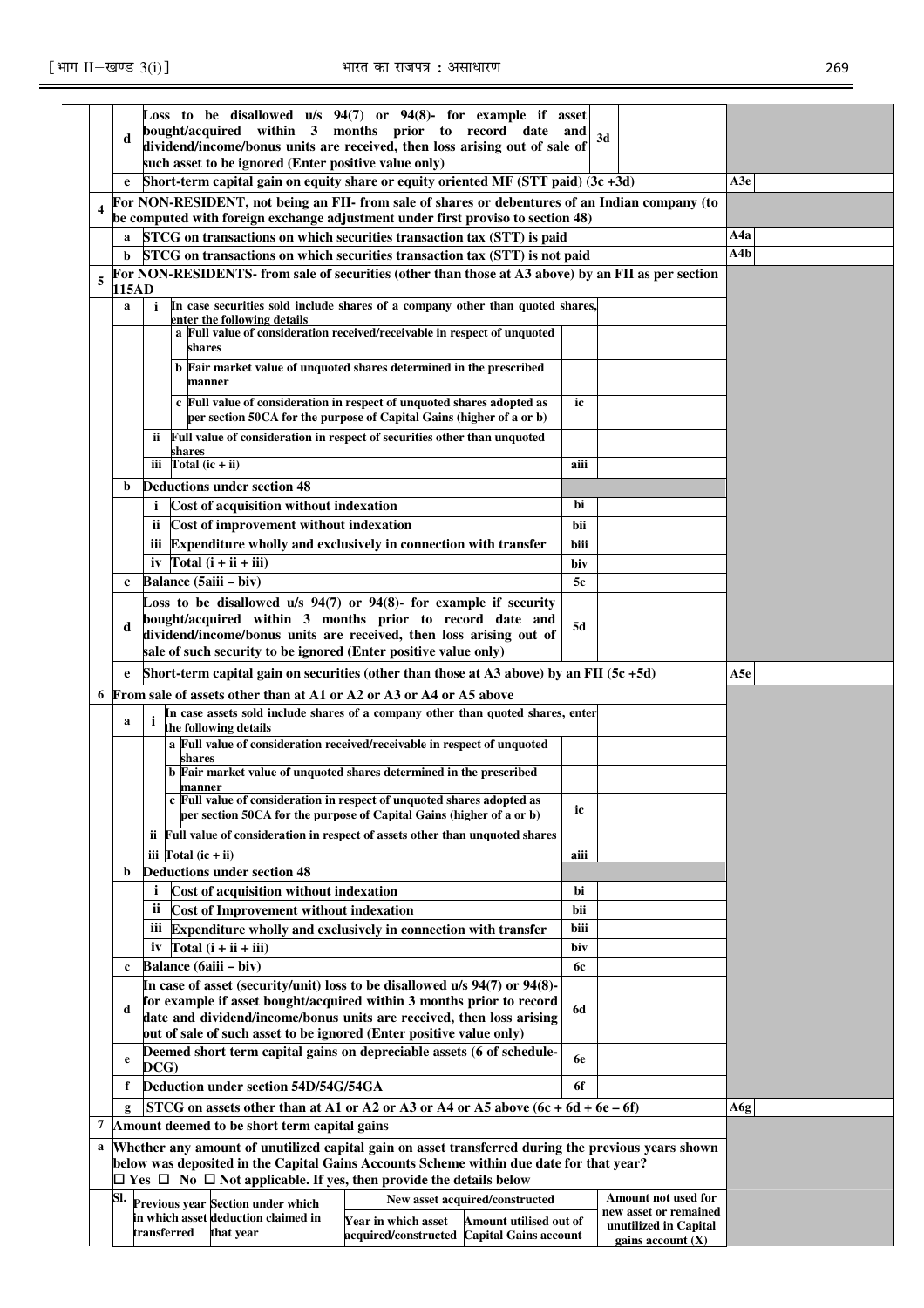|                       | $i$   2014-15<br>54D/54G/54GA |                                                                                     |                                                                            |                                                                          |                                                                                                                                |                           |                                    |                        |                |           |                                    |                                                                                                       |                 |
|-----------------------|-------------------------------|-------------------------------------------------------------------------------------|----------------------------------------------------------------------------|--------------------------------------------------------------------------|--------------------------------------------------------------------------------------------------------------------------------|---------------------------|------------------------------------|------------------------|----------------|-----------|------------------------------------|-------------------------------------------------------------------------------------------------------|-----------------|
|                       | b                             |                                                                                     |                                                                            |                                                                          | Amount deemed to be short term capital gains u/s 54D/54G/54GA, other than at 'a'                                               |                           |                                    |                        |                |           |                                    |                                                                                                       |                 |
|                       |                               |                                                                                     |                                                                            |                                                                          | Amount deemed to be short term capital gains $(Xi + b)$                                                                        |                           |                                    |                        |                |           |                                    |                                                                                                       | A7              |
|                       | 8                             |                                                                                     |                                                                            |                                                                          |                                                                                                                                |                           |                                    |                        |                |           |                                    | Amount of STCG included in A1-A7 but not chargeable to tax or chargeable at special rates in India as |                 |
|                       |                               |                                                                                     | per DTAA                                                                   |                                                                          |                                                                                                                                |                           |                                    |                        |                |           |                                    |                                                                                                       |                 |
|                       |                               |                                                                                     |                                                                            | Item No. A1                                                              |                                                                                                                                |                           | Rate as per                        | Whether                |                |           |                                    |                                                                                                       |                 |
|                       |                               | SI.<br>No.                                                                          | income                                                                     | in which                                                                 | Amount of to A7 above Country name<br>& Code                                                                                   | Article of<br><b>DTAA</b> | <b>Treaty</b><br>enter NIL, if not | <b>TRC</b><br>obtained | I.T. Act       |           | Section of Rate as per<br>I.T. Act | Applicable rate<br>[lower of $(6)$ or $(9)$ ]                                                         |                 |
|                       |                               |                                                                                     |                                                                            | included                                                                 |                                                                                                                                |                           | chargeable)                        | (Y/N)                  |                |           |                                    |                                                                                                       |                 |
|                       |                               | (1)                                                                                 | (2)                                                                        | (3)                                                                      | (4)                                                                                                                            | (5)                       | (6)                                | (7)                    | (8)            |           | (9)                                | (10)                                                                                                  |                 |
|                       |                               | 1                                                                                   |                                                                            |                                                                          |                                                                                                                                |                           |                                    |                        |                |           |                                    |                                                                                                       |                 |
|                       |                               | П                                                                                   |                                                                            |                                                                          |                                                                                                                                |                           |                                    |                        |                |           |                                    |                                                                                                       |                 |
|                       |                               | a                                                                                   |                                                                            |                                                                          | Total amount of STCG not chargeable to tax in India as per DTAA                                                                |                           |                                    |                        |                |           |                                    |                                                                                                       | A8a             |
|                       |                               | b.                                                                                  |                                                                            |                                                                          | Total amount of STCG chargeable at special rates in India as per DTAA                                                          |                           |                                    |                        |                |           |                                    |                                                                                                       | A8b             |
|                       |                               |                                                                                     |                                                                            |                                                                          | Total Short-term Capital Gain (A1e+ A2c+ A3e+ A4a+ A4b+ A5e+ A6g+A7 -A8a)                                                      |                           |                                    |                        |                |           |                                    |                                                                                                       | A9              |
| B                     |                               |                                                                                     |                                                                            |                                                                          | <b>Long-term capital gain (LTCG)</b> (Sub-items $5 \& 6$ are not applicable for residents)                                     |                           |                                    |                        |                |           |                                    |                                                                                                       |                 |
|                       |                               |                                                                                     |                                                                            |                                                                          | From sale of land or building or both                                                                                          |                           |                                    |                        |                |           |                                    |                                                                                                       |                 |
|                       |                               | a                                                                                   |                                                                            |                                                                          | Full value of consideration received/receivable                                                                                |                           |                                    |                        |                | ai        |                                    |                                                                                                       |                 |
|                       |                               |                                                                                     | -li                                                                        |                                                                          | Value of property as per stamp valuation authority                                                                             |                           |                                    |                        |                | aii       |                                    |                                                                                                       |                 |
|                       |                               |                                                                                     | <b>Tii</b>                                                                 |                                                                          | Full value of consideration adopted as per section 50C for the                                                                 |                           |                                    |                        |                | aiii      |                                    |                                                                                                       |                 |
|                       |                               | b                                                                                   |                                                                            | <b>Deductions under section 48</b>                                       | purpose of Capital Gains (ai or aii)                                                                                           |                           |                                    |                        |                |           |                                    |                                                                                                       |                 |
|                       |                               |                                                                                     | 1                                                                          |                                                                          | Cost of acquisition with indexation                                                                                            |                           |                                    |                        |                | bi        |                                    |                                                                                                       |                 |
|                       |                               |                                                                                     |                                                                            |                                                                          | Ii Cost of Improvement with indexation                                                                                         |                           |                                    |                        |                | bii       |                                    |                                                                                                       |                 |
|                       |                               |                                                                                     |                                                                            |                                                                          | Iii Expenditure wholly and exclusively in connection with transfer                                                             |                           |                                    |                        |                | biii      |                                    |                                                                                                       |                 |
|                       |                               |                                                                                     |                                                                            | Iv $Total (bi + bii + biii)$                                             |                                                                                                                                |                           |                                    |                        |                | biv       |                                    |                                                                                                       |                 |
|                       |                               | c                                                                                   |                                                                            | Balance (aiii – biv)                                                     |                                                                                                                                |                           |                                    |                        |                | 1c        |                                    |                                                                                                       |                 |
|                       |                               |                                                                                     | <b>Deduction under section 54D/54EC/54EE /54G/54GA</b> (Specify details in |                                                                          |                                                                                                                                |                           |                                    |                        |                |           |                                    |                                                                                                       |                 |
|                       |                               | 1 <sub>d</sub><br>d<br>item D below)                                                |                                                                            |                                                                          |                                                                                                                                |                           |                                    |                        |                |           |                                    |                                                                                                       |                 |
|                       |                               | Long-term Capital Gains on Immovable property (1c - 1d)<br>e                        |                                                                            |                                                                          |                                                                                                                                |                           |                                    |                        |                |           |                                    |                                                                                                       | B1e             |
|                       | $\mathbf{2}$                  |                                                                                     | From slump sale                                                            |                                                                          |                                                                                                                                |                           |                                    |                        |                |           |                                    |                                                                                                       |                 |
|                       |                               | a                                                                                   |                                                                            | <b>Full value of consideration</b>                                       |                                                                                                                                |                           |                                    |                        | 2a             |           |                                    | $(5 \text{ of Form } 3CEA)$                                                                           |                 |
|                       |                               | b                                                                                   |                                                                            |                                                                          | Net worth of the under taking or division                                                                                      |                           |                                    |                        | 2 <sub>b</sub> |           |                                    | $(6(e)$ of Form 3CEA)                                                                                 |                 |
|                       |                               | c                                                                                   | Balance $(2a - 2b)$                                                        |                                                                          |                                                                                                                                |                           |                                    |                        | 2c             |           |                                    |                                                                                                       |                 |
| ng-term Capital Gains |                               | d                                                                                   |                                                                            | Deduction u/s 54EC/54EE                                                  |                                                                                                                                |                           |                                    |                        | 2d             |           |                                    |                                                                                                       |                 |
|                       |                               | e                                                                                   |                                                                            |                                                                          | Long term capital gains from slump sale $(2c-2d)$                                                                              |                           |                                    |                        |                |           |                                    |                                                                                                       | B <sub>2e</sub> |
| قد                    | 3                             |                                                                                     |                                                                            |                                                                          | From sale of bonds or debenture (other than capital indexed bonds issued by Government)                                        |                           |                                    |                        |                |           |                                    |                                                                                                       |                 |
|                       |                               | a                                                                                   |                                                                            | <b>Full value of consideration</b><br><b>Deductions under section 48</b> |                                                                                                                                |                           |                                    |                        |                | 3a        |                                    |                                                                                                       |                 |
|                       |                               | b                                                                                   |                                                                            |                                                                          |                                                                                                                                |                           |                                    |                        |                |           |                                    |                                                                                                       |                 |
|                       |                               |                                                                                     | Ι.                                                                         |                                                                          | Cost of acquisition without indexation                                                                                         |                           |                                    |                        |                | bi<br>bii |                                    |                                                                                                       |                 |
|                       |                               |                                                                                     |                                                                            |                                                                          | Ii Cost of improvement without indexation<br>Iii Expenditure wholly and exclusively in connection with transfer                |                           |                                    |                        |                | biii      |                                    |                                                                                                       |                 |
|                       |                               |                                                                                     |                                                                            | Iv $\Gamma$ otal (bi + bii + biii)                                       |                                                                                                                                |                           |                                    |                        |                | biv       |                                    |                                                                                                       |                 |
|                       |                               | c                                                                                   |                                                                            | <b>Balance</b> $(3a - biv)$                                              |                                                                                                                                |                           |                                    |                        |                | 3c        |                                    |                                                                                                       |                 |
|                       |                               | d                                                                                   |                                                                            |                                                                          | <b>Deduction under sections 54EC/54EE</b> (Specify details in item D below)                                                    |                           |                                    |                        |                | 3d        |                                    |                                                                                                       |                 |
|                       |                               | e                                                                                   |                                                                            |                                                                          | <b>LTCG</b> on bonds or debenture $(3c - 3d)$                                                                                  |                           |                                    |                        |                |           |                                    |                                                                                                       | B3e             |
|                       | $\boldsymbol{4}$              |                                                                                     |                                                                            |                                                                          |                                                                                                                                |                           |                                    |                        |                |           |                                    | From sale of listed securities (other than a unit) or zero coupon bonds where proviso under section   |                 |
|                       |                               |                                                                                     | $12(1)$ is applicable                                                      |                                                                          |                                                                                                                                |                           |                                    |                        |                |           |                                    |                                                                                                       |                 |
|                       |                               | <b>Full value of consideration</b><br>4a<br>a<br><b>Deductions under section 48</b> |                                                                            |                                                                          |                                                                                                                                |                           |                                    |                        |                |           |                                    |                                                                                                       |                 |
|                       |                               | $\mathbf b$                                                                         | i.                                                                         |                                                                          |                                                                                                                                |                           |                                    |                        |                |           |                                    |                                                                                                       |                 |
|                       |                               |                                                                                     | ii.                                                                        |                                                                          | Cost of acquisition without indexation<br>Cost of improvement without indexation                                               |                           |                                    |                        |                | bi<br>bii |                                    |                                                                                                       |                 |
|                       |                               |                                                                                     | ш                                                                          |                                                                          | Expenditure wholly and exclusively in connection with transfer                                                                 |                           |                                    |                        |                | biii      |                                    |                                                                                                       |                 |
|                       |                               |                                                                                     | iv                                                                         | $Total (bi + bii + biii)$                                                |                                                                                                                                |                           |                                    |                        |                | biv       |                                    |                                                                                                       |                 |
|                       |                               | c                                                                                   | Balance (4a – biv)                                                         |                                                                          |                                                                                                                                |                           |                                    |                        |                | 4c        |                                    |                                                                                                       |                 |
|                       |                               | d                                                                                   |                                                                            |                                                                          | Deduction under sections 54EC/54EE (Specify details in item D below)                                                           |                           |                                    |                        |                | 4d        |                                    |                                                                                                       |                 |
|                       |                               | e                                                                                   |                                                                            |                                                                          | Long-term Capital Gains on assets at B4 above $(4c - 4d)$                                                                      |                           |                                    |                        |                |           |                                    |                                                                                                       | B4e             |
|                       | 5                             |                                                                                     |                                                                            |                                                                          | For NON-RESIDENTS- from sale of shares or debenture of Indian company (to be computed with                                     |                           |                                    |                        |                |           |                                    |                                                                                                       |                 |
|                       |                               |                                                                                     |                                                                            |                                                                          | foreign exchange adjustment under first proviso to section 48)                                                                 |                           |                                    |                        |                |           |                                    |                                                                                                       |                 |
|                       |                               | a<br>b                                                                              |                                                                            |                                                                          | <b>LTCG</b> computed without indexation benefit<br><b>Deduction under sections 54EC/54EE</b> (Specify details in item D below) |                           |                                    |                        |                | 5a<br>5b  |                                    |                                                                                                       |                 |
|                       |                               |                                                                                     |                                                                            |                                                                          |                                                                                                                                |                           |                                    |                        |                |           |                                    |                                                                                                       |                 |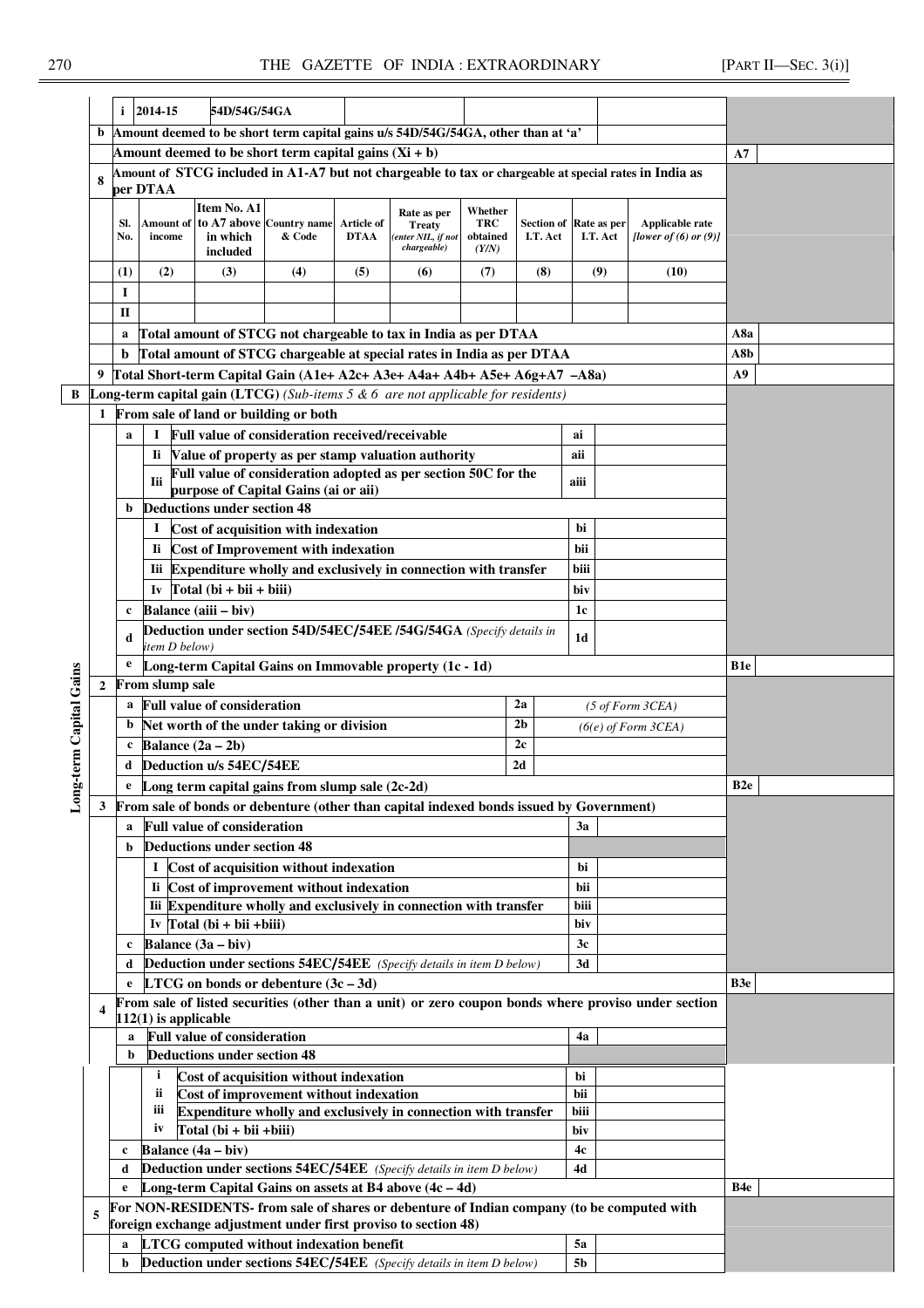|                  | LTCG on share or debenture (5a-5b)                                                                                                                           |                                                                                                                            |                                     |                |             |                                                                 |                                                                           |                   |      |             |                               | B5c       |  |
|------------------|--------------------------------------------------------------------------------------------------------------------------------------------------------------|----------------------------------------------------------------------------------------------------------------------------|-------------------------------------|----------------|-------------|-----------------------------------------------------------------|---------------------------------------------------------------------------|-------------------|------|-------------|-------------------------------|-----------|--|
|                  |                                                                                                                                                              | For NON-RESIDENTS- from sale of, (i) unlisted securities as per sec. $112(1)(c)$ , (ii) units referred in                  |                                     |                |             |                                                                 |                                                                           |                   |      |             |                               |           |  |
|                  | sec. 115AB, (iii) bonds or GDR as referred in sec. 115AC, (iv) securities by FII as referred to in sec.                                                      |                                                                                                                            |                                     |                |             |                                                                 |                                                                           |                   |      |             |                               |           |  |
|                  | 115AD                                                                                                                                                        |                                                                                                                            |                                     |                |             |                                                                 |                                                                           |                   |      |             |                               |           |  |
|                  | a                                                                                                                                                            | i<br>shares, enter the following details                                                                                   |                                     |                |             |                                                                 | In case securities sold include shares of a company other than quoted     |                   |      |             |                               |           |  |
|                  |                                                                                                                                                              |                                                                                                                            | unquoted shares                     |                |             |                                                                 | a Full value of consideration received/receivable in respect of           |                   |      |             |                               |           |  |
|                  |                                                                                                                                                              |                                                                                                                            | <b>prescribed</b> manner            |                |             | b Fair market value of unquoted shares determined in the        |                                                                           |                   |      |             |                               |           |  |
|                  |                                                                                                                                                              |                                                                                                                            |                                     |                |             | c Full value of consideration in respect of unquoted shares     | adopted as per section 50CA for the purpose of Capital Gains              | ic                |      |             |                               |           |  |
|                  |                                                                                                                                                              | ii Full value of consideration in respect of securities other than<br>unquoted shares                                      | (higher of a or b)                  |                |             |                                                                 |                                                                           |                   |      |             |                               |           |  |
|                  |                                                                                                                                                              | iii $\Gamma$ otal (ic + ii)                                                                                                |                                     |                |             |                                                                 |                                                                           | aiii              |      |             |                               |           |  |
|                  | b                                                                                                                                                            | <b>Deductions under section 48</b>                                                                                         |                                     |                |             |                                                                 |                                                                           |                   |      |             |                               |           |  |
|                  |                                                                                                                                                              | Cost of acquisition without indexation<br>i                                                                                |                                     |                |             |                                                                 |                                                                           | bi                |      |             |                               |           |  |
|                  |                                                                                                                                                              | Cost of improvement without indexation<br>ii                                                                               |                                     |                |             |                                                                 |                                                                           | bii               |      |             |                               |           |  |
|                  |                                                                                                                                                              | iii Expenditure wholly and exclusively in connection with transfer                                                         |                                     |                |             |                                                                 |                                                                           | biii              |      |             |                               |           |  |
|                  |                                                                                                                                                              | iv Total $(bi + bii + biii)$                                                                                               |                                     |                |             |                                                                 |                                                                           | biv               |      |             |                               |           |  |
|                  | $\mathbf c$                                                                                                                                                  | <b>Balance (6aiii - biv)</b>                                                                                               |                                     |                |             |                                                                 |                                                                           | <b>6c</b>         |      |             |                               |           |  |
|                  | d                                                                                                                                                            | <b>Deduction under sections 54EC/54EE</b> (Specify details in item D below)                                                |                                     |                |             |                                                                 |                                                                           | 6d                |      |             |                               |           |  |
|                  | $\mathbf e$                                                                                                                                                  | Long-term Capital Gains on assets at 6 above in case of NON-REESIDENT (6c-6d)                                              |                                     |                |             |                                                                 |                                                                           |                   |      |             |                               | B6e       |  |
|                  |                                                                                                                                                              |                                                                                                                            |                                     |                |             |                                                                 |                                                                           |                   |      |             |                               |           |  |
| 7                |                                                                                                                                                              | From sale of assets where B1 to B6 above are not applicable                                                                |                                     |                |             |                                                                 |                                                                           |                   |      |             |                               |           |  |
|                  | a                                                                                                                                                            | i                                                                                                                          |                                     |                |             |                                                                 | In case assets sold include shares of a company other than quoted shares, |                   |      |             |                               |           |  |
|                  |                                                                                                                                                              | enter the following details                                                                                                |                                     |                |             | a Full value of consideration received/receivable in respect of |                                                                           |                   |      |             |                               |           |  |
|                  |                                                                                                                                                              |                                                                                                                            | unquoted shares                     |                |             |                                                                 |                                                                           |                   |      |             |                               |           |  |
|                  |                                                                                                                                                              |                                                                                                                            |                                     |                |             |                                                                 | b Fair market value of unquoted shares determined in the prescribed       |                   |      |             |                               |           |  |
|                  |                                                                                                                                                              | manner                                                                                                                     |                                     |                |             |                                                                 |                                                                           |                   |      |             |                               |           |  |
|                  |                                                                                                                                                              |                                                                                                                            |                                     |                |             |                                                                 | c Full value of consideration in respect of unquoted shares adopted as    |                   | ic   |             |                               |           |  |
|                  |                                                                                                                                                              |                                                                                                                            |                                     |                |             |                                                                 | per section 50CA for the purpose of Capital Gains (higher of a or b)      |                   |      |             |                               |           |  |
|                  |                                                                                                                                                              | ii Full value of consideration in respect of assets other than unquoted                                                    |                                     |                |             |                                                                 |                                                                           |                   |      |             |                               |           |  |
|                  |                                                                                                                                                              | iii $\int \text{Total}$ (ic + ii)                                                                                          |                                     |                |             |                                                                 |                                                                           |                   | aiii |             |                               |           |  |
|                  | b                                                                                                                                                            | <b>Deductions under section 48</b>                                                                                         |                                     |                |             |                                                                 |                                                                           |                   |      |             |                               |           |  |
|                  |                                                                                                                                                              | i                                                                                                                          | Cost of acquisition with indexation |                |             |                                                                 |                                                                           |                   | bi   |             |                               |           |  |
|                  |                                                                                                                                                              | ii                                                                                                                         | Cost of improvement with indexation |                |             |                                                                 |                                                                           |                   | bii  |             |                               |           |  |
|                  |                                                                                                                                                              | Ш                                                                                                                          |                                     |                |             |                                                                 | Expenditure wholly and exclusively in connection with transfer            |                   | biii |             |                               |           |  |
|                  |                                                                                                                                                              | iv                                                                                                                         | Total (bi + bii + biii)             |                |             |                                                                 |                                                                           |                   | biv  |             |                               |           |  |
|                  | $\mathbf c$                                                                                                                                                  | Balance (7aiii - biv)                                                                                                      |                                     |                |             |                                                                 |                                                                           |                   | 7с   |             |                               |           |  |
|                  | d                                                                                                                                                            | Deduction under section 54D/54EC/54EE /54G/54GA (Specify details in item D                                                 |                                     |                |             |                                                                 |                                                                           |                   | 7d   |             |                               |           |  |
|                  | e                                                                                                                                                            | Long-term Capital Gains on assets at B7 above (7c-7d)                                                                      |                                     |                |             |                                                                 |                                                                           |                   |      |             |                               | B7e       |  |
| 8                |                                                                                                                                                              | Amount deemed to be long-term capital gains                                                                                |                                     |                |             |                                                                 |                                                                           |                   |      |             |                               |           |  |
|                  |                                                                                                                                                              | Whether any amount of unutilized capital gain on asset transferred during the previous year shown                          |                                     |                |             |                                                                 |                                                                           |                   |      |             |                               |           |  |
| a                |                                                                                                                                                              | below was deposited in the Capital Gains Accounts Scheme within due date for that year?                                    |                                     |                |             |                                                                 |                                                                           |                   |      |             |                               |           |  |
|                  |                                                                                                                                                              | $\Box$ Yes $\Box$ No $\Box$ Not applicable. If yes, then provide the details below                                         |                                     |                |             |                                                                 |                                                                           |                   |      |             |                               |           |  |
|                  | SI.                                                                                                                                                          |                                                                                                                            |                                     |                |             | New asset acquired/constructed                                  |                                                                           |                   |      |             | <b>Amount not used for</b>    |           |  |
|                  | <b>Section under which</b><br>Previous year in<br>new asset or remained<br>Amount utilised out<br>which asset<br>deduction claimed in<br>Year in which asset |                                                                                                                            |                                     |                |             |                                                                 |                                                                           |                   |      |             |                               |           |  |
|                  | unutilized in Capital<br>of Capital Gains<br>transferred<br>that year<br>acquired/constructed<br>gains account $(X)$                                         |                                                                                                                            |                                     |                |             |                                                                 |                                                                           |                   |      |             |                               |           |  |
|                  | account<br>2014-15<br>54/54D/54F/54G/54GA<br>i                                                                                                               |                                                                                                                            |                                     |                |             |                                                                 |                                                                           |                   |      |             |                               |           |  |
| b                |                                                                                                                                                              | Amount deemed to be long-term capital gains, other than at 'a'                                                             |                                     |                |             |                                                                 |                                                                           |                   |      |             |                               |           |  |
|                  |                                                                                                                                                              |                                                                                                                            |                                     |                |             |                                                                 |                                                                           |                   |      |             |                               | <b>B8</b> |  |
|                  |                                                                                                                                                              | Amount deemed to be long-term capital gains $(Xi + b)$                                                                     |                                     |                |             |                                                                 |                                                                           |                   |      |             |                               |           |  |
| $\boldsymbol{Q}$ |                                                                                                                                                              | Amount of LTCG included in items B1 to B8 but not chargeable to tax or chargeable at special rates in<br>India as per DTAA |                                     |                |             |                                                                 |                                                                           |                   |      |             |                               |           |  |
|                  | Sl.                                                                                                                                                          | Amount of                                                                                                                  | Item No. B1 to B8                   | Country        | Article of  | Rate as per                                                     | <b>Whether TRC</b>                                                        | <b>Section of</b> |      | Rate as per | <b>Applicable</b>             |           |  |
|                  | No.                                                                                                                                                          | income                                                                                                                     | above in which<br>included          | name &<br>Code | <b>DTAA</b> | <b>Treaty</b><br>enter NIL, if not                              | obtained<br>(Y/N)                                                         | I.T. Act          |      | I.T. Act    | rate [lower<br>of (6) or (9)] |           |  |
|                  | (1)                                                                                                                                                          | (2)                                                                                                                        | (3)                                 | (4)            | (5)         | chargeable)<br>(6)                                              | (7)                                                                       | (8)               |      | (9)         | (10)                          |           |  |
|                  |                                                                                                                                                              |                                                                                                                            |                                     |                |             |                                                                 |                                                                           |                   |      |             |                               |           |  |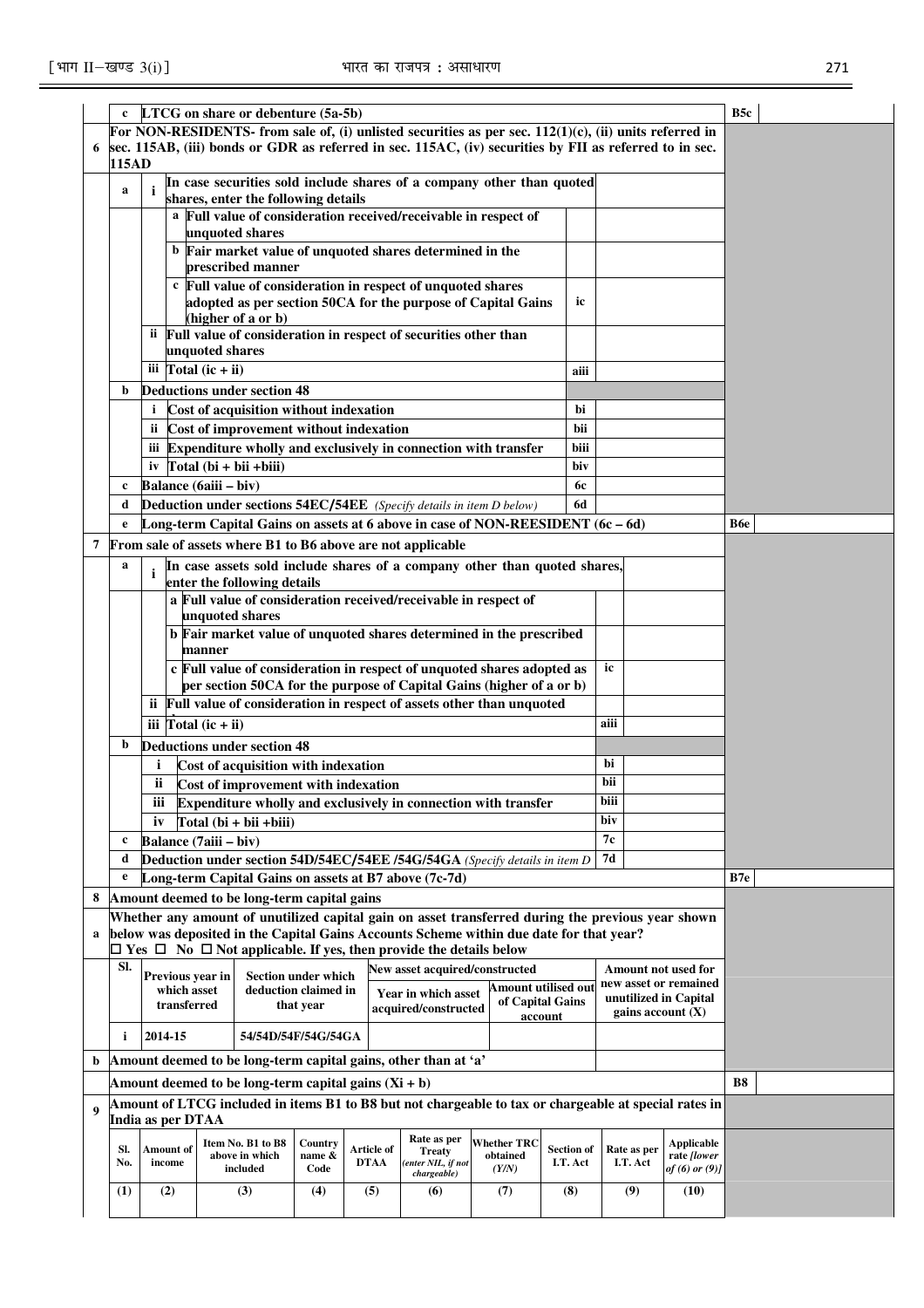### 272 THE GAZETTE OF INDIA : EXTRAORDINARY [PART II—SEC. 3(i)]

|   |    | 1            |                                                          |                                                                                                                                          |                                   |  |             |                            |                                 |                                                                                                                                               |                |        |                             |                                                         |   |
|---|----|--------------|----------------------------------------------------------|------------------------------------------------------------------------------------------------------------------------------------------|-----------------------------------|--|-------------|----------------------------|---------------------------------|-----------------------------------------------------------------------------------------------------------------------------------------------|----------------|--------|-----------------------------|---------------------------------------------------------|---|
|   |    |              |                                                          |                                                                                                                                          |                                   |  |             |                            |                                 |                                                                                                                                               |                |        |                             |                                                         |   |
|   |    | $\mathbf{I}$ |                                                          |                                                                                                                                          |                                   |  |             |                            |                                 |                                                                                                                                               |                |        |                             |                                                         |   |
|   |    |              |                                                          |                                                                                                                                          |                                   |  |             |                            |                                 |                                                                                                                                               |                |        |                             |                                                         |   |
|   |    | a<br>b       |                                                          | Total amount of LTCG not chargeable to tax in India as per DTAA<br>Total amount of LTCG chargeable at special rates in India as per DTAA |                                   |  |             |                            |                                 |                                                                                                                                               |                |        |                             | B9a<br>B9b                                              |   |
|   |    |              |                                                          | Total long term capital gain [B1e +B2e+ B3e +B4e + B5c + B6e + B7e+ B8-B9a] (In case of loss take                                        |                                   |  |             |                            |                                 |                                                                                                                                               |                |        |                             |                                                         |   |
|   | 10 |              |                                                          | the figure to 9xi of schedule CFL)                                                                                                       |                                   |  |             |                            |                                 |                                                                                                                                               |                |        |                             | <b>B10</b>                                              |   |
| C |    |              |                                                          | <b>Income chargeable under the head "CAPITAL GAINS" (A9+ B10)</b> (take B10 as nil, if loss)                                             |                                   |  |             |                            |                                 |                                                                                                                                               |                |        |                             | $\mathbf C$                                             |   |
| D |    |              |                                                          | Information about deduction claimed against Capital Gains                                                                                |                                   |  |             |                            |                                 |                                                                                                                                               |                |        |                             |                                                         |   |
|   | 1  |              |                                                          | In case of deduction u/s 54B/54D/54EC/54EE /54G/54GA give following details                                                              |                                   |  |             |                            |                                 |                                                                                                                                               |                |        |                             |                                                         |   |
|   |    | a            |                                                          |                                                                                                                                          | Deduction claimed u/s 54B         |  |             |                            |                                 |                                                                                                                                               |                |        |                             |                                                         |   |
|   |    |              | i                                                        | Date of transfer of original asset                                                                                                       |                                   |  |             |                            |                                 | ai                                                                                                                                            |                |        | <i>dd/mm/yyyy</i>           |                                                         |   |
|   |    |              | ii                                                       | Cost of new agricultural land                                                                                                            |                                   |  |             |                            |                                 | aii                                                                                                                                           |                |        |                             |                                                         |   |
|   |    |              | Ш                                                        | Date of purchase of new agricultural land                                                                                                |                                   |  |             |                            |                                 | aiii                                                                                                                                          |                |        | dd/mm/yyyy                  |                                                         |   |
|   |    |              | iv                                                       | Amount deposited in Capital Gains Accounts Scheme before due date                                                                        |                                   |  |             |                            |                                 | aiv                                                                                                                                           |                |        |                             |                                                         |   |
|   |    |              | $\mathbf{v}$                                             | <b>Amount of deduction claimed</b>                                                                                                       |                                   |  |             |                            |                                 | av                                                                                                                                            |                |        |                             |                                                         |   |
|   |    | b            |                                                          |                                                                                                                                          | Deduction claimed u/s 54D         |  |             |                            |                                 |                                                                                                                                               |                |        |                             |                                                         |   |
|   |    |              | i                                                        | Date of acquisition of original asset                                                                                                    |                                   |  |             |                            |                                 | bi                                                                                                                                            |                |        | dd/mm/yyyy                  |                                                         |   |
|   |    |              | ii                                                       | Cost of purchase/construction of new land or building for industrial<br>undertaking                                                      |                                   |  |             |                            |                                 | bii                                                                                                                                           |                |        |                             |                                                         |   |
|   |    |              | iii                                                      | Date of purchase of new land or building                                                                                                 |                                   |  |             |                            |                                 | biii                                                                                                                                          |                |        | dd/mm/yyyy                  |                                                         |   |
|   |    |              | iv                                                       | Amount deposited in Capital Gains Accounts Scheme before due date                                                                        |                                   |  |             |                            |                                 | biv                                                                                                                                           |                |        |                             |                                                         |   |
|   |    |              | $\mathbf{v}$                                             | <b>Amount of deduction claimed</b>                                                                                                       |                                   |  |             |                            |                                 | bv                                                                                                                                            |                |        |                             |                                                         |   |
|   |    | c            |                                                          |                                                                                                                                          |                                   |  |             | Deduction claimed u/s 54EC |                                 |                                                                                                                                               |                |        |                             |                                                         |   |
|   |    |              | i                                                        | Date of transfer of original asset                                                                                                       |                                   |  |             |                            |                                 | ci                                                                                                                                            |                |        | dd/mm/yyyy                  |                                                         |   |
|   |    |              | Amount invested in specified/notified bonds<br>ii<br>cii |                                                                                                                                          |                                   |  |             |                            |                                 |                                                                                                                                               |                |        |                             |                                                         |   |
|   |    |              | iii                                                      | Date of investment                                                                                                                       |                                   |  |             |                            |                                 | ciii                                                                                                                                          |                |        | dd/mm/yyyy                  |                                                         |   |
|   |    |              | iv                                                       | <b>Amount of deduction claimed</b>                                                                                                       |                                   |  |             |                            |                                 | civ                                                                                                                                           |                |        |                             |                                                         |   |
|   |    | d            |                                                          |                                                                                                                                          |                                   |  |             | Deduction claimed u/s 54EE |                                 |                                                                                                                                               |                |        |                             |                                                         |   |
|   |    |              | i                                                        | Date of transfer of original asset                                                                                                       |                                   |  |             |                            |                                 | di                                                                                                                                            |                |        | dd/mm/yyyy                  |                                                         |   |
|   |    |              | ii                                                       | Amount invested in specified asset                                                                                                       |                                   |  |             |                            |                                 | dii                                                                                                                                           |                |        |                             |                                                         |   |
|   |    |              | iii                                                      | Date of investment                                                                                                                       |                                   |  |             |                            |                                 | diii                                                                                                                                          |                |        | dd/mm/yyyy                  |                                                         |   |
|   |    |              | iv                                                       | <b>Amount of deduction claimed</b>                                                                                                       |                                   |  |             |                            |                                 | div                                                                                                                                           |                |        |                             |                                                         |   |
|   |    | e            |                                                          |                                                                                                                                          |                                   |  |             | Deduction claimed u/s 54G  |                                 |                                                                                                                                               |                |        |                             |                                                         |   |
|   |    |              | i                                                        | Date of transfer of original asset                                                                                                       |                                   |  |             |                            |                                 | ei                                                                                                                                            |                |        | dd/mm/yyyy                  |                                                         |   |
|   |    |              | ii                                                       | Cost and expenses incurred for purchase or construction of new asset                                                                     |                                   |  |             |                            |                                 | eii                                                                                                                                           |                |        |                             |                                                         |   |
|   |    |              | iii                                                      | Date of purchase/construction of new asset in an area other than urban                                                                   |                                   |  |             |                            |                                 | eiii                                                                                                                                          |                |        | dd/mm/yyyy                  |                                                         |   |
|   |    |              | iv                                                       | area<br>Amount deposited in Capital Gains Accounts Scheme before due date                                                                |                                   |  |             |                            |                                 | eiv                                                                                                                                           |                |        |                             |                                                         |   |
|   |    |              | $\mathbf{v}$                                             | <b>Amount of deduction claimed</b>                                                                                                       |                                   |  |             |                            |                                 | ev                                                                                                                                            |                |        |                             |                                                         |   |
|   |    | f            |                                                          |                                                                                                                                          |                                   |  |             |                            | Deduction claimed u/s 54GA      |                                                                                                                                               |                |        |                             |                                                         |   |
|   |    |              | i                                                        | Date of transfer of original asset from urban area                                                                                       |                                   |  |             |                            |                                 | fi                                                                                                                                            |                |        | dd/mm/yyyy                  |                                                         |   |
|   |    |              | ii                                                       | Cost and expenses incurred for purchase or construction of new asset                                                                     |                                   |  |             |                            |                                 | fii                                                                                                                                           |                |        |                             |                                                         |   |
|   |    |              | Ш                                                        | Date of purchase/construction of new asset in SEZ                                                                                        |                                   |  |             |                            |                                 | fiii                                                                                                                                          |                |        | dd/mm/yyyy                  |                                                         |   |
|   |    |              | iv                                                       | Amount deposited in Capital Gains Accounts Scheme before due date                                                                        |                                   |  |             |                            |                                 | fiv                                                                                                                                           |                |        |                             |                                                         |   |
|   |    |              | $\mathbf{v}$                                             | <b>Amount of deduction claimed</b>                                                                                                       |                                   |  |             |                            |                                 | fv                                                                                                                                            |                |        |                             |                                                         |   |
|   |    |              |                                                          | g Total deduction claimed $(1a + 1b + 1c + 1d + 1e + 1f)$                                                                                |                                   |  |             |                            |                                 | g                                                                                                                                             |                |        |                             |                                                         |   |
| Е |    |              |                                                          |                                                                                                                                          |                                   |  |             |                            |                                 | Set-off of current year capital losses with current year capital gains (excluding amounts included in A8 & B9 which is chargeable under DTAA) |                |        |                             |                                                         |   |
|   |    |              |                                                          |                                                                                                                                          | Gain of current                   |  |             |                            | Short term capital loss set off | Long term capital loss set off                                                                                                                |                |        |                             |                                                         |   |
|   |    |              |                                                          |                                                                                                                                          | year (Fill this<br>column only if |  |             |                            |                                 |                                                                                                                                               |                |        |                             | Current year's capital gains<br>remaining after set off |   |
|   |    |              |                                                          | Sl. Type of Capital Gain                                                                                                                 | computed figure                   |  | 15%         | $30\%$                     | applicable rate                 | $10\%$                                                                                                                                        |                | $20\%$ |                             | $(7=1-2-3-4-5-6)$                                       |   |
|   |    |              |                                                          |                                                                                                                                          | is positive)                      |  |             |                            |                                 | 5                                                                                                                                             |                |        |                             |                                                         |   |
|   |    |              |                                                          |                                                                                                                                          | 1                                 |  | 2           | 3                          | 4                               |                                                                                                                                               |                |        | 6                           |                                                         | 7 |
|   | i. |              |                                                          | Loss to be set off (Fill this row<br>if computed figure is negative)                                                                     |                                   |  | $(A3e+A4a)$ | A5e                        | (A1e+A2c+A4b                    |                                                                                                                                               | $(B4e+ + B6e)$ |        | $B1e+B2e+B3$<br>$e + B5c +$ |                                                         |   |

*+A6g +A7) (B4e+ + B6e)*

*e+ B5c+ B7e+B8)*

**ii Short term** 

**capital gain iii 30%** *A5e* 

**15%** *(A3e+A4a)*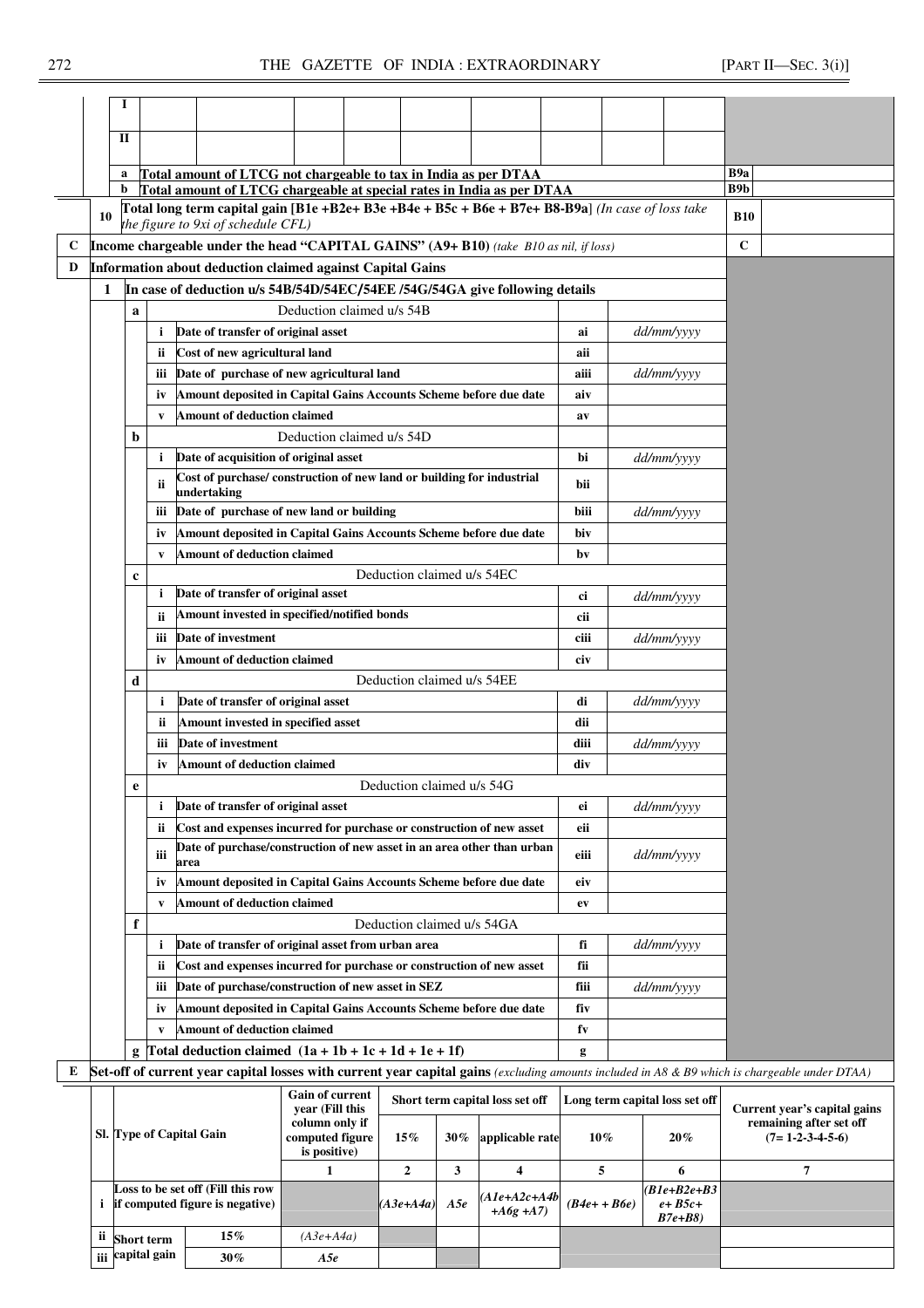|   | iv            |                 | applicable rate                                   | $(A1e+A2c+A4b+A)$<br>$6g + A7$                                                                                |                    |                      |       |                                     |                         |
|---|---------------|-----------------|---------------------------------------------------|---------------------------------------------------------------------------------------------------------------|--------------------|----------------------|-------|-------------------------------------|-------------------------|
|   | V             | Long term       | $10\%$                                            | $(B4e+ + B6e)$                                                                                                |                    |                      |       |                                     |                         |
|   |               | vi capital gain | 20%                                               | $(B1e+B2e+B3e+$<br>$B5c + B7e + B8$                                                                           |                    |                      |       |                                     |                         |
|   |               |                 | vii Total loss set off $(ii + iii + iv + v + vi)$ |                                                                                                               |                    |                      |       |                                     |                         |
|   |               |                 | viii Loss remaining after set off $(i - vii)$     |                                                                                                               |                    |                      |       |                                     |                         |
| F |               |                 |                                                   | Information about accrual/receipt of capital gain                                                             |                    |                      |       |                                     |                         |
|   |               |                 | Type of Capital gain / Date                       |                                                                                                               | Upto $15/6$<br>(i) | 16/6 to 15/9<br>(ii) | (iii) | 16/9 to 15/12 16/12 to 15/3<br>(iv) | $16/3$ to $31/3$<br>(v) |
|   |               |                 |                                                   | Short-term capital gains taxable at the rate of $15\%$<br>Enter value from item 5v of schedule BFLA, if any.  |                    |                      |       |                                     |                         |
|   | $\mathcal{D}$ |                 |                                                   | Short-term capital gains taxable at the rate of $30\%$<br>Enter value from item 5vi of schedule BFLA, if any. |                    |                      |       |                                     |                         |
|   | $\mathbf{3}$  |                 |                                                   | Short-term capital gains taxable at applicable rates<br>Enter value from item 5vii of schedule BFLA, if any.  |                    |                      |       |                                     |                         |

**<sup>4</sup>Long- term capital gains taxable at the rate of 10%**  *Enter value from item 5viii of schedule BFLA, if any.* **<sup>5</sup>Long- term capital gains taxable at the rate of 20%**  *Enter value from item 5ix of schedule BFLA, if any.*

 *NOTE* ► *Please include the income of the specified persons referred to in Schedule SPI while computing the income under this head*

#### **Schedule OS Income from other sources**

**OTHER SOURCES** 

#### **OTHER SOURCES 1 Income a Dividends, Gross 1a b Interest, Gross 1 1b c Rental income from machinery, plants, buildings, etc., Gross 1c d Others, Gross** *(excluding income from owning race horses) mention the nature*  **Income by way of winnings from lotteries, crossword puzzles etc.** | 1di **ii a Cash credits u/s 68 b Unexplained investments u/s 69 c Unexplained money etc. u/s 69A d Undisclosed investments etc. u/s 69B e Unexplained expenditure etc. u/s 69C f Amount borrowed or repaid on hundi u/s 69D**   $\text{Total } (a + b + c + d + e + f)$  1dii **Income of the nature referred to in section**  $56(2)(x)$  **which is chargeable to**  $\frac{1}{2}$ **tax a Aggregate value of sum of money received without consideration b In case immovable property is received without consideration, stamp duty value of property c In case immovable property is received for inadequate consideration, stamp duty value of property in excess of such consideration d In case any other property is received without consideration, fair market value of property e In case any other property is received for inadequate consideration, fair market value of property in excess of such consideration**   $\text{Total} (\mathbf{a} + \mathbf{b} + \mathbf{c} + \mathbf{d} + \mathbf{e})$  1diii **iv 1div v 1dv vi Total (1di + 1dii+ 1diii + 1div+1dv) 1dvi e Total (1a + 1b + 1c + 1dvi) 1e f Income included in '1e' chargeable to tax at special rate** *(to be taken to schedule SI)* **i** Income by way of winnings from lotteries, crossword puzzles, races, games, gambling, betting **1fi 1fi 1fi ii Dividend Income from domestic company that exceeds Rs.10 Lakh (u/s 115BBDA)** *(only for firms)* **1fii iii Deemed Income chargeable to tax u/s 115BBE 1fiii**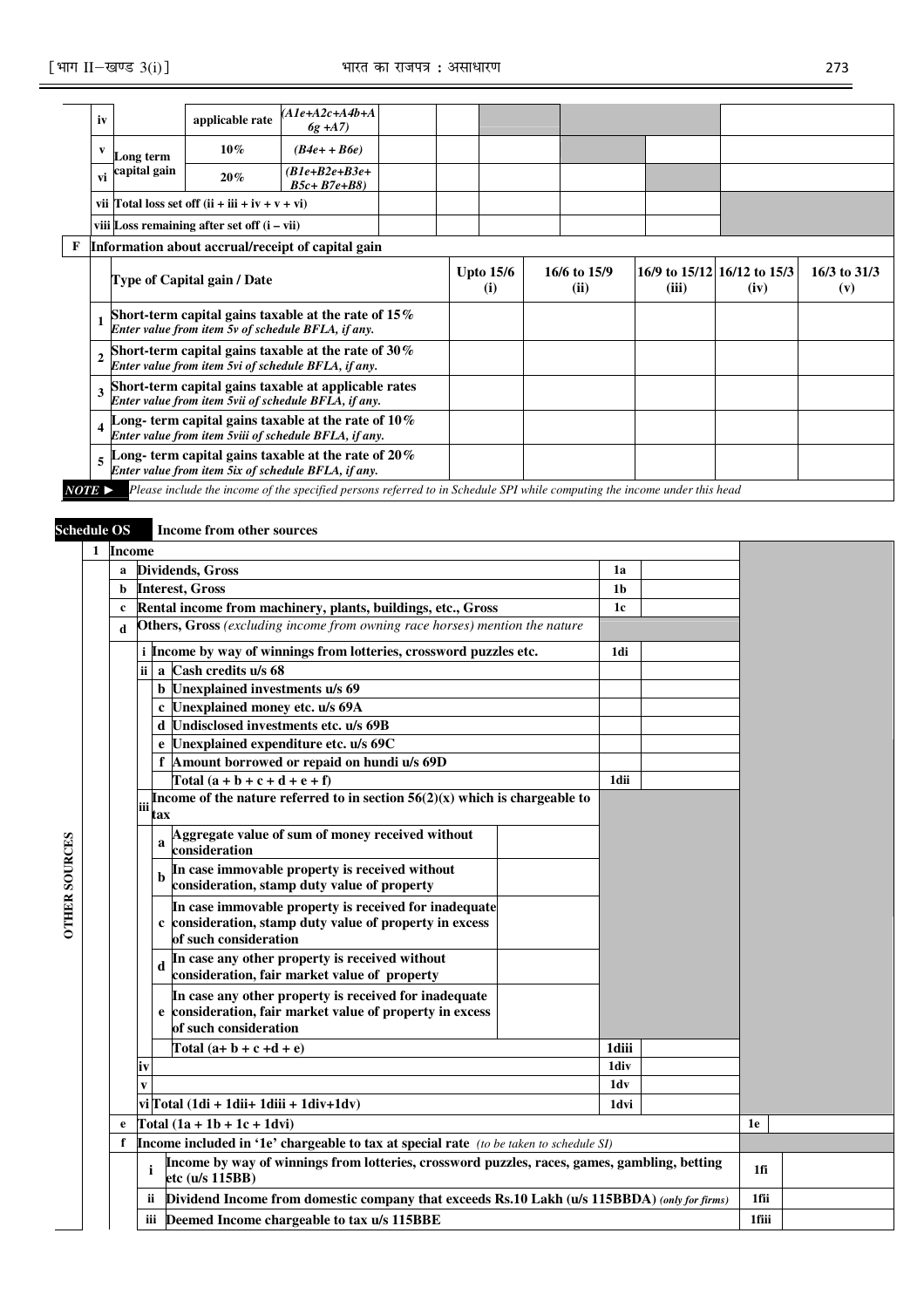|                |              | iv                                                                                                     |                                                                       | Income from patent chargeable u/s 11BBF                                                                             |                     |                           |                           |                                                                                                                                                                                             | 1fiv                                    |  |          |                                    |                                                   |                |  |
|----------------|--------------|--------------------------------------------------------------------------------------------------------|-----------------------------------------------------------------------|---------------------------------------------------------------------------------------------------------------------|---------------------|---------------------------|---------------------------|---------------------------------------------------------------------------------------------------------------------------------------------------------------------------------------------|-----------------------------------------|--|----------|------------------------------------|---------------------------------------------------|----------------|--|
|                |              | $\mathbf{v}$                                                                                           |                                                                       |                                                                                                                     |                     |                           |                           | Income from transfer of carbon credits u/s 115BBG                                                                                                                                           |                                         |  |          |                                    |                                                   | 1fv            |  |
|                |              | vi                                                                                                     |                                                                       |                                                                                                                     |                     |                           |                           | Any other income chargeable to tax at the rate specified under chapter XII/XII-A                                                                                                            |                                         |  |          |                                    |                                                   | 1fvi           |  |
|                |              | vii                                                                                                    |                                                                       |                                                                                                                     |                     |                           |                           | Income chargeable at special rates taxed under DTAA                                                                                                                                         |                                         |  |          |                                    |                                                   |                |  |
|                |              |                                                                                                        | Sl.<br>No.                                                            | Amount of<br>income                                                                                                 | Nature of<br>income | Country<br>name &<br>Code | Article of<br><b>DTAA</b> | Rate as per<br><b>Treaty</b><br>enter NIL, if not<br>chargeable)                                                                                                                            | <b>Whether TRC</b><br>obtained<br>(Y/N) |  | I.T. Act | Section of Rate as per<br>I.T. Act | <b>Applicable</b><br>rate [lower<br>of (6) or (9) |                |  |
|                |              |                                                                                                        | (1)                                                                   | (2)                                                                                                                 | (3)                 | (4)                       | (5)                       | (6)                                                                                                                                                                                         | (7)                                     |  | (8)      | (9)                                | (10)                                              |                |  |
|                |              |                                                                                                        | 1                                                                     |                                                                                                                     |                     |                           |                           |                                                                                                                                                                                             |                                         |  |          |                                    |                                                   |                |  |
|                |              |                                                                                                        | $\mathbf{I}$                                                          |                                                                                                                     |                     |                           |                           |                                                                                                                                                                                             |                                         |  |          |                                    |                                                   |                |  |
|                |              | III Total amount of income chargeable at special rates under DTAA                                      |                                                                       |                                                                                                                     |                     |                           |                           |                                                                                                                                                                                             |                                         |  |          |                                    | 1fvii                                             |                |  |
|                |              | viii Income included in '1e' chargeable to tax at special rate (1fi +1fii+1fiii+1fiv+1fv+1fvi + 1fvii) |                                                                       |                                                                                                                     |                     |                           |                           |                                                                                                                                                                                             |                                         |  |          |                                    | 1fviii                                            |                |  |
|                | g            |                                                                                                        | Gross amount chargeable to tax at normal applicable rates (1e-1fviii) |                                                                                                                     |                     |                           |                           |                                                                                                                                                                                             |                                         |  |          |                                    |                                                   | 1g             |  |
|                | h            | 1fvii)                                                                                                 |                                                                       | <b>Deductions under section 57</b> (other than those relating to income under 1fi, 1fii, 1fii, 1fiv, 1fv, 1fvi $\&$ |                     |                           |                           |                                                                                                                                                                                             |                                         |  |          |                                    |                                                   |                |  |
|                |              |                                                                                                        |                                                                       | <i>i</i> Expenses / Deductions                                                                                      |                     |                           |                           |                                                                                                                                                                                             | hi                                      |  |          |                                    |                                                   |                |  |
|                |              |                                                                                                        |                                                                       | ii Depreciation                                                                                                     |                     |                           |                           |                                                                                                                                                                                             | hii                                     |  |          |                                    |                                                   |                |  |
|                |              | iii Total                                                                                              |                                                                       |                                                                                                                     |                     |                           |                           |                                                                                                                                                                                             | hiii                                    |  |          |                                    |                                                   |                |  |
|                | i            |                                                                                                        |                                                                       | Amounts not deductible u/s 58                                                                                       |                     |                           |                           |                                                                                                                                                                                             |                                         |  |          |                                    |                                                   | 1i             |  |
|                |              |                                                                                                        |                                                                       | Profits chargeable to tax u/s 59                                                                                    |                     |                           |                           |                                                                                                                                                                                             |                                         |  |          |                                    |                                                   | 1j             |  |
|                |              |                                                                                                        |                                                                       |                                                                                                                     |                     |                           |                           | Income from other sources (other than from owning race horses and amount chargeable to tax at<br>special rate) $(1g - hiii + 1i + 1j)$ (If negative take the figure to 4i of schedule CYLA) |                                         |  |          |                                    |                                                   | 1 <sub>k</sub> |  |
| $\overline{2}$ |              | as nil, if negative)                                                                                   |                                                                       |                                                                                                                     |                     |                           |                           | Income from other sources (other than from owning and maintaining race horses) (1fviii + 1k) (enter 1k                                                                                      |                                         |  |          |                                    |                                                   | $\overline{2}$ |  |
| 3              |              |                                                                                                        | Income from the activity of owning race horses                        |                                                                                                                     |                     |                           |                           |                                                                                                                                                                                             |                                         |  |          |                                    |                                                   |                |  |
|                | a            |                                                                                                        | <b>Receipts</b><br>3a                                                 |                                                                                                                     |                     |                           |                           |                                                                                                                                                                                             |                                         |  |          |                                    |                                                   |                |  |
|                |              |                                                                                                        |                                                                       | b Deductions under section 57 in relation to $(4)$                                                                  |                     |                           |                           | 3 <sub>b</sub>                                                                                                                                                                              |                                         |  |          |                                    |                                                   |                |  |
|                | $\mathbf{c}$ |                                                                                                        |                                                                       | Amounts not deductible u/s 58                                                                                       |                     |                           |                           | 3c                                                                                                                                                                                          |                                         |  |          |                                    |                                                   |                |  |
|                | d            |                                                                                                        |                                                                       | Profits chargeable to tax u/s 59                                                                                    |                     |                           |                           | 3d                                                                                                                                                                                          |                                         |  |          |                                    |                                                   |                |  |
|                | $\mathbf{e}$ |                                                                                                        |                                                                       |                                                                                                                     |                     |                           |                           | <b>Balance (3a – 3b + 3c + 3d)</b> (if negative take the figure to 10xi of Schedule CFL)                                                                                                    |                                         |  |          |                                    |                                                   | 3e             |  |
| 4              |              | <b>Income under the head "Income from other sources"</b> $(2 + 3e)$ (take 3e as nil if negative)       |                                                                       |                                                                                                                     |                     |                           |                           |                                                                                                                                                                                             |                                         |  |          |                                    | 4                                                 |                |  |

## **Schedule CYLA Details of Income after Set off of current year losses**

|                                     |              | <b>Sl.No Head/Source of Income</b>                                                                          | Income of current year<br>(Fill this column only if<br>income is zero or<br>positive) | <b>House property loss</b><br>of the current year<br>set off | <b>Business Loss</b><br>(other than<br>speculation or<br>specified business<br>loss) of the current<br>vear set off | Other sources loss<br>(other than loss from<br>race horses and amount<br>chargeable to special<br>rate of tax) of the<br>current year set off | <b>Current</b><br>year's<br><b>Income</b><br>remaining<br>after set off |
|-------------------------------------|--------------|-------------------------------------------------------------------------------------------------------------|---------------------------------------------------------------------------------------|--------------------------------------------------------------|---------------------------------------------------------------------------------------------------------------------|-----------------------------------------------------------------------------------------------------------------------------------------------|-------------------------------------------------------------------------|
|                                     |              |                                                                                                             | 1                                                                                     | $\mathbf{2}$                                                 | 3                                                                                                                   | 4                                                                                                                                             | $5=1-2-3-4$                                                             |
|                                     | i            | Loss to be set off<br>$\rightarrow$                                                                         |                                                                                       | $(3b \text{ of Schedule }-HP)$                               | $(2v \text{ of item } E \text{ of }$<br>Schedule BP)                                                                | $(lk \text{ of Schedule-OS})$                                                                                                                 |                                                                         |
|                                     | ii.          | <b>House property</b>                                                                                       | (3b of Schedule HP)                                                                   |                                                              |                                                                                                                     |                                                                                                                                               |                                                                         |
| <b>CURRENT YEAR LOSS ADJUSTMENT</b> | iii          | <b>Business (excluding speculation)</b><br>income and income from specified<br>business)                    | A38 of Schedule BP)                                                                   |                                                              |                                                                                                                     |                                                                                                                                               |                                                                         |
|                                     | iv           | <b>Speculation income</b>                                                                                   | $(3ii$ of item E of Sch. BP)                                                          |                                                              |                                                                                                                     |                                                                                                                                               |                                                                         |
|                                     | V            | Specified business income u/s 35AD                                                                          | (3iii of item E of Sch. BP)                                                           |                                                              |                                                                                                                     |                                                                                                                                               |                                                                         |
|                                     | vi           | Short-term capital gain taxable @<br>$15\%$                                                                 | (7ii of item E of schedule<br>CG)                                                     |                                                              |                                                                                                                     |                                                                                                                                               |                                                                         |
|                                     | vii          | Short-term capital gain taxable @<br>30%                                                                    | (7iii of item E of schedule<br>CG)                                                    |                                                              |                                                                                                                     |                                                                                                                                               |                                                                         |
|                                     | viii         | Short-term capital gain taxable at<br>applicable rates                                                      | (7iv of item E of schedule<br>CG)                                                     |                                                              |                                                                                                                     |                                                                                                                                               |                                                                         |
|                                     | ix           | Long term capital gain taxable @<br>10%                                                                     | (7v of item E of schedule<br>CG)                                                      |                                                              |                                                                                                                     |                                                                                                                                               |                                                                         |
|                                     | $\mathbf{x}$ | Long term capital gain taxable @<br>20%                                                                     | (7vi of item E of schedule<br>CG)                                                     |                                                              |                                                                                                                     |                                                                                                                                               |                                                                         |
|                                     | xi           | Other sources (excluding profit from<br>owning race horses and amount<br>chargeable to special rate of tax) | (1k of schedule OS)                                                                   |                                                              |                                                                                                                     |                                                                                                                                               |                                                                         |
|                                     | xii          | Profit from owning and maintaining<br>race horses                                                           | $(3e$ of schedule OS)                                                                 |                                                              |                                                                                                                     |                                                                                                                                               |                                                                         |
|                                     | xiii         | Total loss set off $(ii+ iii+ iv+ v+ vi+ vii+ vii+ ix+ x+ xi+ xii)$                                         |                                                                                       |                                                              |                                                                                                                     |                                                                                                                                               |                                                                         |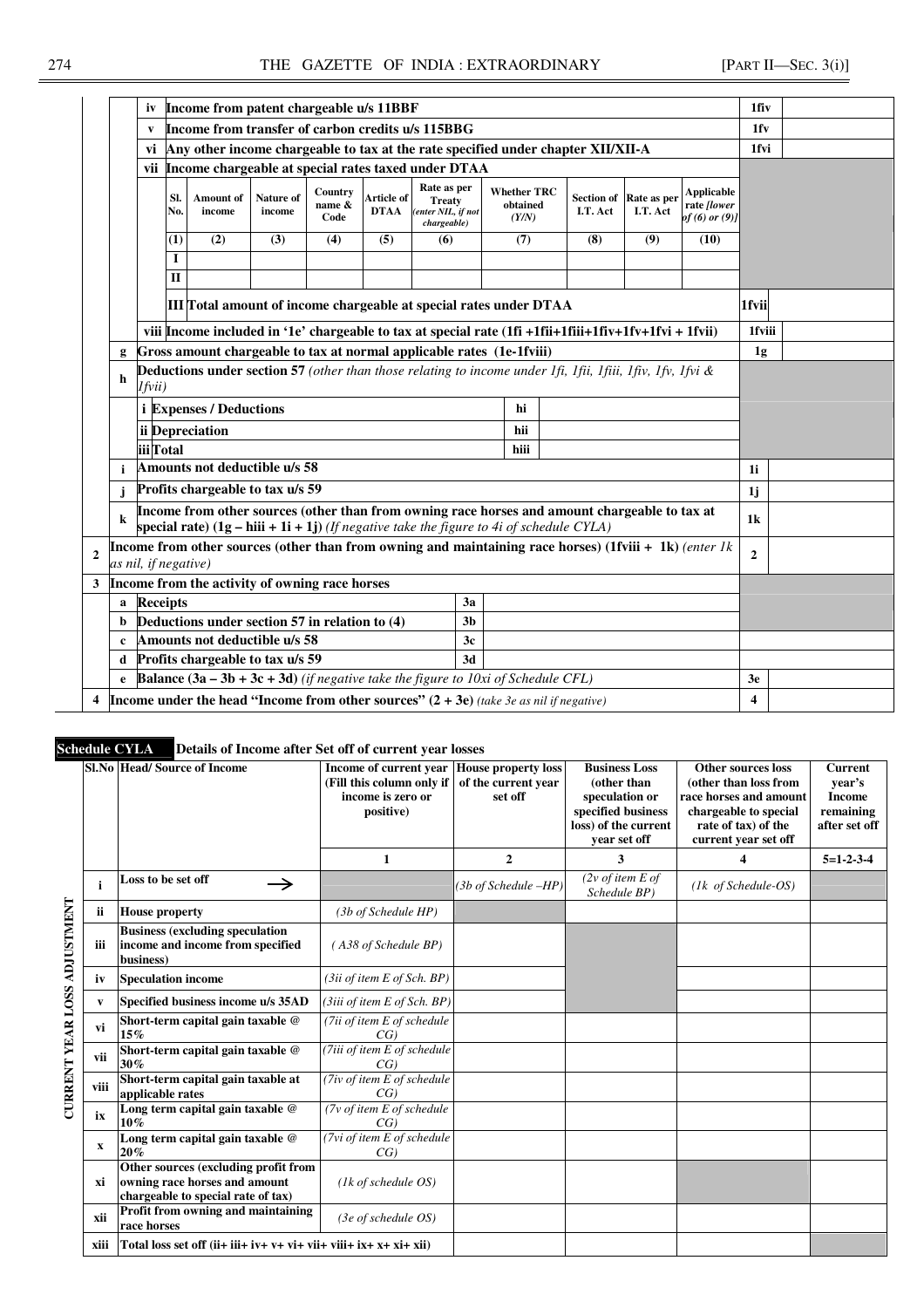| <b>STORY</b><br>.n.<br>-XI' | $\ddot{\phantom{0}}$<br>xiii<br>CO 63<br>വ |  |  |
|-----------------------------|--------------------------------------------|--|--|

## **Schedule BFLA Details of Income after Set off of Brought Forward Losses of earlier years**

|                                        | SI.<br>No.  | <b>Head/Source of Income</b>                                                                                                          | Income after set off, if<br>any, of current year's<br>losses as per 5 of<br><b>Schedule CYLA</b> ) | <b>Brought forward loss set Brought forward</b><br>off                       | depreciation set<br>off | <b>Brought forward</b><br>allowance under<br>section 35(4) set off | Current year's<br>income<br>remaining after<br>set off |
|----------------------------------------|-------------|---------------------------------------------------------------------------------------------------------------------------------------|----------------------------------------------------------------------------------------------------|------------------------------------------------------------------------------|-------------------------|--------------------------------------------------------------------|--------------------------------------------------------|
|                                        |             |                                                                                                                                       |                                                                                                    | $\mathbf{2}$                                                                 | 3                       | 4                                                                  | 5                                                      |
|                                        | i           | <b>House property</b>                                                                                                                 | (5ii of schedule CYLA)                                                                             | (B/f house property loss)                                                    |                         |                                                                    |                                                        |
|                                        | ii          | <b>Business (excluding speculation</b><br>income and income from specified<br>business)                                               | (5iii of schedule CYLA)                                                                            | (B/f business loss, other<br>than speculation or<br>specified business loss) |                         |                                                                    |                                                        |
|                                        | iii         | <b>Speculation Income</b>                                                                                                             | $(5iv \text{ of schedule CYLA})$                                                                   | (B/f normal business or<br>speculation loss)                                 |                         |                                                                    |                                                        |
| <b>BROUGHT FORWARD LOSS ADJUSTMENT</b> | iv          | <b>Specified Business Income</b>                                                                                                      | $(5v \text{ of schedule } CYLA)$                                                                   | (B/f normal business or<br>specified business loss)                          |                         |                                                                    |                                                        |
|                                        | v           | Short-term capital gain taxable @<br>15%                                                                                              | (5vi of schedule CYLA)                                                                             | $\sqrt{\frac{B}{f}}$ short-term capital<br>loss                              |                         |                                                                    |                                                        |
|                                        | vi          | Short-term capital gain taxable @<br>30%                                                                                              | (5vii of schedule CYLA)                                                                            | $(B/f \, short-term \, capital)$<br>loss                                     |                         |                                                                    |                                                        |
|                                        | vii         | Short-term capital gain taxable at<br>applicable rates                                                                                | (5viii of schedule CYLA)                                                                           | $(B/f \, short-term \, capital)$<br>loss                                     |                         |                                                                    |                                                        |
|                                        | viii        | Long-term capital gain taxable @<br>$10\%$                                                                                            | (5ix of schedule CYLA)                                                                             | $(B/f short-term or long-$<br>term capital loss)                             |                         |                                                                    |                                                        |
|                                        | ix          | Long term capital gain taxable @<br>20%                                                                                               | $(5x \text{ of schedule } CYLA)$                                                                   | (B/f short-term or long-<br>term capital loss)                               |                         |                                                                    |                                                        |
|                                        | $\mathbf X$ | Other sources income (excluding<br>profit from owning and maintaining<br>race horses and amount chargeable<br>to special rate of tax) | (5xi of schedule CYLA)                                                                             |                                                                              |                         |                                                                    |                                                        |
|                                        | xi          | Profit from owning and maintaining<br>race horses                                                                                     | (5xii of schedule CYLA)                                                                            | (B/f loss from horse races)                                                  |                         |                                                                    |                                                        |
|                                        | xii         | Total of brought forward loss set off                                                                                                 |                                                                                                    |                                                                              |                         |                                                                    |                                                        |
|                                        |             | xiii current year's income remaining after set off Total $(15 + i15 + i15 + i15 + i5 + i5 + i15 + i15 + i15 + i15 + i5 + i5 + i5)$    |                                                                                                    |                                                                              |                         |                                                                    |                                                        |

**Schedule CFL Details of Losses to be carried forward to future years** 

|                       | SI.<br>No.  | <b>Assessment Year</b>                                | Date of<br><b>Filing</b><br>(DD/MM/<br>YYYY) | <b>House property</b><br>loss                            | <b>Loss from</b><br>business other<br>than loss from<br>speculative<br>business and<br>specified<br><b>business</b> | <b>Loss from</b><br>speculative<br><b>business</b> | <b>Loss from</b><br>specified<br>business  | Short-term<br>capital loss                            | Long-term<br><b>Capital</b> loss                     | <b>Loss from</b><br>owning and<br>maintaining<br>race horses |
|-----------------------|-------------|-------------------------------------------------------|----------------------------------------------|----------------------------------------------------------|---------------------------------------------------------------------------------------------------------------------|----------------------------------------------------|--------------------------------------------|-------------------------------------------------------|------------------------------------------------------|--------------------------------------------------------------|
|                       | 1           | $\overline{2}$                                        | 3                                            | $\overline{\mathbf{4}}$                                  | 5                                                                                                                   | 6                                                  | $\overline{7}$                             | 8                                                     | 9                                                    | 10                                                           |
|                       | i           | 2010-11                                               |                                              |                                                          |                                                                                                                     |                                                    |                                            |                                                       |                                                      |                                                              |
|                       | ii          | 2011-12                                               |                                              |                                                          |                                                                                                                     |                                                    |                                            |                                                       |                                                      |                                                              |
|                       | iii         | 2012-13                                               |                                              |                                                          |                                                                                                                     |                                                    |                                            |                                                       |                                                      |                                                              |
|                       | iv          | 2013-14                                               |                                              |                                                          |                                                                                                                     |                                                    |                                            |                                                       |                                                      |                                                              |
|                       | V           | 2014-15                                               |                                              |                                                          |                                                                                                                     |                                                    |                                            |                                                       |                                                      |                                                              |
|                       | vi          | 2015-16                                               |                                              |                                                          |                                                                                                                     |                                                    |                                            |                                                       |                                                      |                                                              |
| CARRY FORWARD OF LOSS |             | vii 2016-17                                           |                                              |                                                          |                                                                                                                     |                                                    |                                            |                                                       |                                                      |                                                              |
|                       |             | viii 2017-18                                          |                                              |                                                          |                                                                                                                     |                                                    |                                            |                                                       |                                                      |                                                              |
|                       | ix          | Total of earlier year<br>losses b/f                   |                                              |                                                          |                                                                                                                     |                                                    |                                            |                                                       |                                                      |                                                              |
|                       | $\mathbf x$ | <b>Adjustment of above</b><br>losses in Schedule BFLA |                                              | $(2i$ of schedule<br>BFLA)                               | (2ii of schedule<br>BFLA)                                                                                           | (2iii of<br>schedule<br>$BFLA$ )                   | $(2iv \text{ of }$<br>schedule<br>$BFLA$ ) |                                                       |                                                      | (2xi of schedule<br>BFLA)                                    |
|                       | xi          | 2018-19 (Current year<br>losses)                      |                                              | $(2xiv \ of \ schedule \ (3xiv \ of \ schedule$<br>CYLA) | $CYLA$ )                                                                                                            | (B42 of<br>schedule BP.<br>$if$ -ve)               | (C48 of<br>schedule<br>$BP, if -ve)$       | $(2viii+3viii+4viii)$<br>of item E of<br>schedule CG) | $((5viii+6viii)$<br>$of$ item $E$ of<br>schedule CG) | (3e of schedule<br>OS, if $-ve$ )                            |
|                       | xii         | <b>Total loss Carried</b><br>forward to future vears  |                                              |                                                          |                                                                                                                     |                                                    |                                            |                                                       |                                                      |                                                              |

| <b>Schedule</b> |            |      | Unabsorbed depreciation and allowance under section 35(4) |                               |
|-----------------|------------|------|-----------------------------------------------------------|-------------------------------|
| Sl No           | Assessment | Year | Depreciation                                              | Allowance under section 35(4) |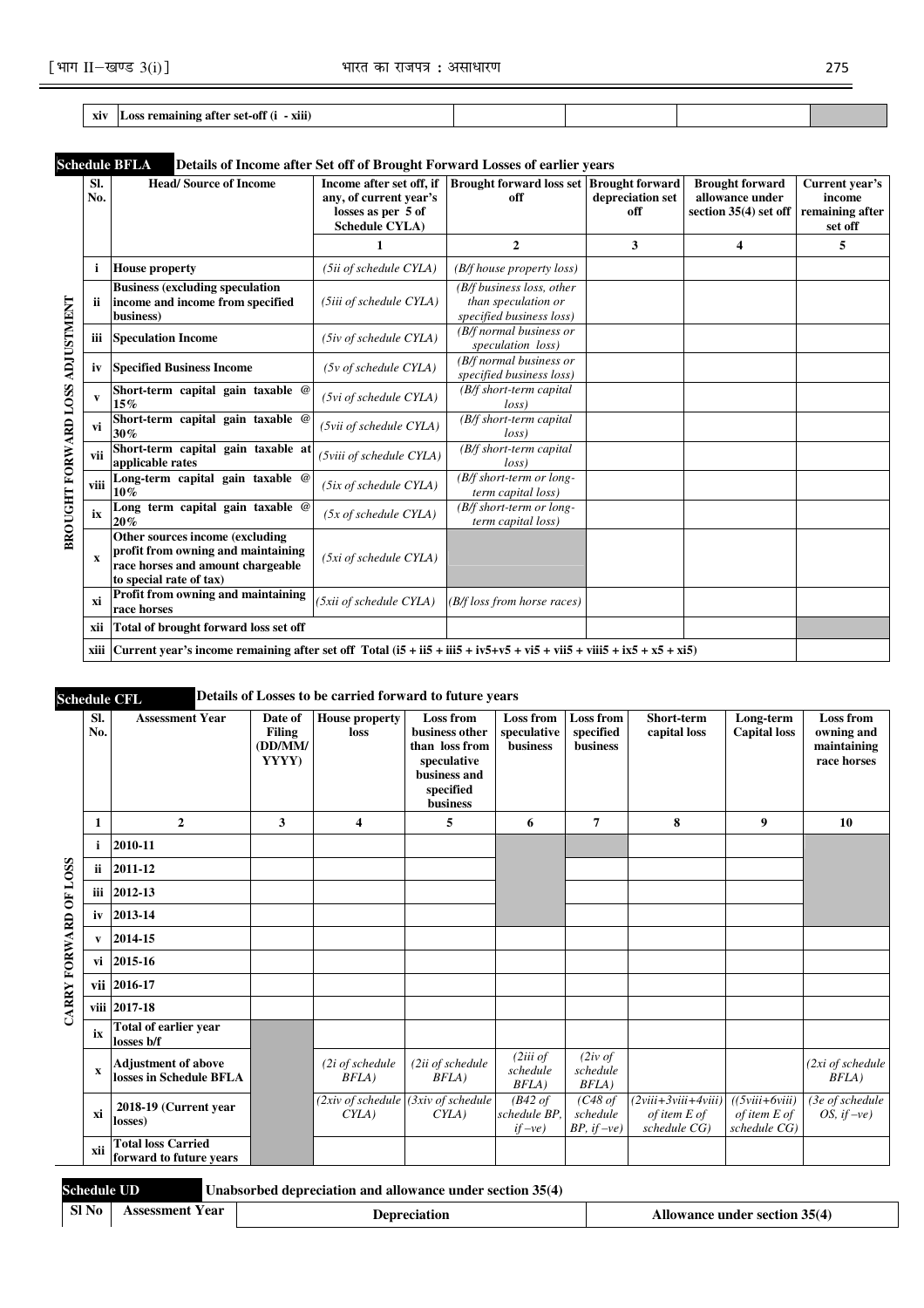|     |                            | <b>Amount of brought</b><br>forward<br>unabsorbed<br>depreciation | Amount of<br>depreciation set-off<br>against the current<br>year income | <b>Balance</b><br>carried<br>forward to the<br>next year | Amount of<br>brought forward<br>unabsorbed<br>allowance | <b>Amount of</b><br>allowance set-off<br>against the current<br>year income | <b>Balance</b><br><b>Carried</b><br>forward to<br>the next year |
|-----|----------------------------|-------------------------------------------------------------------|-------------------------------------------------------------------------|----------------------------------------------------------|---------------------------------------------------------|-----------------------------------------------------------------------------|-----------------------------------------------------------------|
| (1) | (2)                        | (3)                                                               | (4)                                                                     | (5)                                                      | (6)                                                     | (7)                                                                         | (8)                                                             |
|     | Current Assessment<br>Year |                                                                   |                                                                         |                                                          |                                                         |                                                                             |                                                                 |
| ii  |                            |                                                                   |                                                                         |                                                          |                                                         |                                                                             |                                                                 |
| iii |                            |                                                                   |                                                                         |                                                          |                                                         |                                                                             |                                                                 |
| iv  |                            |                                                                   |                                                                         |                                                          |                                                         |                                                                             |                                                                 |
| V   | <b>Total</b>               |                                                                   | (3xii of BFLA)                                                          |                                                          |                                                         | $(4xi$ of BFLA)                                                             |                                                                 |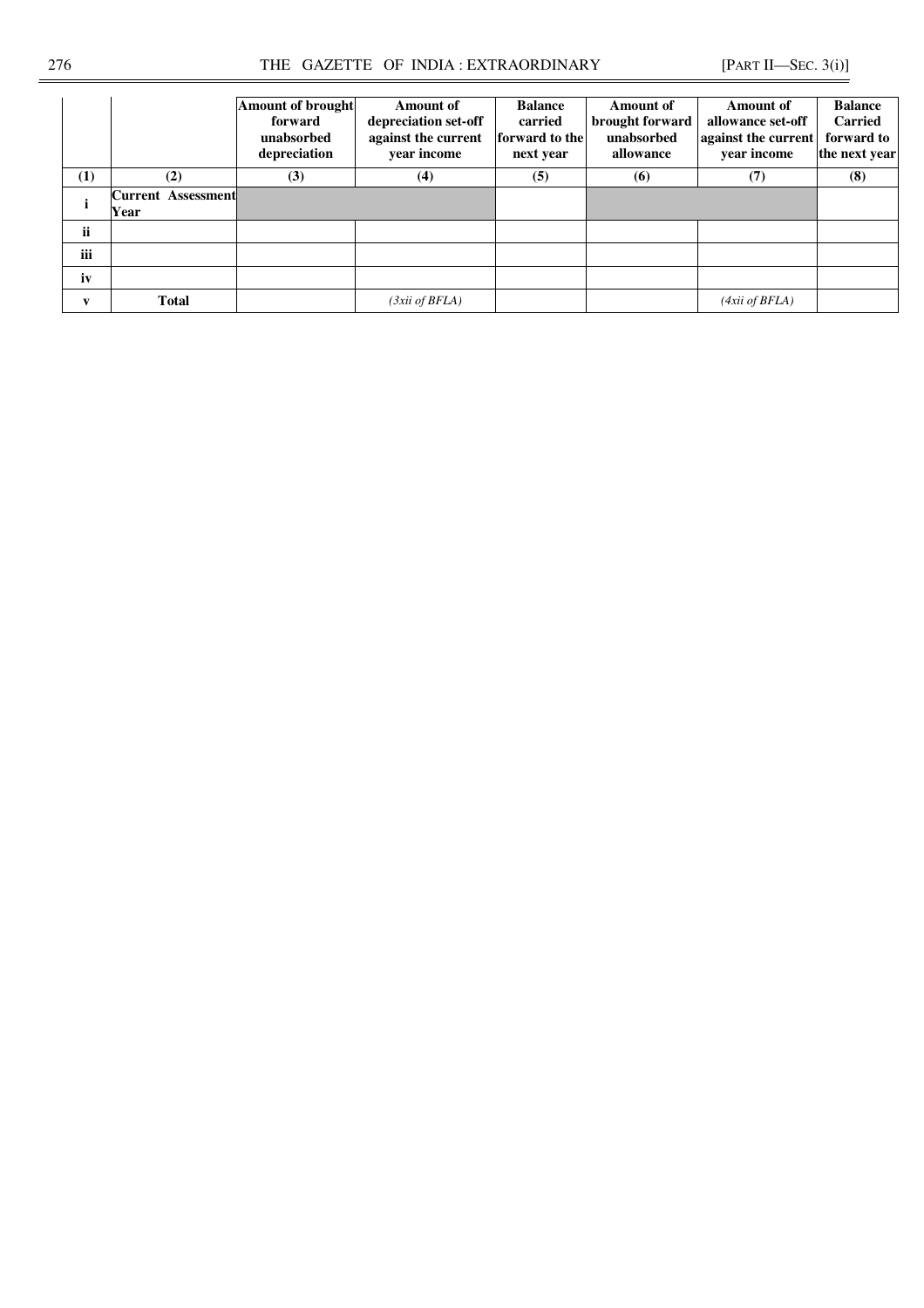| <b>Schedule ICDS</b><br><b>Effect of Income Computation Disclosure Standards on profit</b> |                                   |                                                                                                                                                                 |                       |  |  |  |
|--------------------------------------------------------------------------------------------|-----------------------------------|-----------------------------------------------------------------------------------------------------------------------------------------------------------------|-----------------------|--|--|--|
| Sl. No.                                                                                    |                                   | <b>ICDS</b>                                                                                                                                                     | Amount $(+)$ or $(-)$ |  |  |  |
| (i)                                                                                        |                                   | (ii)                                                                                                                                                            | (iii)                 |  |  |  |
| I                                                                                          | <b>Accounting Policies</b>        |                                                                                                                                                                 |                       |  |  |  |
| $\mathbf{I}$                                                                               |                                   | Valuation of Inventories (other than the effect of change in method of valuation u/s 145A, if<br>the same is separately reported at col. 4d or 4e of Part A-OI) |                       |  |  |  |
| Ш                                                                                          | <b>Construction Contracts</b>     |                                                                                                                                                                 |                       |  |  |  |
| IV                                                                                         | Revenue Recognition               |                                                                                                                                                                 |                       |  |  |  |
| V                                                                                          | Tangible Fixed Assets             |                                                                                                                                                                 |                       |  |  |  |
| VI                                                                                         | Changes in Foreign Exchange Rates |                                                                                                                                                                 |                       |  |  |  |
| VII                                                                                        | <b>Government Grants</b>          |                                                                                                                                                                 |                       |  |  |  |
| VIII                                                                                       |                                   | Securities (other than the effect of change in method of valuation u/s 145A, if the same is<br>separately reported at col. 4d or 4e of Part A-OI)               |                       |  |  |  |
| IX                                                                                         | <b>Borrowing Costs</b>            |                                                                                                                                                                 |                       |  |  |  |
| X                                                                                          |                                   | Provisions, Contingent Liabilities and Contingent Assets                                                                                                        |                       |  |  |  |
| 11a.                                                                                       | (if positive)                     | Total effect of ICDS adjustments on profit (I+II+III+IV+V+VI+VII+VIII+IX+X)                                                                                     |                       |  |  |  |
| 11 <sub>b</sub>                                                                            | (if negative)                     | Total effect of ICDS adjustments on profit (I+II+III+IV+V+VI+VII+VIII+IX+X)                                                                                     |                       |  |  |  |

## **Schedule 10AA Deduction under section 10AA**

|                     | Deductions in respect of units located in Special Economic Zone |                                                                                                                                           |  |   |                                                          |   |  |  |  |
|---------------------|-----------------------------------------------------------------|-------------------------------------------------------------------------------------------------------------------------------------------|--|---|----------------------------------------------------------|---|--|--|--|
| $10\text{Å}$<br>S/I | <b>SI</b>                                                       | Assessment year in which unit begins to<br><b>SI</b><br>Undertaking<br><b>Amount of deduction</b><br>manufacture/produce/provide services |  |   |                                                          |   |  |  |  |
|                     | a                                                               | <b>Undertaking No.1</b>                                                                                                                   |  | а | (item 17 of Annexure A of Form<br>56F for Undertaking 1) |   |  |  |  |
| <b>DEDUCTION</b>    |                                                                 | <b>Undertaking No.2</b>                                                                                                                   |  | b | (item 17 of Annexure A of Form<br>56F for Undertaking 2) |   |  |  |  |
|                     |                                                                 | Total deduction under section $10AA$ (a + b + c + d)                                                                                      |  |   |                                                          | c |  |  |  |

## **Schedule 80G Details of donations entitled for deduction under section 80G**

|                      | $\mathbf A$ |     | Donations entitled for 100% deduction without<br>qualifying limit    |                     |                           |                                                |
|----------------------|-------------|-----|----------------------------------------------------------------------|---------------------|---------------------------|------------------------------------------------|
|                      |             |     | Name and address of donee                                            | <b>PAN of Donee</b> |                           | Amount of donation Eligible Amount of donation |
|                      |             | i   |                                                                      |                     |                           |                                                |
|                      |             | ii. |                                                                      |                     |                           |                                                |
|                      |             |     | iii Total                                                            |                     |                           |                                                |
|                      | B           |     | Donations entitled for 50% deduction without<br>qualifying limit     |                     |                           |                                                |
|                      |             |     | Name and address of donee                                            | <b>PAN of Donee</b> |                           | Amount of donation Eligible Amount of donation |
|                      |             | i   |                                                                      |                     |                           |                                                |
|                      |             | ii  |                                                                      |                     |                           |                                                |
|                      |             |     | iii Total                                                            |                     |                           |                                                |
| DETAILS OF DONATIONS | $\mathbf C$ |     | Donations entitled for 100% deduction subject to<br>qualifying limit |                     |                           |                                                |
|                      |             |     | Name and address of donee                                            | <b>PAN</b> of Donee |                           | Amount of donation Eligible Amount of donation |
|                      |             | i   |                                                                      |                     |                           |                                                |
|                      |             | ii. |                                                                      |                     |                           |                                                |
|                      |             |     | iii Total                                                            |                     |                           |                                                |
|                      | D           |     | Donations entitled for 50% deduction subject to<br>qualifying limit  |                     |                           |                                                |
|                      |             |     | Name and address of donee                                            | <b>PAN of Donee</b> | <b>Amount of donation</b> | <b>Eligible Amount of donation</b>             |
|                      |             | i   |                                                                      |                     |                           |                                                |
|                      |             | ii  |                                                                      |                     |                           |                                                |
|                      |             |     |                                                                      |                     |                           |                                                |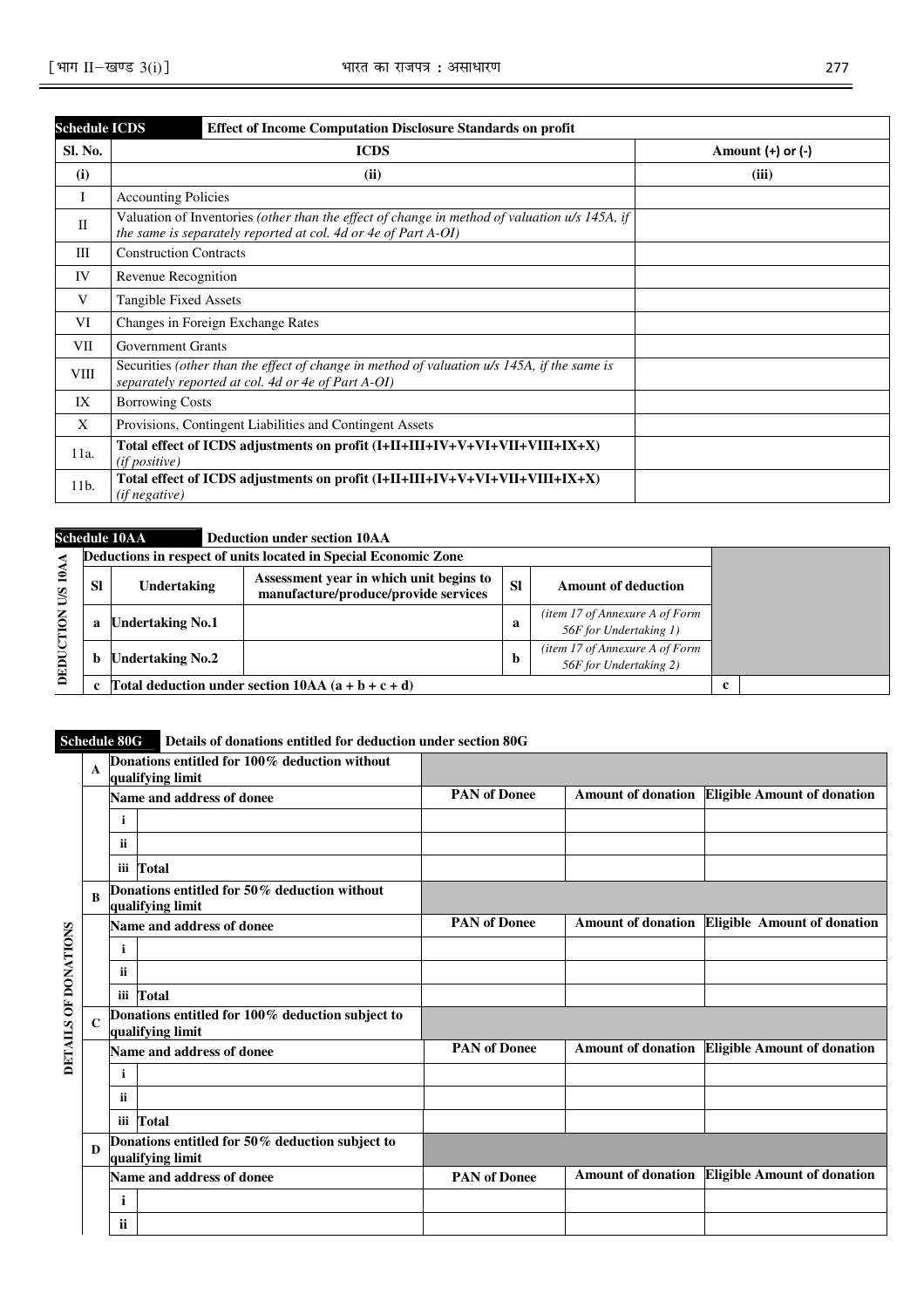| iii<br>Total                                     |  |  |
|--------------------------------------------------|--|--|
| Total donations (Aiii + Biii + Ciii + Diii)<br>E |  |  |

# **Schedule 80-IA Deductions under section 80-IA**

|              | Deduction in respect of profits of an enterprise                                                                                                                  | a1   | Undertaking no. 1 | (item 30 of Form 10CCB of the undertaking)   |  |
|--------------|-------------------------------------------------------------------------------------------------------------------------------------------------------------------|------|-------------------|----------------------------------------------|--|
|              | a referred to in section 80-IA(4)(i) [Infrastructure<br>facility]                                                                                                 | a2   | Undertaking no. 2 | (item 30 of Form 10CCB of the undertaking)   |  |
|              | Deduction in respect of profits of an undertaking                                                                                                                 | $b1$ | Undertaking no. 1 | (item 30 of Form 10CCB of the undertaking)   |  |
| b            | referred to in section $80-IA(4)(ii)$<br>[Telecommunication services]                                                                                             | b2   | Undertaking no. 2 | (item 30 of Form 10CCB of the undertaking)   |  |
|              | Deduction in respect of profits of an undertaking                                                                                                                 | c1   | Undertaking no. 1 | (item 30 of Form 10CCB of the undertaking)   |  |
|              | c referred to in section 80-IA(4)(iii) [Industrial park<br>and SEZs1                                                                                              | c2   | Undertaking no. 2 | (item 30 of Form 10CCB of the undertaking)   |  |
|              | Deduction in respect of profits of an undertaking<br>referred to in section 80-IA(4)(iv) [Power]                                                                  | d1   | Undertaking no. 1 | $(item 30 of Form 10CCB of the undertaking)$ |  |
|              |                                                                                                                                                                   | d2   | Undertaking no. 2 | (item 30 of Form 10CCB of the undertaking)   |  |
|              | Deduction in respect of profits of an undertaking<br><b>referred to in section 80-IA(4)(v)</b> [Revival of power<br>generating plant] and deduction in respect of | e1   | Undertaking no. 1 | (item 30 of Form 10CCB of the undertaking)   |  |
| $\mathbf{e}$ | profits of an undertaking referred to in section 80-<br>$IA(4)(vi)$ [Cross-country natural gas distribution<br>network]                                           |      | Undertaking no. 2 | (item 30 of Form 10CCB of the undertaking)   |  |
| f            | Total deductions under section 80-IA (a1 + a2 + b1 + b2 + c1 + c2+ d1 + d2 + e1 + e2)                                                                             |      |                   | f                                            |  |

### **Schedule 80-IB Deductions under section 80-IB**

|             |                                                                                                 | a1          | Undertaking no. 1        | (30 of Form 10CCB of the                       |
|-------------|-------------------------------------------------------------------------------------------------|-------------|--------------------------|------------------------------------------------|
| $\mathbf a$ | Deduction in respect of industrial undertaking located in<br>Jammu & Kashmir [Section 80-IB(4)] |             |                          | undertaking)<br>(30 of Form 10CCB of the       |
|             |                                                                                                 | a2          | Undertaking no. 2        | undertaking)                                   |
|             | Deduction in respect of industrial undertaking located in                                       | $b1$        | <b>Undertaking no. 1</b> | (30 of Form 10CCB of the                       |
| b           | industrially backward states specified in Eighth Schedule                                       |             |                          | undertaking)                                   |
|             | [Section 80-IB $(4)$ ]                                                                          | b2          | Undertaking no. 2        | (30 of Form 10CCB of the<br>undertaking)       |
|             |                                                                                                 |             |                          | (30 of Form 10CCB of the                       |
|             | Deduction in respect of industrial undertaking located in                                       | c1          | Undertaking no. 1        | undertaking)                                   |
| $\mathbf c$ | industrially backward districts [Section 80-IB(5)]                                              | c2          | <b>Undertaking no. 2</b> | (30 of Form 10CCB of the                       |
|             |                                                                                                 |             |                          | undertaking)                                   |
|             |                                                                                                 | d1          | Undertaking no. 1        | $(10(v)$ of Form 10CCBA of                     |
| d           | Deduction in the case of multiplex theatre [Section 80-<br>IB(7A)                               |             |                          | the undertaking)<br>$(10(v)$ of Form 10CCBA of |
|             |                                                                                                 | d2          | <b>Undertaking no. 2</b> | the undertaking)                               |
|             |                                                                                                 | e1          |                          | $(10(v)$ of Form $10CCBB$ of                   |
|             | Deduction in the case of convention centre [Section 80-                                         |             | Undertaking no. 1        | the undertaking)                               |
| e           | IB(7B)]                                                                                         | e2          | <b>Undertaking no. 2</b> | $(10(v)$ of Form 10CCBB of                     |
|             |                                                                                                 |             |                          | the undertaking)                               |
|             | Deduction in the case of undertaking which begins                                               | f1          | Undertaking no. 1        | (30 of Form 10CCB of the                       |
| f           | commercial production or refining of mineral oil [Section]                                      |             |                          | undertaking)<br>(30 of Form 10CCB of the       |
|             | 80-IB(9)]                                                                                       | f2          | <b>Undertaking no. 2</b> | undertaking)                                   |
|             |                                                                                                 |             |                          | (30 of Form 10CCB of the                       |
|             | Deduction in the case of an undertaking developing and                                          | g1          | Undertaking no. 1        | undertaking)                                   |
| g           | building housing projects [Section 80-IB(10)]                                                   | g2          | Undertaking no. 2        | (30 of Form 10CCB of the                       |
|             |                                                                                                 |             |                          | undertaking)                                   |
|             | Deduction in the case of an undertaking operating a cold                                        | h1          | <b>Undertaking no. 1</b> | (30 of Form 10CCB of the<br>undertaking)       |
| h           | chain facility [Section 80-IB(11)]                                                              |             |                          | (30 of Form 10CCB of the                       |
|             |                                                                                                 | h2          | <b>Undertaking no. 2</b> | undertaking)                                   |
|             | Deduction in the case of an undertaking engaged in                                              | $\mathbf i$ | Undertaking no. 1        | (30 of Form 10CCB of the                       |
|             | processing, preservation and packaging of fruits,                                               |             |                          | undertaking)                                   |
| i           | vegetables, meat, meat products, poultry, marine or dairy                                       | i2          | <b>Undertaking no. 2</b> | (30 of Form 10CCB of the                       |
|             | products [Section 80-IB(11A)]                                                                   |             |                          | undertaking)                                   |
|             | Deduction in the case of an undertaking engaged in                                              | j1          | Undertaking no. 1        | (30 of Form 10CCB of the                       |
|             | integrated business of handling, storage and                                                    |             |                          | undertaking)                                   |
| j           | transportation of food grains [Section 80-IB(11A)]                                              | j2          | Undertaking no. 2        | (30 of Form 10CCB of the<br>undertaking)       |
|             | Deduction in the case of an undertaking engaged in                                              | k1          | Undertaking no. 1        | $(11(v)$ of From $10CCBC$ )                    |
|             | operating and maintaining a rural hospital [Section 80-<br>IB(11B)                              |             |                          |                                                |
| $\bf k$     |                                                                                                 |             | <b>Undertaking no. 2</b> | $(11(v)$ of From 10CCBC)                       |
|             | Deduction in the case of an undertaking engaged in                                              | 11          | Undertaking no. 1        | $(11(d)$ of From $10CCBD)$                     |
| I           | operating and maintaining a hospital in any area, other                                         |             |                          |                                                |
|             | than excluded area [Section 80-IB(11C)                                                          | 12          | <b>Undertaking no. 2</b> | $(11(d)$ of From 10CCBD)                       |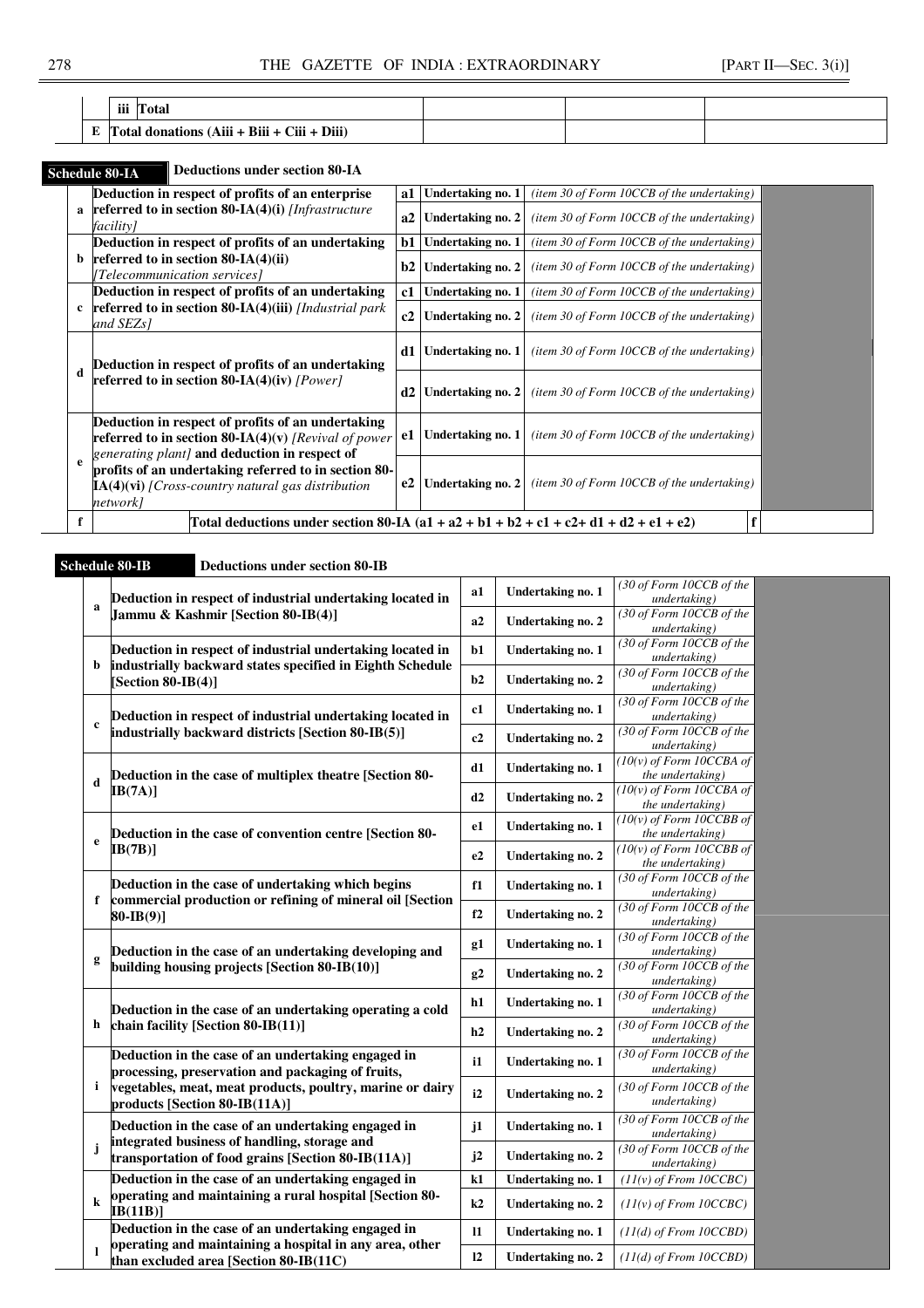### **m** *Total deduction under section 80-IB (Total of a1 to l2)* **<b>m** *m*

#### **Schedule 80-IC or 80-IE Deductions under section 80-IC or 80-IE a1** Undertaking no. 1 *(30 of Form 10CCB of the undertaking) undertaking)* **a Deduction in respect of undertaking located in Sikkim a2 Undertaking no. 2** *(30 of Form 10CCB of the undertaking)* **b1** Undertaking no. 1 *(30 of Form 10CCB of the undertaking)* **b Deduction in respect of undertaking located in Himachal Pradesh b2** Undertaking no. 2 *(30 of Form 10CCB of the undertaking)* **c1 Undertaking no. 1** *(30 of Form 10CCB of the undertaking)* **c Deduction in respect of undertaking located in Uttaranchal c1 Undertaking no. 2** *(30 of Form 10CCB of the undertaking)* **d Deduction in respect of undertaking located in North-East DEDUCTION U/S 80-IC OFDUCTION U/S 80-IC da1 Undertaking no. 1** *(30 of Form 10CCB of the undertaking)* **da Assam da2 Undertaking no. 2** *(30 of Form 10CCB of the undertaking)* **db1 Undertaking no. 1** *(30 of Form 10CCB of the undertaking)* **db Arunachal Pradesh db2 Undertaking no. 2** *(30 of Form 10CCB of the undertaking)* **dc1 Undertaking no. 1** *(30 of Form 10CCB of the undertaking)* **dc Manipur dc2 Undertaking no. 2** *(30 of Form 10CCB of the undertaking)* **dd1 Undertaking no. 1** *(30 of Form 10CCB of the undertaking)* **dd Mizoram dd2 Undertaking no. 2** *(30 of Form 10CCB of the undertaking)* **de1 Undertaking no. 1** *(30 of Form 10CCB of the undertaking)* **de Meghalaya de2 Undertaking no. 2** *(30 of Form 10CCB of the undertaking)* **df1 Undertaking no. 1** *(30 of Form 10CCB of the undertaking)* **df Nagaland df2 Undertaking no. 2** *(30 of Form 10CCB of the undertaking)* **dg1 Undertaking no. 1** *(30 of Form 10CCB of the undertaking)* **dg Tripura dg2 Undertaking no. 2** *(30 of Form 10CCB of the undertaking)* **dh Total deduction for undertakings located in North-east (total of da1 to dg2) dh e Total deduction under section 80-IC or 80-IE**  $(a + d + c + dh)$  **<b>e**

### **Schedule VI-A Deductions under Chapter VI-A**

|                   |   |                                                    |                                        | Part B- Deduction in respect of certain payments  |   |                 |                                        |                |  |
|-------------------|---|----------------------------------------------------|----------------------------------------|---------------------------------------------------|---|-----------------|----------------------------------------|----------------|--|
|                   |   | a                                                  | <b>80G</b>                             |                                                   | b | 80GGC           |                                        |                |  |
|                   |   |                                                    | Total Deduction under Part B $(a + b)$ | л                                                 |   |                 |                                        |                |  |
|                   | 2 |                                                    |                                        | Part C- Deduction in respect of certain incomes   |   |                 |                                        |                |  |
|                   |   | $\mathbf c$                                        | 80-IA                                  | $(f \circ f \text{ Scheduling 80-IA})$            | d | <b>80-IAB</b>   |                                        |                |  |
| <b>DEDUCTIONS</b> |   | e                                                  | <b>80-IAC</b>                          |                                                   | f | 80-IB           | $(m of Schedule 80-IB)$                |                |  |
| TOTAL             |   | g                                                  | 80-IBA                                 |                                                   | h | 80-IC/80-IE     | $(e \text{ of Schedule } 80-IC/80-IE)$ |                |  |
|                   |   | $\mathbf i$                                        | 80.J.JA                                |                                                   | j | <b>80.J.JAA</b> |                                        |                |  |
|                   |   | $\bf k$                                            | 80LA                                   | $(9 \text{ of } \text{Annexure to Form } 10 CCF)$ |   | 80P             |                                        |                |  |
|                   |   | Total Deduction under Part C (total of c to 1)     |                                        |                                                   |   |                 |                                        | $\overline{2}$ |  |
|                   | 3 | Total deductions under Chapter VI-A $(1 + 2)$<br>3 |                                        |                                                   |   |                 |                                        |                |  |

### **Schedule AMT Computation of Alternate Minimum Tax payable under section 115JC**

|  | <b>Total Income as per item 13 of PART-B-TI</b>                                                                                       |  |
|--|---------------------------------------------------------------------------------------------------------------------------------------|--|
|  | 2 Adjustment as per section $115JC(2)$                                                                                                |  |
|  | Deduction Claimed under any section included in Chapter 2a<br>VI-A under the heading "C.—Deductions in respect of<br>certain incomes" |  |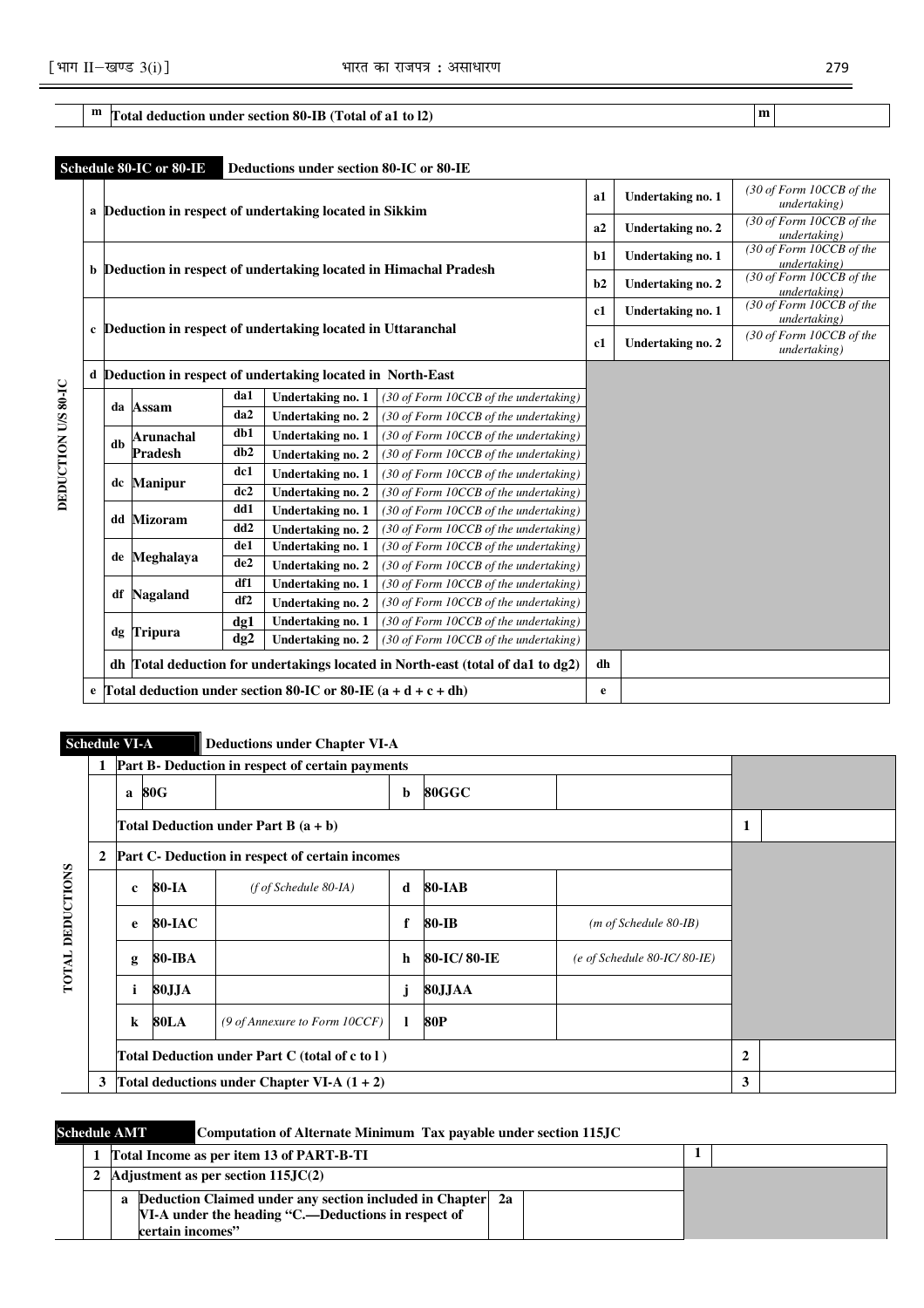|  | h | Deduction Claimed u/s 10AA                                                                                                                                | 2 <sub>b</sub> |  |  |
|--|---|-----------------------------------------------------------------------------------------------------------------------------------------------------------|----------------|--|--|
|  |   | Deduction claimed u/s 35AD as reduced by the amount of<br>depreciation on assets on which such deduction is claimed                                       |                |  |  |
|  | d | Total Adjustment $(2a+2b+2c)$                                                                                                                             | 2d             |  |  |
|  |   | Adjusted Total Income under section $115JC(1)$ (1+2d)                                                                                                     |                |  |  |
|  |   | [Tax payable under section 115JC [18.5% of (3)] (In the case of Individual, HUF, AOP, BOI, AJP this is<br>applicable if $3$ is greater than Rs. 20 lakhs) |                |  |  |

## **Schedule AMTC** Computation of tax credit under section 115JD

| 1 [Tax under section 115JC in assessment year 2018-19 (1d of Part-B-TTI)                                       |  |
|----------------------------------------------------------------------------------------------------------------|--|
| 2 Tax under other provisions of the Act in assessment year 2018-19 (2g of Part-B-TTI)                          |  |
| Amount of tax against which credit is available [enter $(2 - 1)$ if 2 is greater than 1, otherwise<br>enter 01 |  |

**<sup>4</sup>Utilisation of AMT credit Available** *(Sum of AMT credit utilized during the current year is subject to maximum of amount mentioned in 3 above and cannot exceed the sum of AMT Credit Brought Forward)*

|   | S.No        | <b>Assessment Year</b>                                                                            |              | <b>AMT</b> Credit  |                                                                                             |   | <b>AMT Credit Utilised</b> | <b>Balance AMT</b>     |  |
|---|-------------|---------------------------------------------------------------------------------------------------|--------------|--------------------|---------------------------------------------------------------------------------------------|---|----------------------------|------------------------|--|
|   |             | (AY)                                                                                              |              |                    |                                                                                             |   | during the Current         | <b>Credit</b>          |  |
|   |             | (A)                                                                                               |              |                    |                                                                                             |   | <b>Assessment Year</b>     | <b>Carried Forward</b> |  |
|   |             |                                                                                                   |              |                    |                                                                                             |   | (C)                        | $(D)=(B3)-(C)$         |  |
|   |             |                                                                                                   | <b>Gross</b> | Set-off in earlier | <b>Balance brought</b>                                                                      |   |                            |                        |  |
|   |             |                                                                                                   | <b>(B1)</b>  | assessment years   | forward to the current                                                                      |   |                            |                        |  |
|   |             |                                                                                                   |              | <b>(B2)</b>        | assessment year                                                                             |   |                            |                        |  |
|   |             |                                                                                                   |              |                    | $(B3) = (B1) - (B2)$                                                                        |   |                            |                        |  |
|   | $\mathbf i$ | 2012-13                                                                                           |              |                    |                                                                                             |   |                            |                        |  |
|   | ii          | 2013-14                                                                                           |              |                    |                                                                                             |   |                            |                        |  |
|   | iii         | 2014-15                                                                                           |              |                    |                                                                                             |   |                            |                        |  |
|   | iv          | 2015-16                                                                                           |              |                    |                                                                                             |   |                            |                        |  |
|   | V           | 2016-17                                                                                           |              |                    |                                                                                             |   |                            |                        |  |
|   | vi          | 2017-18                                                                                           |              |                    |                                                                                             |   |                            |                        |  |
|   | vii         | Current AY (enter 1<br>$-2$ , if $1>2$ else enter                                                 |              |                    |                                                                                             |   |                            |                        |  |
|   | viii        | <b>Total</b>                                                                                      |              |                    |                                                                                             |   |                            |                        |  |
| 5 |             |                                                                                                   |              |                    | Amount of tax credit under section 115JD utilised during the year [total of item No. 4 (C)] | 5 |                            |                        |  |
| 6 |             | Amount of AMT liability available for credit in subsequent assessment years [total of 4 (D)]<br>6 |              |                    |                                                                                             |   |                            |                        |  |

| <b>Schedule SI</b> |                | Income chargeable to tax at special rates [Please see instruction Number-7(ii) for section and rate of tax] |        |                     |                                  |                    |
|--------------------|----------------|-------------------------------------------------------------------------------------------------------------|--------|---------------------|----------------------------------|--------------------|
|                    | <b>SI</b>      | <b>Section/Description</b>                                                                                  | ⊠      | <b>Special rate</b> | <b>Income</b>                    | <b>Tax thereon</b> |
|                    | N <sub>0</sub> |                                                                                                             |        | $(\%)$              | (i)                              | (ii)               |
|                    | 1              | 111A (STCG on shares/equity oriented MF on which STT paid)                                                  | П      | 15                  | (5v of schedule BFLA)            |                    |
|                    | $\overline{2}$ | 115AD (STCG for FIIs on securities where STT not paid)                                                      | П      | 30                  | (5vi of schedule BFLA)           |                    |
|                    | 3              | 112 proviso (LTCG on listed securities/ units without indexation)                                           | П      | 10                  | (part of 5viii of schedule BFLA) |                    |
|                    | 4              | $[112(1)(c)(iii)$ (LTCG for non-resident on unlisted securities)                                            | П      | 10                  | (part of 5viii of schedule BFLA) |                    |
|                    | 5              | 115AB (LTCG for non-resident on units referred in section115AB)                                             | $\Box$ | 10                  | (part of 5viii of schedule BFLA) |                    |
|                    | 6              | 115AC (LTCG for non-resident on bonds/GDR)                                                                  | П      | 10                  | (part of 5viii of schedule BFLA) |                    |
|                    | 7              | 115AD (LTCG for FII on securities)                                                                          | П      | 10                  | (part of 5viii of schedule BFLA) |                    |
|                    | 8              | 112 (LTCG on others)                                                                                        | П      | 20                  | (5ix of schedule BFLA)           |                    |
|                    | 9              | 115B (Profits and gains of life insurance business)                                                         | $\Box$ | 12.50               | (part of 4a of schedule BP)      |                    |
| SPECIAL RATE       | 10             | 115AC (Income of a non-resident from bonds or GDR purchased in<br>foreign currency)                         | □      | 10                  | (part of 1fii of schedule OS)    |                    |
|                    |                | 11 115BB (Winnings from lotteries, puzzles, races, games etc.)                                              | □      | 30                  | (1fi of schedule OS)             |                    |
|                    | 12             | 15BBDA (Dividend income from domestic company exceeding Rs.10 lakh)                                         | $\Box$ | 10                  | $(1$ fii of schedule OS)         |                    |
|                    | 13             | 115BBE (Income under section 68, 69, 69A, 69B, 69C or 69D)                                                  | о      | 60                  | ( <i>Ifiii of schedule OS</i> )  |                    |
|                    | 14             | 115BBF (Tax on income from patent)                                                                          |        |                     |                                  |                    |
|                    |                | Income under head business or profession                                                                    | о      | 10                  | $(3d \text{ of schedule BP})$    |                    |
|                    |                | Income under head other sources<br>b.                                                                       | 0      | 10                  | (Ifiv of schedule OS)            |                    |
|                    | 15             | 115BBG (Tax on income from transfer of carbon credits)                                                      |        |                     |                                  |                    |
|                    |                | a Income under head business or profession                                                                  | о      | 10                  | (3e of schedule BP)              |                    |
|                    |                | Income under head other sources<br>b                                                                        | 0      | 10                  | $(1fv \text{ of schedule OS})$   |                    |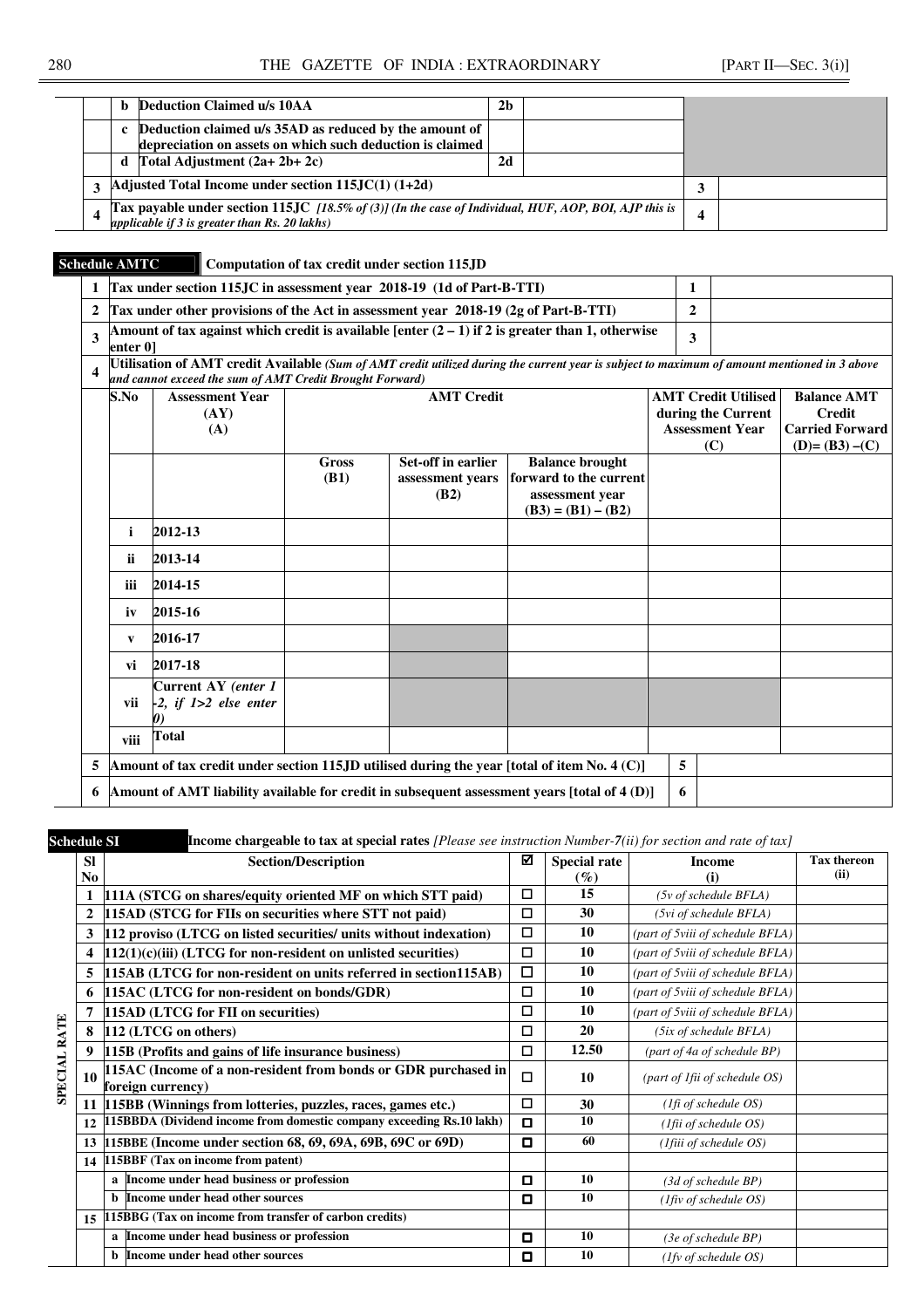|    | 16 115A(b) (Income of a non-resident from Royalty) |   | 25    | (part of 1 fvi of schedule OS)     |  |
|----|----------------------------------------------------|---|-------|------------------------------------|--|
|    | 17 Chargeable under DTAA rate                      |   |       | (part of 1 fvii of schedule $OS +$ |  |
|    |                                                    |   |       | A8b and B9b of schedule CG)        |  |
| 18 |                                                    | О |       |                                    |  |
| 19 |                                                    | о |       |                                    |  |
|    |                                                    |   | Total |                                    |  |

| <b>Schedule EI</b> |   |     |                                                                                       |                                                                                                        |       |  |  |  |
|--------------------|---|-----|---------------------------------------------------------------------------------------|--------------------------------------------------------------------------------------------------------|-------|--|--|--|
|                    |   |     | <b>Interest income</b>                                                                |                                                                                                        |       |  |  |  |
|                    |   |     | Dividend income                                                                       |                                                                                                        |       |  |  |  |
|                    | 3 |     | Long-term capital gains from transactions on which Securities Transaction Tax is paid |                                                                                                        |       |  |  |  |
| INCOME             | 4 |     |                                                                                       | Gross Agricultural receipts (other than income to be excluded under rule<br>7A, 7B or 8 of I.T. Rules) |       |  |  |  |
|                    |   | ÎÎ. |                                                                                       | <b>Expenditure incurred on agriculture</b>                                                             | <br>п |  |  |  |
| EXEMPT             |   | m   |                                                                                       | Unabsorbed agricultural loss of previous eight assessment years                                        | <br>m |  |  |  |
|                    |   | iv  |                                                                                       | Net Agricultural income for the year $(i - ii - iii)$ (enter nil if loss)                              |       |  |  |  |
|                    | 5 |     |                                                                                       | <b>Others, including exempt income of minor child</b> (please specify)                                 |       |  |  |  |
|                    | 6 |     | Total $(1+2+3+4+5)$                                                                   | $\mathbf b$                                                                                            |       |  |  |  |

## **Schedule PTI Pass Through Income details from business trust or investment fund as per section 115UA, 115UB**

|                   | SI.  | $\overline{\phantom{a}}$<br>Name of business trust/<br>investment fund | <b>PAN</b> of the business<br>trust/investment fund | SI.       | <b>Head of income</b>             | <b>Amount of</b> | TDS on such    |  |  |  |  |
|-------------------|------|------------------------------------------------------------------------|-----------------------------------------------------|-----------|-----------------------------------|------------------|----------------|--|--|--|--|
|                   | 1.   |                                                                        |                                                     | i         | <b>House property</b>             | income           | amount, if any |  |  |  |  |
|                   |      |                                                                        |                                                     | <b>ii</b> | <b>Capital Gains</b>              |                  |                |  |  |  |  |
|                   |      |                                                                        |                                                     |           | <b>Short term</b><br>a            |                  |                |  |  |  |  |
|                   |      |                                                                        |                                                     |           | Long term<br>b.                   |                  |                |  |  |  |  |
| THROUGH INCOME    |      |                                                                        |                                                     | iii       | <b>Other Sources</b>              |                  |                |  |  |  |  |
|                   |      |                                                                        |                                                     | iv        | Income claimed to be exempt       |                  |                |  |  |  |  |
|                   |      |                                                                        |                                                     |           | u/s 10(23FBB)<br>a <sub>1</sub>   |                  |                |  |  |  |  |
|                   |      |                                                                        |                                                     |           | u/s <u></u>                       |                  |                |  |  |  |  |
|                   |      |                                                                        |                                                     |           | u/s                               |                  |                |  |  |  |  |
|                   | 2.   |                                                                        |                                                     | п         | <b>House property</b>             |                  |                |  |  |  |  |
|                   |      |                                                                        |                                                     | ii.       | <b>Capital Gains</b>              |                  |                |  |  |  |  |
| PASS <sup>'</sup> |      |                                                                        |                                                     |           | <b>Short term</b><br>$\mathbf{a}$ |                  |                |  |  |  |  |
|                   |      |                                                                        |                                                     |           | Long term<br>h.                   |                  |                |  |  |  |  |
|                   |      |                                                                        |                                                     | iii       | <b>Other Sources</b>              |                  |                |  |  |  |  |
|                   |      |                                                                        |                                                     | iv        | Income claimed to be exempt       |                  |                |  |  |  |  |
|                   |      |                                                                        |                                                     |           | u/s 10(23FBB)<br>$\mathbf a$      |                  |                |  |  |  |  |
|                   |      |                                                                        |                                                     |           | $u/s$                             |                  |                |  |  |  |  |
|                   | MATE | <b>Dlogge rator to the instructions for filling out this schoolule</b> |                                                     |           | $u/s$                             |                  |                |  |  |  |  |

**Please refer to the instructions for filling out this schedule.** 

|                           |                | <b>Schedule FSI</b> |                                                         | Details of Income from outside India and tax relief |                                         |                                                                    |                           |                                                                         |                                                                                           |                                                                   |  |  |  |
|---------------------------|----------------|---------------------|---------------------------------------------------------|-----------------------------------------------------|-----------------------------------------|--------------------------------------------------------------------|---------------------------|-------------------------------------------------------------------------|-------------------------------------------------------------------------------------------|-------------------------------------------------------------------|--|--|--|
| AND TAX RELIEF            |                | Code                | Sl. Country Taxpayer<br><b>Identification</b><br>Number | SI.                                                 | <b>Head of income</b>                   | <b>Income from</b><br>outside India<br>(included in PART<br>$B-TI$ | Tax paid<br>outside India | Tax payable on<br>such income<br>under normal<br>provisions in<br>India | <b>Tax relief</b><br>available in<br>India<br>$(e)=(c)$ or $(d)$<br>whichever is<br>lower | Relevant article<br>of DTAA if<br>relief claimed<br>u/s 90 or 90A |  |  |  |
|                           |                |                     |                                                         |                                                     | (a)                                     | (b)                                                                | (c)                       | (d)                                                                     | (e)                                                                                       | (f)                                                               |  |  |  |
|                           | 1              |                     |                                                         | i                                                   | <b>House Property</b>                   |                                                                    |                           |                                                                         |                                                                                           |                                                                   |  |  |  |
| INCOME FROM OUTSIDE INDIA |                |                     |                                                         | ii                                                  | <b>Business or</b><br><b>Profession</b> |                                                                    |                           |                                                                         |                                                                                           |                                                                   |  |  |  |
|                           |                |                     |                                                         | iii                                                 | <b>Capital Gains</b>                    |                                                                    |                           |                                                                         |                                                                                           |                                                                   |  |  |  |
|                           |                |                     |                                                         | iv                                                  | Other sources                           |                                                                    |                           |                                                                         |                                                                                           |                                                                   |  |  |  |
|                           |                |                     |                                                         |                                                     | <b>Total</b>                            |                                                                    |                           |                                                                         |                                                                                           |                                                                   |  |  |  |
|                           | $\overline{2}$ |                     |                                                         | i                                                   | <b>House Property</b>                   |                                                                    |                           |                                                                         |                                                                                           |                                                                   |  |  |  |
|                           |                |                     |                                                         | ii                                                  | <b>Business or</b><br><b>Profession</b> |                                                                    |                           |                                                                         |                                                                                           |                                                                   |  |  |  |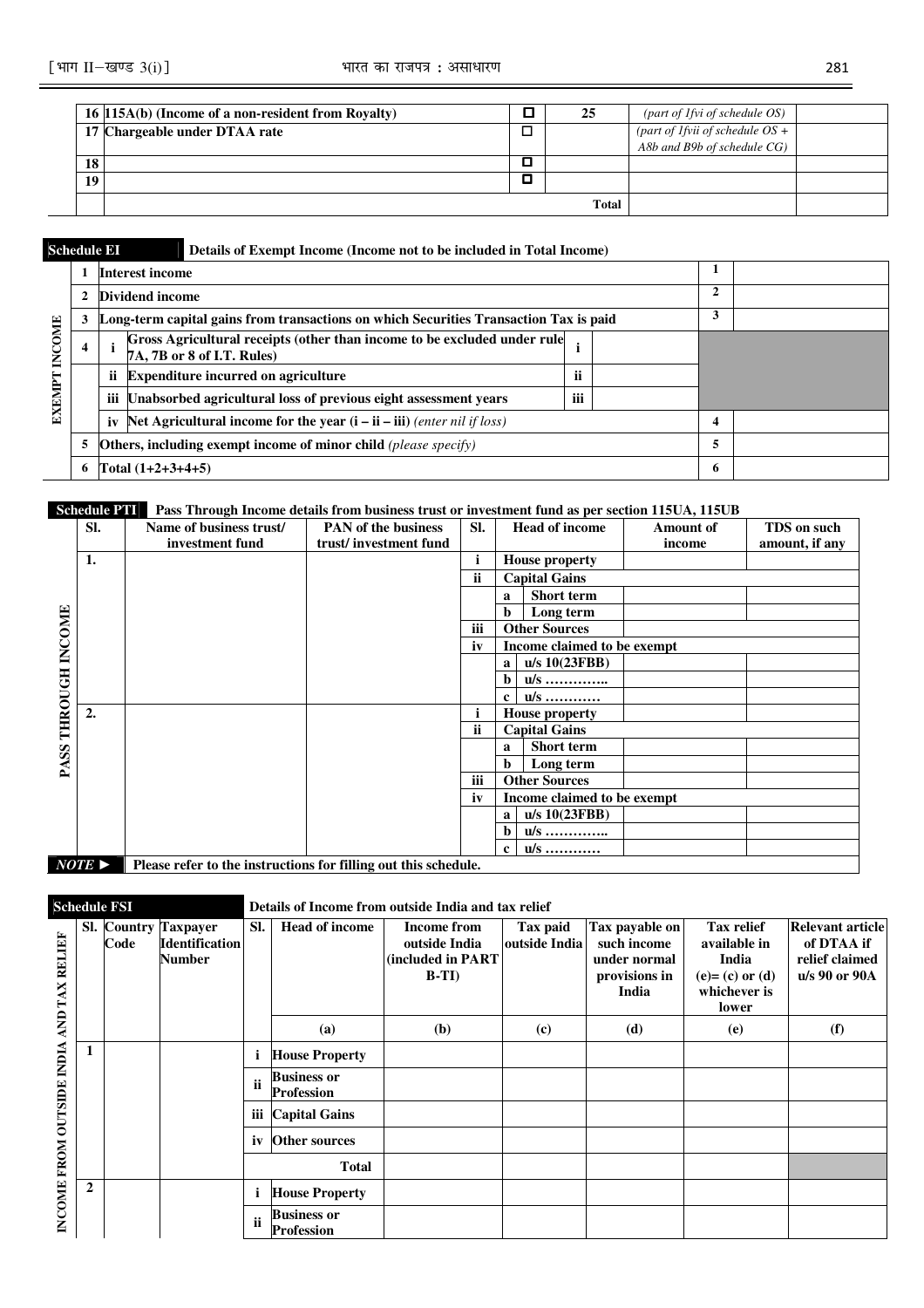|                       |    | iii Capital Gains |                                                                 |  |  |
|-----------------------|----|-------------------|-----------------------------------------------------------------|--|--|
|                       | 1V | Other sources     |                                                                 |  |  |
|                       |    | <b>Total</b>      |                                                                 |  |  |
| $NOTE \triangleright$ |    |                   | Please refer to the instructions for filling out this schedule. |  |  |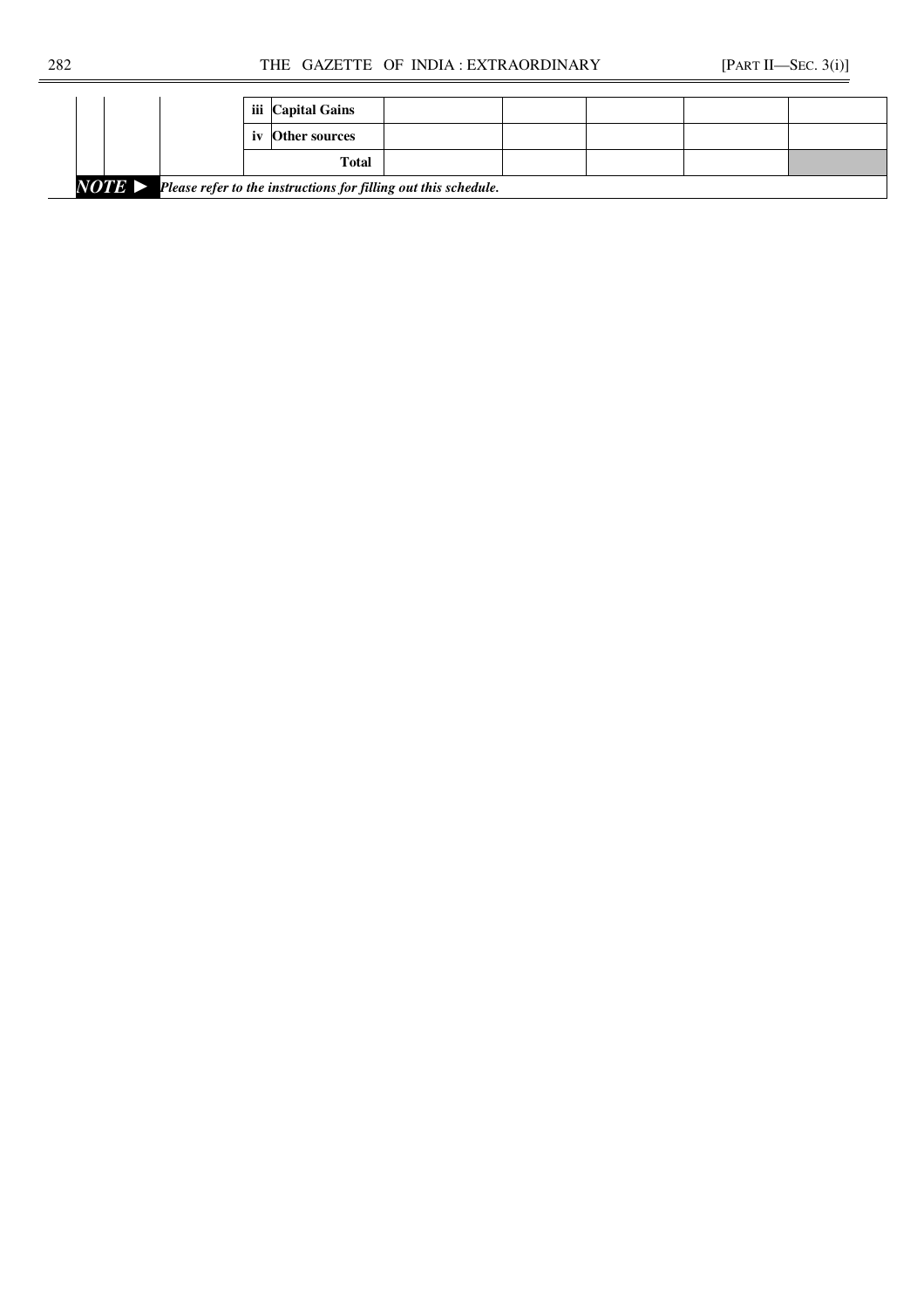|                         |                       | Details of Tax relief claimed                                                          |                                                                                                                     |                                                                                                                                                                                              |        |  |  |  |  |
|-------------------------|-----------------------|----------------------------------------------------------------------------------------|---------------------------------------------------------------------------------------------------------------------|----------------------------------------------------------------------------------------------------------------------------------------------------------------------------------------------|--------|--|--|--|--|
| <b>INDIA</b>            |                       | <b>Country Code</b>                                                                    | <b>Taxpayer</b><br><b>Identification</b><br><b>Number</b>                                                           | Total tax relief available<br>Total taxes paid outside India<br>(total of (c) of Schedule FSI in<br>(total of (e) of Schedule FSI in<br>respect of each country)<br>respect of each country) |        |  |  |  |  |
|                         |                       | (a)                                                                                    | (b)                                                                                                                 |                                                                                                                                                                                              | (e)    |  |  |  |  |
| <b>OUTSIDE</b>          |                       |                                                                                        |                                                                                                                     |                                                                                                                                                                                              |        |  |  |  |  |
|                         |                       |                                                                                        |                                                                                                                     |                                                                                                                                                                                              |        |  |  |  |  |
|                         |                       |                                                                                        |                                                                                                                     |                                                                                                                                                                                              |        |  |  |  |  |
|                         |                       |                                                                                        |                                                                                                                     |                                                                                                                                                                                              |        |  |  |  |  |
| TAX RELIEF FOR TAX PAID | $\mathbf{2}$          | of $I(d)$ )                                                                            | Total Tax relief available in respect of country where DTAA is applicable (section 90/90A) ( <i>Part of total</i> ) | $\mathbf{2}$                                                                                                                                                                                 |        |  |  |  |  |
|                         | 3                     | of $I(d)$                                                                              | Total Tax relief available in respect of country where DTAA is not applicable (section 91) (Part of total           | 3                                                                                                                                                                                            |        |  |  |  |  |
|                         | $\boldsymbol{\Delta}$ | Whether any tax paid outside India, on which tax relief was allowed in India, has been | refunded/credited by the foreign tax authority during the year? If yes, provide the details below                   | 4                                                                                                                                                                                            | Yes/No |  |  |  |  |
|                         |                       | Amount of tax refunded<br>я                                                            | Assessment year in which tax relief allowed in India                                                                |                                                                                                                                                                                              |        |  |  |  |  |
|                         |                       |                                                                                        |                                                                                                                     | $\bf{NOTE}$ > Please refer to the instructions for filling out this schedule.                                                                                                                |        |  |  |  |  |

**Schedule FA** Details of Foreign Assets and Income from any source outside India

|                                                                                                                            | A                   | Details of Foreign Bank Accounts held (including any beneficial interest) at any time during the previous year |                               |                                 |                                                              |  |                                                                           |                                                                        |                                                                                                                           |                                 |                                                                                                                  |               |                           |                                           |                                             |                                                                                                                                    |  |
|----------------------------------------------------------------------------------------------------------------------------|---------------------|----------------------------------------------------------------------------------------------------------------|-------------------------------|---------------------------------|--------------------------------------------------------------|--|---------------------------------------------------------------------------|------------------------------------------------------------------------|---------------------------------------------------------------------------------------------------------------------------|---------------------------------|------------------------------------------------------------------------------------------------------------------|---------------|---------------------------|-------------------------------------------|---------------------------------------------|------------------------------------------------------------------------------------------------------------------------------------|--|
|                                                                                                                            | <b>SI</b>           | Country                                                                                                        | Name and                      |                                 | <b>Account</b>                                               |  | Status-                                                                   | <b>Account</b>                                                         |                                                                                                                           | <b>Account</b>                  | Peak                                                                                                             |               | <b>Interest</b>           |                                           | Interest taxable and offered in this return |                                                                                                                                    |  |
|                                                                                                                            | N <sub>0</sub>      | Name and<br>Code                                                                                               | <b>Address of</b><br>the Bank |                                 | holder<br>name                                               |  | Owner/<br><b>Beneficial</b><br>owner/<br><b>Beneficiary</b>               | <b>Number</b>                                                          |                                                                                                                           | opening<br>date                 | <b>Balance</b><br>During the<br>Year (in<br>rupees)                                                              |               | accrued in<br>the account | Amount                                    | Schedule where<br>offered                   | Item number of<br>schedule                                                                                                         |  |
|                                                                                                                            | (1)                 | (2)                                                                                                            | $\overline{3)}$               |                                 | (4)                                                          |  | (5)                                                                       | $\overline{\boldsymbol{\theta}}$                                       |                                                                                                                           | $\overline{(7)}$                | (8)                                                                                                              |               | $\overline{(9)}$          | (10)                                      | (11)                                        | (12)                                                                                                                               |  |
|                                                                                                                            | (i)                 |                                                                                                                |                               |                                 |                                                              |  |                                                                           |                                                                        |                                                                                                                           |                                 |                                                                                                                  |               |                           |                                           |                                             |                                                                                                                                    |  |
|                                                                                                                            | (ii)                |                                                                                                                |                               |                                 |                                                              |  |                                                                           |                                                                        |                                                                                                                           |                                 |                                                                                                                  |               |                           |                                           |                                             |                                                                                                                                    |  |
|                                                                                                                            | $\bf{B}$            |                                                                                                                |                               |                                 |                                                              |  |                                                                           |                                                                        | Details of Financial Interest in any Entity held (including any beneficial interest) at any time during the previous year |                                 |                                                                                                                  |               |                           |                                           |                                             |                                                                                                                                    |  |
|                                                                                                                            | <b>SI</b>           | Country                                                                                                        | Nature of Name and            |                                 |                                                              |  | Nature of                                                                 | Date since                                                             |                                                                                                                           | <b>Total</b>                    | Income                                                                                                           |               | Nature of                 |                                           | Income taxable and offered in this return   |                                                                                                                                    |  |
| DETAILS OF FOREIGN ASSETS                                                                                                  | No                  | Name and<br>code                                                                                               | entity                        | <b>Address of</b><br>the Entity |                                                              |  | Interest-<br>Direct/<br><b>Beneficial</b><br>owner/<br><b>Beneficiary</b> |                                                                        | held<br>Investment<br>(at cost) (in<br>rupees)                                                                            |                                 | accrued from<br>such Interest                                                                                    |               | <b>Income</b>             | Amount                                    | Schedule where<br>offered                   | Item number of<br>schedule                                                                                                         |  |
|                                                                                                                            | 1)                  | (2)                                                                                                            | (3)                           | (4)                             |                                                              |  | (5)                                                                       |                                                                        | (6)                                                                                                                       | (7)                             | (8)                                                                                                              |               | (9)                       | (10)                                      | (11)                                        | (12)                                                                                                                               |  |
|                                                                                                                            | (i)                 |                                                                                                                |                               |                                 |                                                              |  |                                                                           |                                                                        |                                                                                                                           |                                 |                                                                                                                  |               |                           |                                           |                                             |                                                                                                                                    |  |
|                                                                                                                            | (ii)                |                                                                                                                |                               |                                 |                                                              |  |                                                                           |                                                                        |                                                                                                                           |                                 |                                                                                                                  |               |                           |                                           |                                             |                                                                                                                                    |  |
| $\mathbf C$<br>Details of Immovable Property held (including any beneficial interest) at any time during the previous year |                     |                                                                                                                |                               |                                 |                                                              |  |                                                                           |                                                                        |                                                                                                                           |                                 |                                                                                                                  |               |                           |                                           |                                             |                                                                                                                                    |  |
|                                                                                                                            | $\overline{\bf SI}$ | Country                                                                                                        | <b>Address of</b>             |                                 | Ownership-                                                   |  | Date of                                                                   | <b>Total Investment</b><br>acquisition<br>$(at \cos t)$ (in<br>rupees) |                                                                                                                           |                                 |                                                                                                                  | <b>Income</b> |                           | Income taxable and offered in this return |                                             |                                                                                                                                    |  |
|                                                                                                                            | No                  | Name and<br>code                                                                                               | the Property                  |                                 | Direct/<br><b>Beneficial</b><br>owner/<br><b>Beneficiary</b> |  |                                                                           |                                                                        |                                                                                                                           |                                 | derived from<br>the property                                                                                     |               | <b>Income</b>             | Amount                                    | <b>Schedule where</b><br>offered            | Item number of<br>schedule                                                                                                         |  |
|                                                                                                                            | (1)                 | (2)                                                                                                            | (3)                           |                                 | (4)                                                          |  | (5)                                                                       |                                                                        | (6)                                                                                                                       |                                 | (7)                                                                                                              |               | (8)                       | (9)                                       | (10)                                        | (11)                                                                                                                               |  |
|                                                                                                                            | (i)                 |                                                                                                                |                               |                                 |                                                              |  |                                                                           |                                                                        |                                                                                                                           |                                 |                                                                                                                  |               |                           |                                           |                                             |                                                                                                                                    |  |
|                                                                                                                            | (ii)                |                                                                                                                |                               |                                 |                                                              |  |                                                                           |                                                                        |                                                                                                                           |                                 |                                                                                                                  |               |                           |                                           |                                             |                                                                                                                                    |  |
|                                                                                                                            | D                   |                                                                                                                |                               |                                 |                                                              |  |                                                                           |                                                                        |                                                                                                                           |                                 | Details of any other Capital Asset held (including any beneficial interest) at any time during the previous year |               |                           |                                           |                                             |                                                                                                                                    |  |
|                                                                                                                            | <b>SI</b>           | Country                                                                                                        | Nature of                     |                                 | Ownership-                                                   |  | Date of                                                                   |                                                                        |                                                                                                                           | <b>Total Investment</b>         | <b>Income</b>                                                                                                    |               | Nature of                 |                                           | Income taxable and offered in this return   |                                                                                                                                    |  |
|                                                                                                                            | N <sub>0</sub>      | Name and<br>code                                                                                               | Asset                         |                                 | Direct/<br><b>Beneficial</b><br>owner/<br><b>Beneficiary</b> |  | acquisition                                                               |                                                                        |                                                                                                                           | $(at \, cost)$ $(in$<br>rupees) | derived from<br>the asset                                                                                        |               | <b>Income</b>             | Amount                                    | offered                                     | Schedule where Item number of<br>schedule                                                                                          |  |
|                                                                                                                            | (1)                 | (2)                                                                                                            | (3)                           |                                 | (4)                                                          |  | (5)                                                                       |                                                                        |                                                                                                                           | (6)                             | (7)                                                                                                              |               | (8)                       | (9)                                       | (10)                                        | (11)                                                                                                                               |  |
|                                                                                                                            | (i)                 |                                                                                                                |                               |                                 |                                                              |  |                                                                           |                                                                        |                                                                                                                           |                                 |                                                                                                                  |               |                           |                                           |                                             |                                                                                                                                    |  |
|                                                                                                                            | (ii)                |                                                                                                                |                               |                                 |                                                              |  |                                                                           |                                                                        |                                                                                                                           |                                 |                                                                                                                  |               |                           |                                           |                                             |                                                                                                                                    |  |
|                                                                                                                            | E                   | year and which has not been included in A to D above.                                                          |                               |                                 |                                                              |  |                                                                           |                                                                        |                                                                                                                           |                                 |                                                                                                                  |               |                           |                                           |                                             | Details of account(s) in which you have signing authority held (including any beneficial interest) at any time during the previous |  |